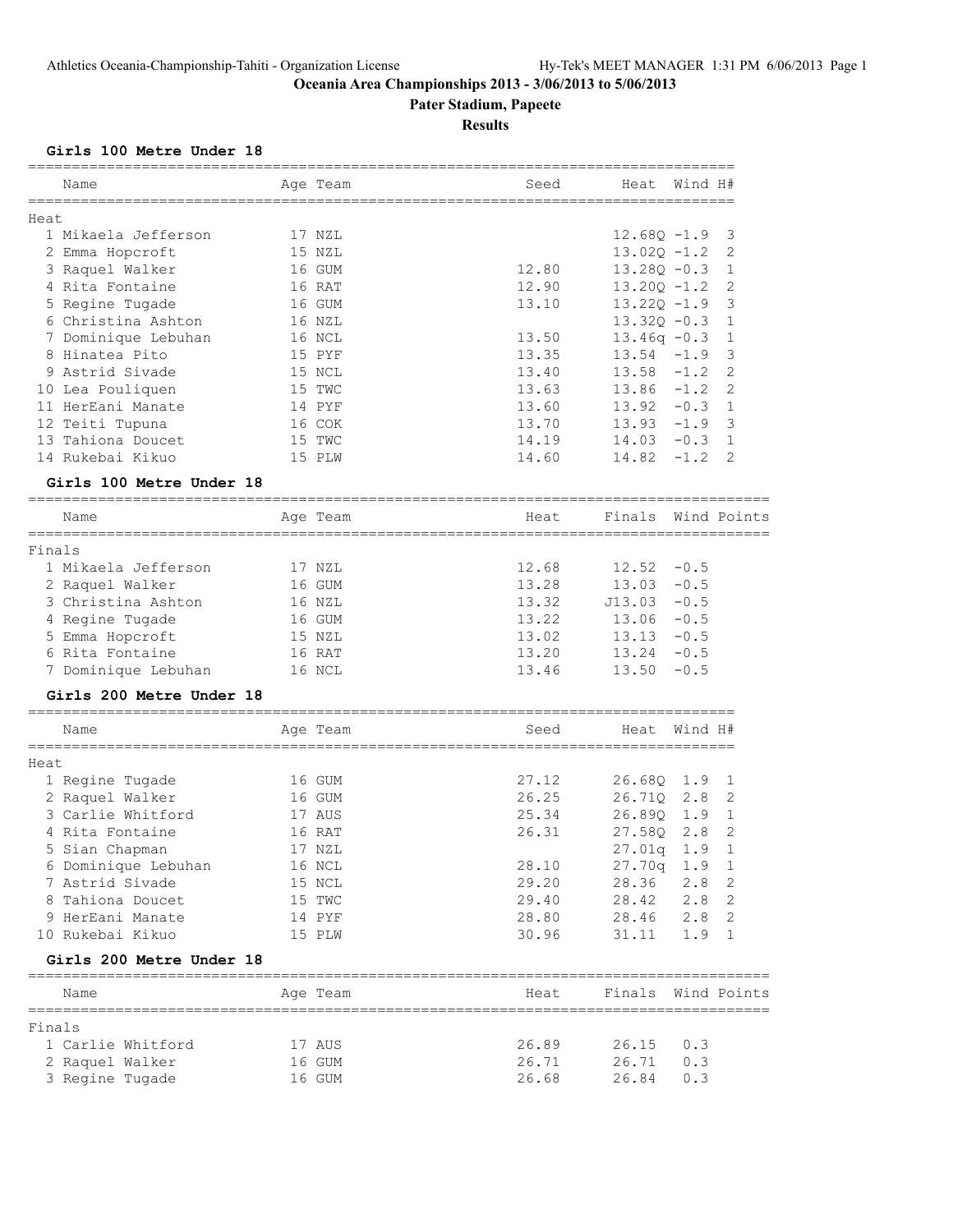**Pater Stadium, Papeete**

**Results**

| Girls 200 Metre Under 18 |        |       |           |  |
|--------------------------|--------|-------|-----------|--|
| 4 Rita Fontaine          | 16 RAT | 27.58 | 27.15 0.3 |  |
| 5 Sian Chapman           | 17 NZL | 27.01 | 27.18 0.3 |  |

#### **Girls 400 Metre Under 18**

#### ================================================================================ Name Mage Team Age Team Seed Finals Points

| <u>tiane</u>       | ny ra  | .<br>. | -------<br>------- |  |
|--------------------|--------|--------|--------------------|--|
| 1 Alina Tape       | 16 AUS | 58.40  | 58.86              |  |
| 2 Jemima Tennekoon | 16 NZL |        | 59.91              |  |
| 3 Rita Fontaine    | 16 RAT | 61.17  | 60.77              |  |
| 4 Taiana Mothe     | 15 PYF | 63.40  | 63.25              |  |

#### **Girls 800 Metre Under 18**

| Name                | Age Team | Seed    | Finals Points |  |
|---------------------|----------|---------|---------------|--|
| 1 Alina Tape        | 16 AUS   | 2:08.20 | 2:11.41       |  |
| 2 Arianna Lord      | 16 NZL   |         | 2:11.45       |  |
| 3 Isabella Smith    | 16 AUS   | 2:13.21 | 2:11.90       |  |
| 4 Justine Pelluchon | 16 NCL   | 2:29.50 | 2:26.54       |  |
| 5 Salome De Barthez | 16 PYF   | 2:31.91 | 2:32.18       |  |
| 6 Vaimiti Tripier   | 15 TWC   | 2:35.39 | 2:32.33       |  |
| 7 Chloe Andres      | 16 PYF   | 2:41.26 | 2:41.19       |  |
| 8 Leina Thion       | 16 TWC   | 2:18.59 | 2:57.96       |  |

### **Girls 1500 Metre Under 18**

| Name                     | Age Team | Seed    | Finals Points |  |
|--------------------------|----------|---------|---------------|--|
| 1 Arianna Lord           | 16 NZL   |         | 4:40.48       |  |
| 2 Isabella Smith         | 16 AUS   | 4:45.58 | 4:40.77       |  |
| 3 Bethany Croft          | 16 AUS   | 4:47.00 | 4:58.70       |  |
| 4 Salome De Barthez      | 16 PYF   | 5:06.34 | 5:13.70       |  |
| 5 Chloe Andres           | 16 PYF   | 5:34.00 | 5:27.96       |  |
| 6 Vaimiti Tripier        | 15 TWC   |         | 5:29.96       |  |
| 7 Gabrielle Race         | 15 NMI   |         | 5:35.31       |  |
| 8 Tiphanie Saint-Blancat | 17 PYF   | 5:35.41 | 5:53.03       |  |
| 9 Leina Thion            | 16 TWC   | 6:03.86 | 6:59.04       |  |
| -- Justine Pelluchon     | 16 NCL   | 5:07.30 | DNF           |  |

#### **Girls 3000 Metre Under 18**

| Name                                                           | Age Team                   |  | Seed     |                                                            | Finals Points |  |  |  |  |
|----------------------------------------------------------------|----------------------------|--|----------|------------------------------------------------------------|---------------|--|--|--|--|
| 1 Chloe Andres<br>2 Tiphanie Saint-Blancat<br>3 Gabrielle Race | 16 PYF<br>17 PYF<br>15 NMT |  | 11:56.78 | $11:56.78$ $11:48.92$<br>12:02.40<br>$12:55.30$ $12:33.12$ |               |  |  |  |  |

#### **Girls 100 Metre Hurdles Under 18**

| Name               | Age Team | Seed  |               | Finals Wind Points |
|--------------------|----------|-------|---------------|--------------------|
| 1 Carlie Whitford  | 17 AUS   | 14.62 | $14.43 + 0.0$ |                    |
| 2 Michaela Emblem  | 17 AUS   | 15.07 | $14.51 + 0.0$ |                    |
| 3 Natalie Setiadji | 17 AUS   | 14.68 | $14.73 + 0.0$ |                    |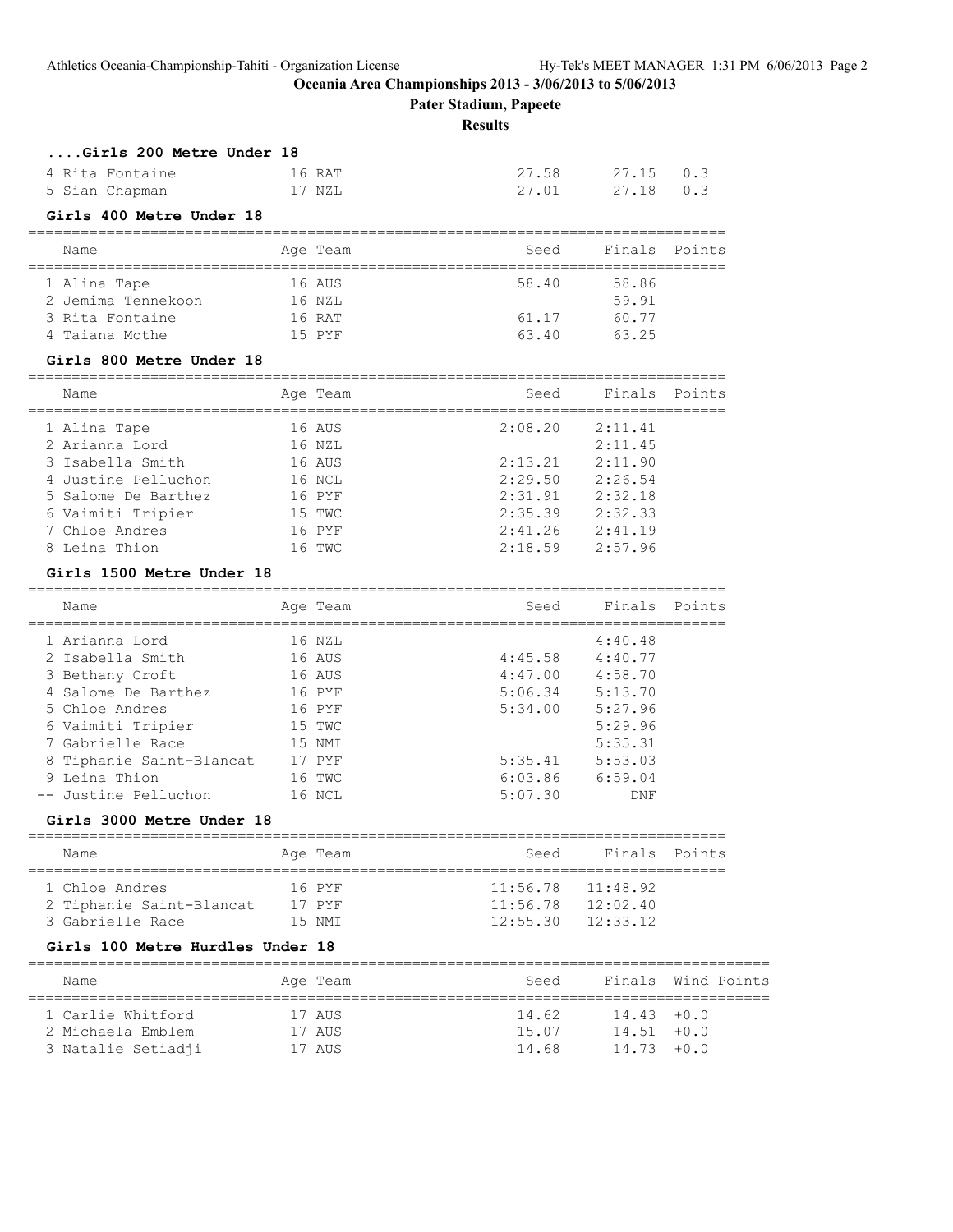**Pater Stadium, Papeete**

#### **Results**

================================================================================

================================================================================

#### **....Girls 100 Metre Hurdles Under 18**

| 4 Mikaela Jefferson | 17 NZL |       | $14.88 + 0.0$ |  |
|---------------------|--------|-------|---------------|--|
| 5 Kate Plimmer      | 17 NZL |       | $14.97 + 0.0$ |  |
| 6 Christina Ashton  | 16 NZL |       | $15.19 + 0.0$ |  |
| 7 Taiana Mothe      | 15 PYF | 17 27 | $15.99 + 0.0$ |  |

#### **Girls 400 Metre Hurdles Under 18**

#### ================================================================================

| Name                                   | Age Team         | Seed           | Finals Points  |  |
|----------------------------------------|------------------|----------------|----------------|--|
| 1 Carlie Whitford                      | 17 AUS           | 63.11          | 64.76          |  |
| 2 Kristin Kalemusic<br>3 Chloe Botella | 16 AUS<br>17 RAT | 67.04<br>71.33 | 68.72<br>74 71 |  |
|                                        |                  |                |                |  |

#### **Girls 2000 Metre Steeplechase .762cm Under 18**

| Name                     | Age Team | Seed    | Finals Points |  |
|--------------------------|----------|---------|---------------|--|
| 1 Georgia Winkcup        | 16 AUS   | 7:15.67 | 7:09.24       |  |
| 2 Bethany Croft          | 16 AUS   | 7:12.00 | 7:22.93       |  |
| 3 Ffion Muhl             | 16 NZL   |         | 8:00.07       |  |
| 4 Chloe Andres           | 16 PYF   | 8:30.54 | 8:26.43       |  |
| 5 Tiphanie Saint-Blancat | 17 PYF   | 8:30.69 | 8:27.77       |  |

#### **Girls 4x100 Metre Relay Under 18**

| Team                    | Seed                | Finals Points |
|-------------------------|---------------------|---------------|
| $1$ NZL $'A'$           |                     | 50.73         |
| 1) Christina Ashton 16  | 2) Sian Chapman 17  |               |
| 3) Mikaela Jefferson 17 | 4) Kate Plimmer 17  |               |
| $2$ PYF $'$ A'          |                     | 52.69         |
| 1) Tea Boyer 15         | 2) Hinatea Pito 15  |               |
| 3) HerEani Manate 14    | 4) Taiana Mothe 15  |               |
| $3$ TWC $'$ A'          |                     | 53.39         |
| 1) Kahaia Dauphin 14    | 2) Lea Pouliquen 15 |               |
| Nahema Agussan 15<br>3) | Tahiona Doucet 15   |               |

#### **Girls 4x400 Metre Relay Under 18**

# ================================================================================ Team Seed Finals Points ================================================================================ 1 AUS 'A' 4:03.45 1) Kristin Kalemusic 16 2) Alina Tape 16 3) Isabella Smith 16 4) Bethany Croft 16 2 NZL 'A' 4:09.40 1) Mikaela Jefferson 17 2) Arianna Lord 16 3) Kate Plimmer 17 4) Jemima Tennekoon 16

#### **Girls High Jump SH 1.25 Under 18**

| Name              | Age Team | Finals Points<br>Seed |  |  |  |  |  |  |
|-------------------|----------|-----------------------|--|--|--|--|--|--|
|                   |          |                       |  |  |  |  |  |  |
| 1 Aprille Mincher | 17 NZL   | 1.58m                 |  |  |  |  |  |  |
| 2 Chloe Botella   | 17 RAT   | J1.58m                |  |  |  |  |  |  |
| 3 Nahema Aqussan  | 15 TWC   | 1.49m                 |  |  |  |  |  |  |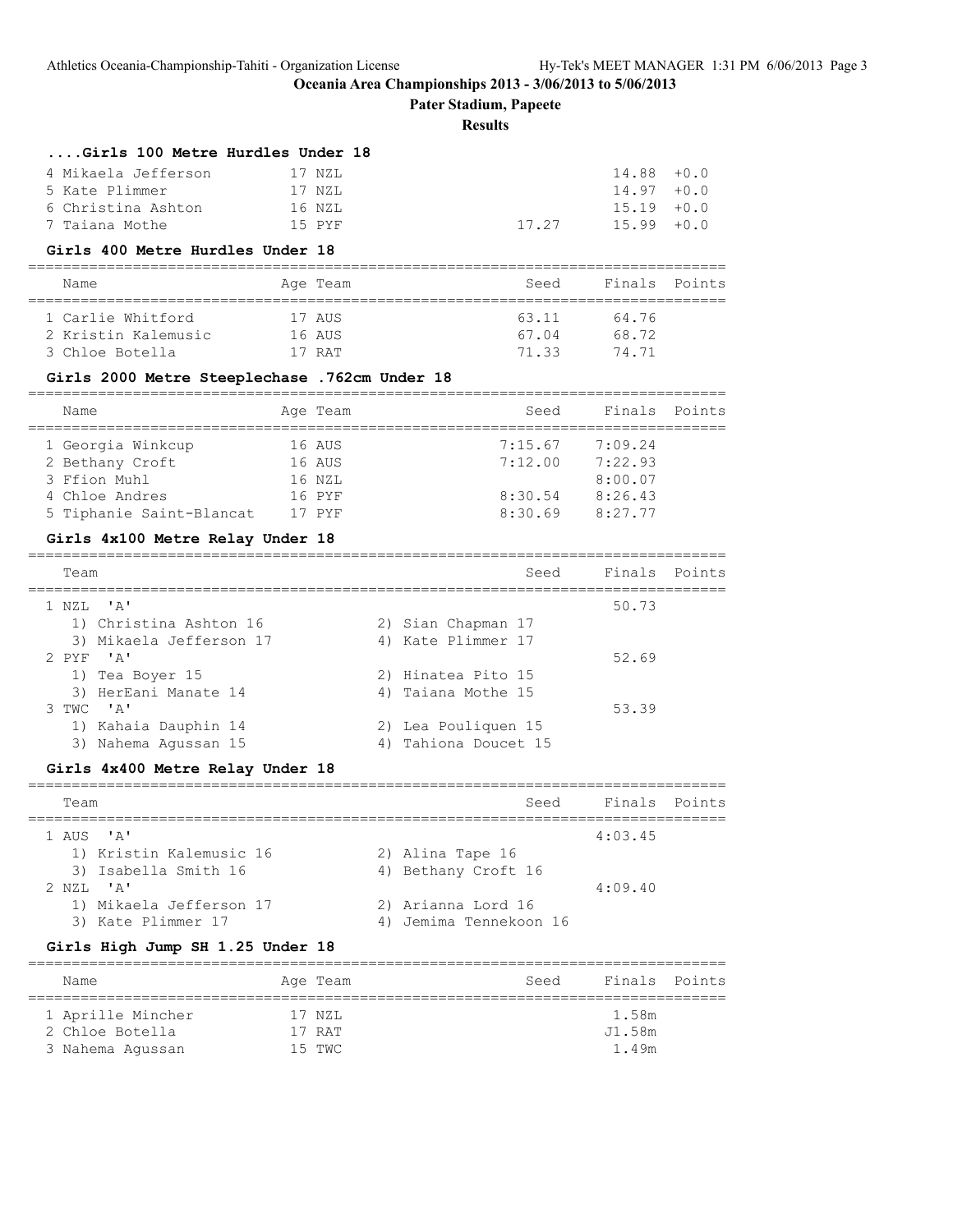**Pater Stadium, Papeete**

#### **Results**

# **....Girls High Jump SH 1.25 Under 18**

3 Tea Boyer 15 PYF 1.13m 1.49m

# **Girls Long Jump Under 18**

| Name               | Age Team | Seed  |               | Finals Wind Points |
|--------------------|----------|-------|---------------|--------------------|
| 1 Kate Plimmer     | 17 NZL   |       | 5.34m         | $-0.8$             |
| 2 Emma Hopcroft    | 15 NZL   |       | $5.07m$ 0.5   |                    |
| 3 Teiti Tupuna     | 16 COK   | 4.89m | 4.91m         | $-0.1$             |
| 4 Tea Boyer        | 15 PYF   | 4.79m | 4.88m         | 0.5                |
| 5 Regine Tugade    | 16 GUM   |       | $4.71m + 0.0$ |                    |
| 6 Stacy Choung Fat | 14 TWC   |       | $4.58m -2.1$  |                    |
| 7 Tahiona Doucet   | 15 TWC   |       | $4.30m -2.1$  |                    |
| 8 Raquel Walker    | 16 GUM   |       | $4.09m - 1.3$ |                    |
| 9 Lea Pouliquen    | 15 TWC   | 4.41m | 2.27m         | $-0.9$             |
|                    |          |       |               |                    |

### **Girls Triple Jump Under 18**

| Finals Wind Points<br>Seed<br>Age Team<br>Name<br>1 Aprille Mincher<br>$10.90m$ 0.7<br>17 NZL<br>2 Kate Plimmer<br>$10.77m + 0.0$<br>17 NZL<br>$10.64m$ 1.2<br>3 Emma Hopcroft<br>15 NZL<br>$10.37m - 0.1$<br>10.44m<br>15 PYF<br>4 Tea Boyer<br>$9.97m - 1.2$<br>5 Stacy Choung Fat<br>14 TWC<br>$9.81m$ 1.3<br>6 Kahaia Dauphin<br>14 TWC<br>7 Timoe Chansin<br>$9.37m - 0.4$<br>15 TWC |  |  |  |  |
|-------------------------------------------------------------------------------------------------------------------------------------------------------------------------------------------------------------------------------------------------------------------------------------------------------------------------------------------------------------------------------------------|--|--|--|--|
|                                                                                                                                                                                                                                                                                                                                                                                           |  |  |  |  |
|                                                                                                                                                                                                                                                                                                                                                                                           |  |  |  |  |
|                                                                                                                                                                                                                                                                                                                                                                                           |  |  |  |  |
|                                                                                                                                                                                                                                                                                                                                                                                           |  |  |  |  |
|                                                                                                                                                                                                                                                                                                                                                                                           |  |  |  |  |
|                                                                                                                                                                                                                                                                                                                                                                                           |  |  |  |  |
|                                                                                                                                                                                                                                                                                                                                                                                           |  |  |  |  |
|                                                                                                                                                                                                                                                                                                                                                                                           |  |  |  |  |

### **Girls Shot Put Under 18**

|  | Name                   | Age Team | Seed   | Finals Points |  |
|--|------------------------|----------|--------|---------------|--|
|  | 1 Luisa Sekona         | 16 AUS   | 15.10m | 14.88m        |  |
|  | 2 Kamaia Peina         | 17 AUS   | 13.88m | 13.98m        |  |
|  | 3 Katie Smith          | 17 NZL   |        | 13.78m        |  |
|  | 4 Kirsty Williams      | 16 AUS   |        | 13.19m        |  |
|  | 5 Jessica Brougham     | 16 NZL   |        | 13.03m        |  |
|  | 6 Lauren Bruce         | 16 NZL   |        | 12.74m        |  |
|  | 7 Monica Dimon         | 16 AUS   | 12.35m | 12.04m        |  |
|  | 8 Jessica Marks        | 17 RAT   | 10.15m | 10.34m        |  |
|  | 9 Ariitaimai Peckett   | 16 PYF   | 10.16m | 10.13m        |  |
|  | 10 Kanel Mu Kwai Chuan | 15 TWC   |        | 9.24m         |  |
|  |                        |          |        |               |  |

### **Girls Discus Under 18**

| Name               | Age Team | Seed   | Finals Points |  |
|--------------------|----------|--------|---------------|--|
| 1 Kirsty Williams  | 16 AUS   |        | 45.27m        |  |
| 2 Lauren Bruce     | 16 NZL   |        | 39.22m        |  |
| 3 Monica Dimon     | 16 AUS   | 39.00m | 37.82m        |  |
| 4 Jessica Brougham | 16 NZL   |        | 35.37m        |  |
| 5 Emma Kruszona    | 16 NZL   |        | 32.82m        |  |
| 6 Jessica Marks    | 17 RAT   | 29.26m | 30.03m        |  |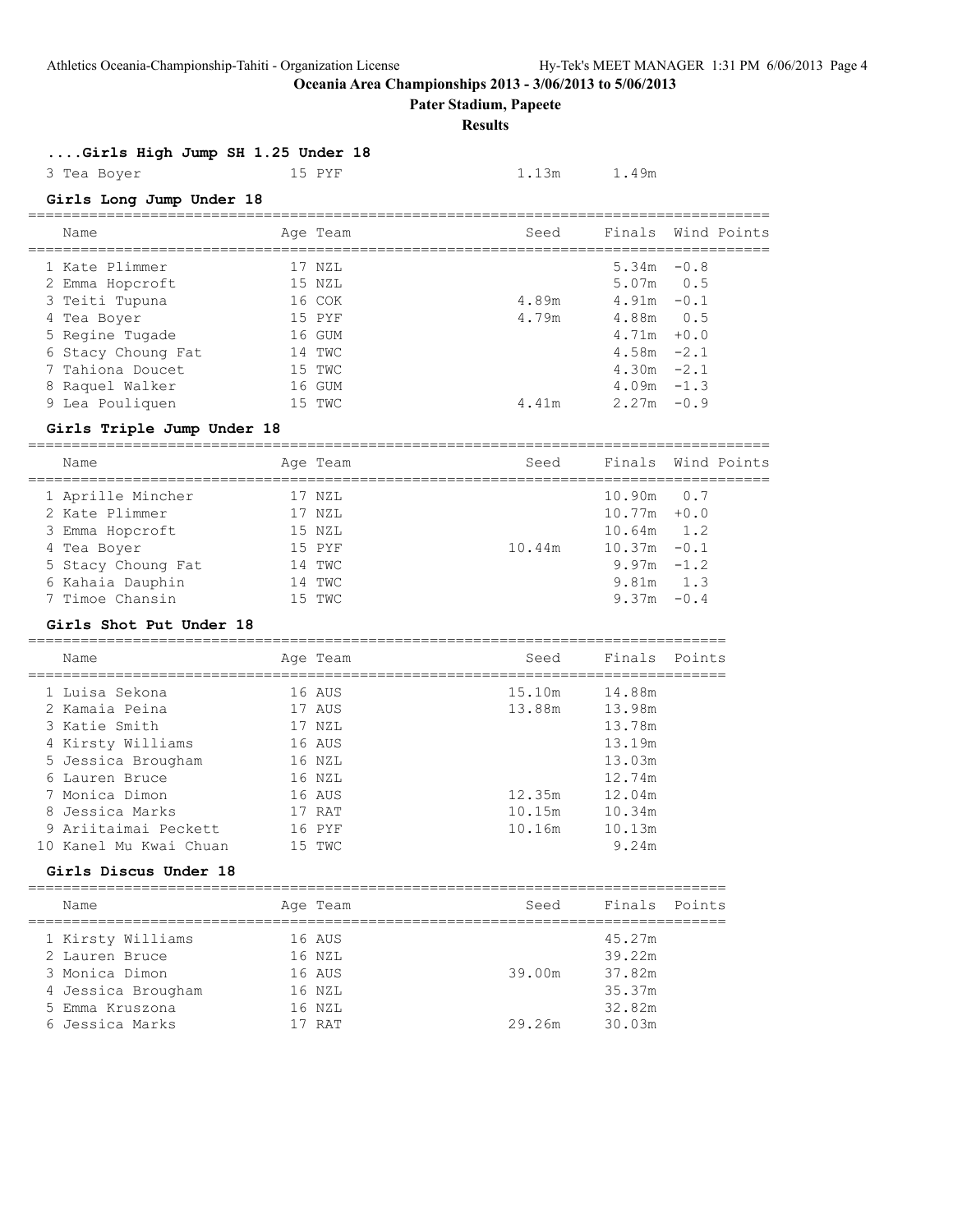# **Pater Stadium, Papeete**

# **Results**

#### **Girls Hammer Under 18**

| Name                           |        | Age Team | Seed          | Finals | Points |
|--------------------------------|--------|----------|---------------|--------|--------|
| 1 Lauren Bruce                 |        | 16 NZL   |               | 55.10m |        |
| 2 Taylor Jade Minslow          | 16 AUS |          | 50.99m        | 49.01m |        |
| Emma Kruszona<br>3             |        | 16 NZL   |               | 48.32m |        |
| Kirsty Williams<br>4           |        | 16 AUS   |               | 46.19m |        |
| 5 Brianna Smith                |        | 17 RAT   | 48.29m 44.96m |        |        |
| 6 Jessica Marks                |        | 17 RAT   | 44.54m 42.47m |        |        |
| 7 Monica Dimon                 |        | 16 AUS   | 41.15m        | 39.62m |        |
| Girls Javelin Under 18         |        |          |               |        |        |
| Name                           |        | Age Team | Seed          | Finals | Points |
| 1 Emilie Falelavaki            |        | 17 W&F   |               | 46.50m |        |
| 2 Laura Overton                |        | 17 NZL   |               | 45.41m |        |
| 3 Kamaia Peina                 |        | 17 AUS   | 44.88m        | 42.58m |        |
| Jasmine Arnaud<br>4            |        | 14 TWC   |               | 31.95m |        |
| 5 Iriatai Pahuatini            | 14 TWC |          |               | 28.37m |        |
| 6 Julianne Brechtefeld         | 17 MHL |          |               | 27.48m |        |
| 7 Timoe Chansin                |        | 15 TWC   |               | 24.66m |        |
| Girls 5000 Metre Walk Under 18 |        |          |               |        |        |
| Name                           |        | Age Team | Seed          | Finals | Points |

| 1 Jasmine Dighton        | 17 AUS |                   | 25:56.67 |  |
|--------------------------|--------|-------------------|----------|--|
| 2 Tayla-Paige Billington | 16 AUS | 24:40.00 26:16.73 |          |  |

# **Girls 12-13 100 Metre Exhibition**

| Name                 | Age Team      | Seed | Finals Wind H# Points |  |  |
|----------------------|---------------|------|-----------------------|--|--|
| 1 Vainui Neagle      | 13 UNATTACHED |      | $13.42 - 0.3$ 2       |  |  |
| 2 Vaiora Siao        | 13 UNATTACHED |      | $13.86 -1.2 1$        |  |  |
| 3 Vaihina Doucet     | 13 UNATTACHED |      | $13.88 - 1.2 1$       |  |  |
| 4 Vaimiti Marii      | 13 UNATTACHED |      | $14.04 - 1.2$ 1       |  |  |
| 5 Laura Guily        | 13 UNATTACHED |      | $14.19 - 0.3$ 2       |  |  |
| 6 Atika Sad          | 13 UNATTACHED |      | $14.27 - 0.3$ 2       |  |  |
| 7 Angele Boileau     | 13 UNATTACHED |      | $14.31 - 0.3$ 2       |  |  |
| 8 Hivanui Teanoumaui | 13 UNATTACHED |      | $14.60 - 1.2$         |  |  |
|                      |               |      |                       |  |  |

# **Girls 10-11 1000 Metre Exhibition**

| Name                | Age Team      | Seed | Finals Points |  |
|---------------------|---------------|------|---------------|--|
| 1 Cheyanne Teuaihau | 11 UNATTACHED |      | 3:41.19       |  |
| 2 Jamet Heivai      | 11 UNATTACHED |      | 3:53.07       |  |
| 3 Lea Lamorelle     | 11 UNATTACHED |      | 3:59.27       |  |
| 4 Tavaitai Hekelani | 11 UNATTACHED |      | 4:08.02       |  |
| 5 Arhets Mailys     | 11 UNATTACHED |      | 4:40.14       |  |
|                     |               |      |               |  |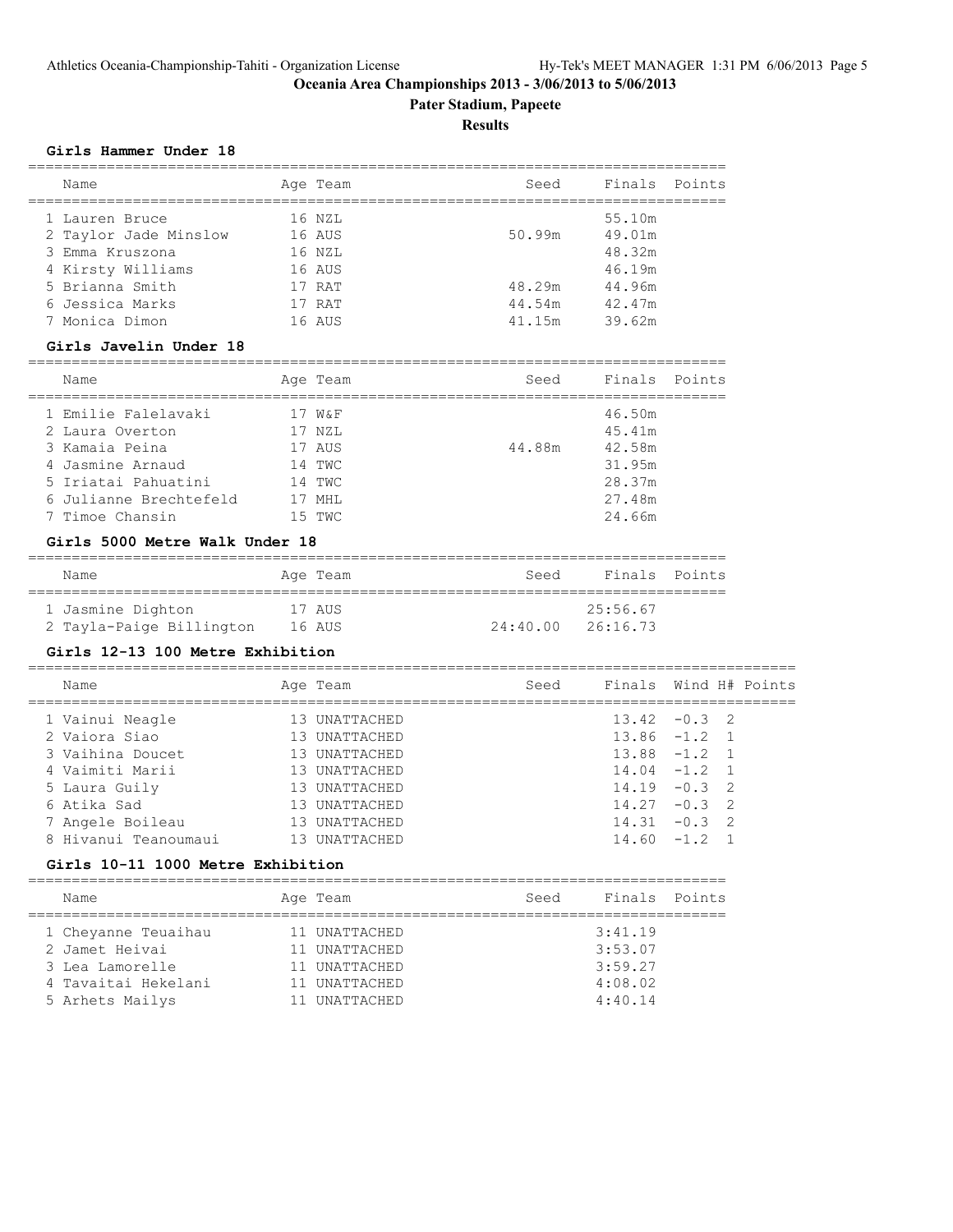**Pater Stadium, Papeete**

#### **Results**

# **Girls 12-13 1000 Metre Exhibition**

|      |                                                            | ========                     |                                           |                |                                                        |
|------|------------------------------------------------------------|------------------------------|-------------------------------------------|----------------|--------------------------------------------------------|
|      | Name                                                       | Age Team                     | Seed                                      | Finals         | Points                                                 |
|      | 1 Alexandra Montuclard                                     | 13 UNATTACHED                |                                           | 3:33.23        |                                                        |
|      | 2 Teipoteani Tevenino                                      | 13 UNATTACHED                |                                           | 3:39.30        |                                                        |
|      | 3 Mihiarii Boosie                                          | 13 UNATTACHED                |                                           | 3:45.87        |                                                        |
|      | 4 Ema Finck                                                | 13 UNATTACHED                |                                           | 3:50.00        |                                                        |
|      | 5 Titem Lancien                                            | TWC                          |                                           | 4:06.63        |                                                        |
|      | Girls 6-9 Long Jump Exhibition                             |                              |                                           |                |                                                        |
|      | Name<br>========================                           | Age Team<br>================ | Seed<br>================================= | Finals         | Wind Points                                            |
|      | 1 Kim Filipkowski                                          | 9 UNATTACHED                 |                                           | 3.25m          | NWI                                                    |
|      | 2 Marie-Rose Heinoa                                        | 9 UNATTACHED                 |                                           | 2.80m          | NWI                                                    |
|      | 3 Morei Taaroa                                             | 9 UNATTACHED                 |                                           | 2.69m          | NWI                                                    |
|      | 4 Raiura Mao                                               | 9 UNATTACHED                 |                                           | 2.64m          | NWI                                                    |
|      | Girls 10-11 Long Jump Exhibition<br>====================== |                              |                                           |                |                                                        |
|      | Name                                                       | Age Team                     | Seed<br>===============================   | Finals         | Wind Points                                            |
|      | 1 Jamet Heivai                                             | 11 UNATTACHED                |                                           | 3.55m          | NWI                                                    |
|      | 2 Cheyanne Teuaihau                                        | 11 UNATTACHED                |                                           | 3.17m          | NWI                                                    |
|      | 3 Bertrand Tehina                                          | 11 UNATTACHED                |                                           | 3.12m          | NWI                                                    |
|      | 4 Alexandra Kaan                                           | 11 UNATTACHED                |                                           | 2.80m          | NWI                                                    |
|      | 5 Raggadas Hzae                                            | 12 UNATTACHED                |                                           | 2.39m          | NWI                                                    |
|      | Women 400 Metre Open                                       |                              |                                           |                |                                                        |
|      | Name                                                       | Age Team                     | Seed<br>_________________________________ | Finals         | Points                                                 |
|      | 1 Alicia Keir                                              | 22 AUS                       | 55.70                                     | 55.07          |                                                        |
|      | 2 Louise Jones                                             | 28 NZL                       |                                           | 55.51          |                                                        |
|      | 3 Naomi Blaz                                               | 18 GUM                       |                                           | 61.99          |                                                        |
|      | Women 100 Metre Open                                       |                              |                                           |                |                                                        |
|      | Name                                                       | Age Team                     | Seed                                      | Heat           | Wind H#                                                |
| Heat |                                                            |                              |                                           |                |                                                        |
|      | 1 Toea Wisil                                               | 25 PNG                       |                                           | 11.82Q 0.1     | 1                                                      |
|      | 2 Lovelite Detanamo                                        | 20 NRU                       |                                           | $12.56Q - 2.1$ | 2                                                      |
|      | 3 Patty Taea                                               | 20 COK                       | 12.44                                     | 12.49Q         | $\ensuremath{\text{o}} \mathbin{\text{.1}}$<br>$\,1\,$ |
|      | 4 Rosy Hogben                                              | 18 NZL                       |                                           | $12.81Q - 2.1$ | 2                                                      |
|      | 5 Simone Small                                             | 24 NZL                       |                                           | 12.55q         | 0.1<br>$\mathbf{1}$                                    |
|      | 6 Ellie McCleery                                           | 19 NZL                       |                                           | 12.84q         | 0.1<br>$\mathbf{1}$                                    |
|      | 7 Takina Bernadino                                         | 20 PYF                       | 13.11                                     | 12.86q         | 0.1<br>$\mathbf{1}$                                    |
|      | 8 Catherine Hannell                                        | 25 RAT                       | 12.90                                     | 13.00          | 0.1<br>$\mathbf{1}$                                    |
|      | 9 Sisilia Seavula                                          | 18 FIJ                       | 12.80                                     | 13.05          | $-2.1$<br>2                                            |
|      | 10 Daphne Nalawas                                          | 25 VAN                       | 12.80                                     | 13.12          | $-2.1$<br>2                                            |
|      | 11 Rachel Abrams                                           | 19 NMI                       |                                           | 13.35          | $-2.1$<br>2                                            |
|      | 12 Rubie Joy Gabriel                                       | 19 PLW                       | 13.86                                     | 13.53          | $-2.1$<br>2                                            |
|      | 13 Mihter Wendolin                                         | 26 FSM                       | 13.40                                     | 13.95          | $-2.1$<br>2                                            |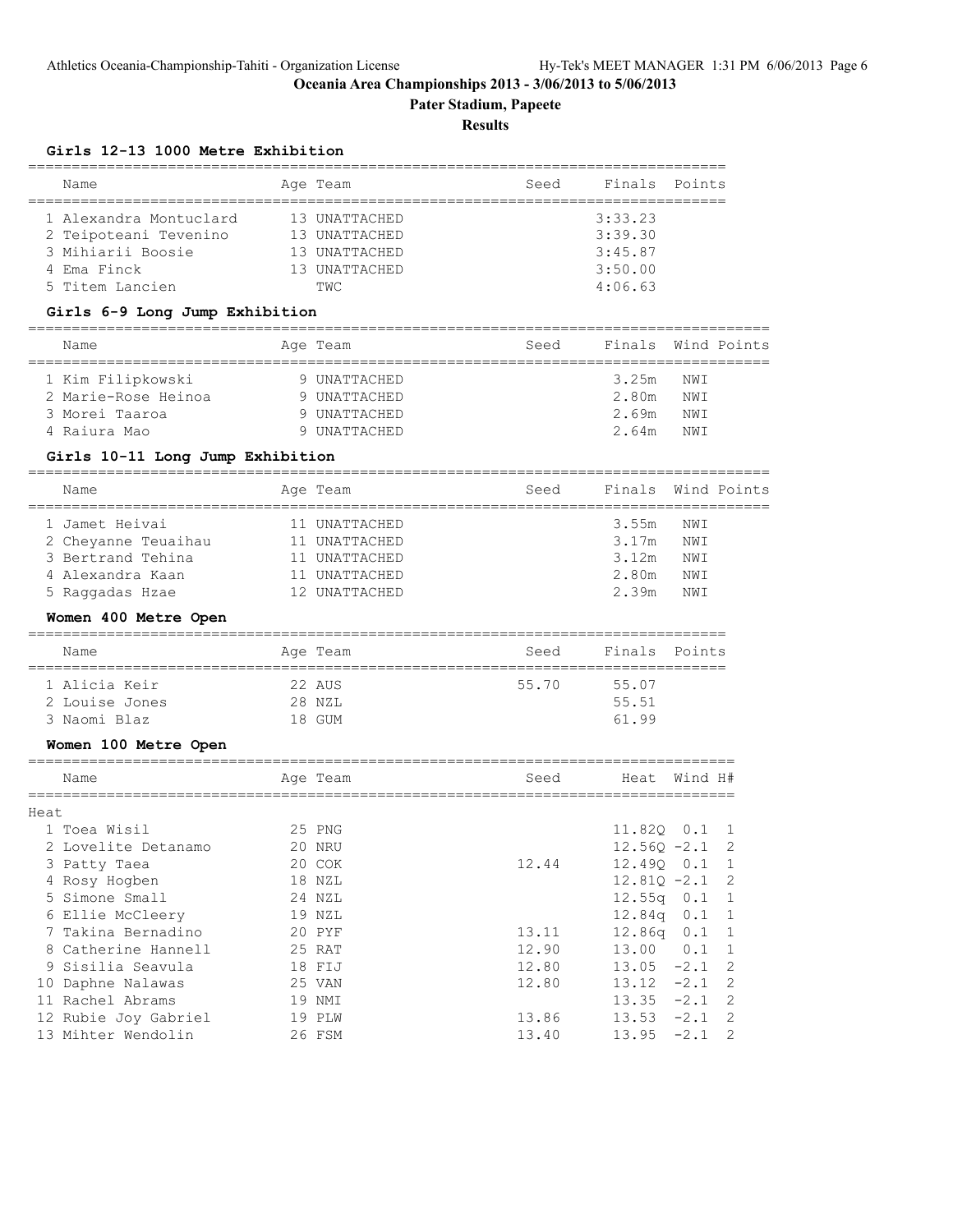**Pater Stadium, Papeete**

#### **Results**

# **Women 100 Metre Open**

|        | Name<br>____________ |                | Age Team           | Heat                                | Finals             |         | Wind Points    |
|--------|----------------------|----------------|--------------------|-------------------------------------|--------------------|---------|----------------|
| Finals |                      |                | ------------------ | ___________________________________ |                    |         |                |
|        | 1 Toea Wisil         |                | 25 PNG             | 11.82                               | 11.90              | $-0.7$  |                |
|        | 2 Patty Taea         |                | 20 COK             | 12.49                               | 12.57              | $-0.7$  |                |
|        | 3 Simone Small       |                | 24 NZL             | 12.55                               | 12.63              | $-0.7$  |                |
|        | 4 Ellie McCleery     |                | 19 NZL             | 12.84                               | 12.75              | $-0.7$  |                |
|        | 5 Rosy Hogben        |                | 18 NZL             | 12.81                               | 12.85              | $-0.7$  |                |
|        | -- Lovelite Detanamo |                | 20 NRU             | 12.56                               | DO.                | $-0.7$  |                |
|        | Women 200 Metre Open | ============== |                    |                                     |                    |         |                |
|        | Name                 |                | Age Team           | Seed                                | Heat               | Wind H# |                |
| Heat   | ============         |                | =============      |                                     | =================  |         |                |
|        | 1 Louise Jones       |                | 28 NZL             |                                     | 24.540 0.6         |         | 1              |
|        | 2 Toea Wisil         |                | 25 PNG             |                                     | $24.88Q - 1.3$     |         | 3              |
|        | 3 Ellie McCleery     |                | 19 NZL             |                                     | $25.74Q - 0.4$     |         | 2              |
|        | 4 Madeleine Powell   |                | 22 AUS             | 24.80                               | $25.39q$ 0.6       |         | $\mathbf{1}$   |
|        | 5 Lovelite Detanamo  |                | 20 NRU             |                                     | $25.85q -0.4$      |         | 2              |
|        | 6 Rosy Hogben        |                | 18 NZL             |                                     | $26.36q -1.3$      |         | 3              |
|        | 7 Takina Bernadino   |                | 20 PYF             | 27.04                               | 26.41              | 0.6     | $\overline{1}$ |
|        | 8 Sisilia Seavula    |                | 18 FIJ             | 25.50                               | 26.45              | $-0.4$  | 2              |
|        | 9 Rachel Abrams      |                | 19 NMI             | 26.61                               | 26.89              | $-1.3$  | 3              |
|        | 10 Daphne Nalawas    |                | 25 VAN             | 26.60                               | 27.10              | $-1.3$  | 3              |
|        | 11 Rubie Joy Gabriel |                | 19 PLW             | 28.83                               | 27.90              | 0.6     | $\mathbf{1}$   |
|        | 12 Mihter Wendolin   |                | 26 FSM             | 27.00                               | 29.79              | $-0.4$  | 2              |
|        | Women 200 Metre Open |                |                    |                                     |                    |         |                |
|        | Name                 |                | Age Team           | Heat                                | Finals Wind Points |         |                |
| Finals |                      | ----------     |                    |                                     |                    |         |                |
|        | 1 Toea Wisil         |                | 25 PNG             | 24.88                               | 24.45              | $-1.1$  |                |
|        | 2 Louise Jones       |                | 28 NZL             | 24.54                               | 24.75              | $-1.1$  |                |
|        | 3 Madeleine Powell   |                | 22 AUS             | 25.39                               | 25.56              | $-1.1$  |                |
|        | 4 Ellie McCleery     |                | 19 NZL             | 25.74                               | 25.74              | $-1.1$  |                |
|        | 5 Rosy Hogben        |                | 18 NZL             | 26.36                               | 26.37              | $-1.1$  |                |
|        | Women 800 Metre Open |                |                    |                                     |                    |         |                |
|        | Name                 |                | Age Team           | Seed                                | Finals Points      |         |                |
|        | 1 Alicia Keir        |                | 22 AUS             | 2:07.66                             | 2:08.05            |         |                |
|        | 2 Kerry White        |                | 19 NZL             |                                     | 2:08.14            |         |                |
|        | 3 Pippa Trevella     |                | 18 NZL             |                                     | 2:10.29            |         |                |
|        | 4 Tuna Tine          |                | 19 PNG             |                                     | 2:19.62            |         |                |
|        | 5 Amanda Morris      |                | 25 RAT             | 2:21.70                             | 2:23.21            |         |                |
|        |                      |                |                    |                                     |                    |         |                |

 6 Astrid Montuclard 18 TWC 2:34.39 2:29.97 7 Aria Perez-Theisen 18 GUM 2:31.37 8 Mereseini Naidau 17 FIJ 2:32.06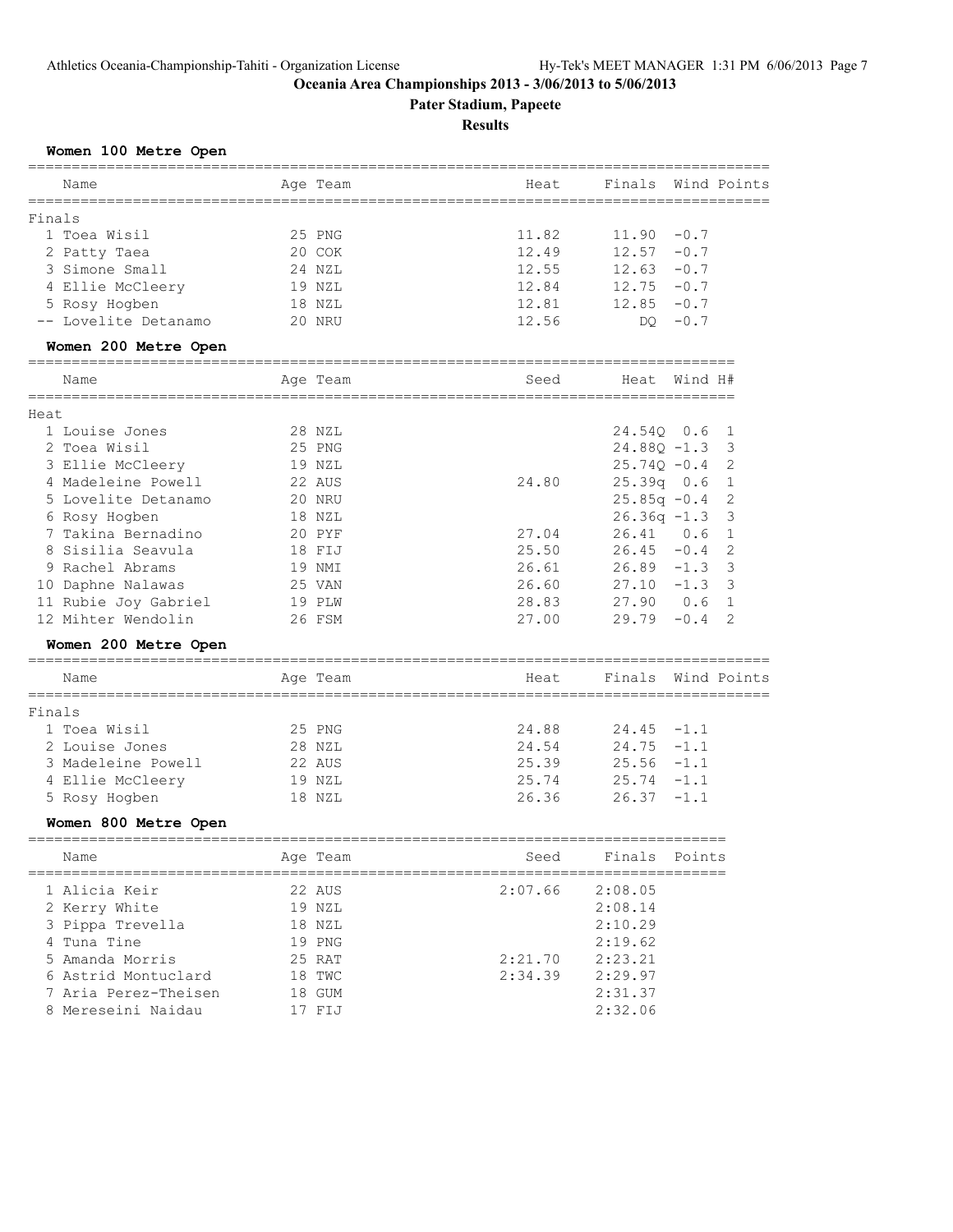**Pater Stadium, Papeete**

#### **Results**

#### **Women 1500 Metre Open**

| Name               |    | Age Team | Seed    | Finals  | Points |
|--------------------|----|----------|---------|---------|--------|
| 1 Pippa Trevella   |    | 18 NZL   |         | 4:33.36 |        |
| 2 Kerry White      |    | 19 NZL   |         | 4:38.24 |        |
| 3 Mereseini Naidau |    | 17 FIJ   |         | 4:57.75 |        |
| 4 Sharon Firisua   |    | 20 SOL   |         | 4:58.45 |        |
| 5 Tuna Tine        |    | 19 PNG   |         | 5:09.76 |        |
| -- Mafi Mapa       | 19 | TGA      | 5:33.90 | DNF     |        |

#### **Women 5000 Metre Open**

| Name                 | Age Team | Seed                  | Finals   | Points |
|----------------------|----------|-----------------------|----------|--------|
| 1 Sharon Firisua     | 20 SOL   |                       | 19:41.23 |        |
| 2 Sophie Bouchonnet  | 33 PYF   | $19:44.42$ $19:49.95$ |          |        |
| 3 Nathalie Marquerit | 46 TWC   | 19:57.20              | 19:50.26 |        |
| 4 Sophie Gardon      | 48 PYF   |                       | 20:02:00 |        |
| 5 Elodie Mevel       | 42 PYF   | 20:18.25              | 20:44.77 |        |
| 6 Aria Perez-Theisen | 18 GUM   |                       | 20:44.96 |        |
| 7 Laura Lacross      | 49 TWC   | 21:57.80              | 22:12.53 |        |
| 8 Heiava Iro         | 26 TWC   | $22:13.20$ $23:31.58$ |          |        |

#### **Women 10000 Metre Open**

| Name                  |  | Age Team | Seed | Finals Points |  |  |  |
|-----------------------|--|----------|------|---------------|--|--|--|
|                       |  |          |      |               |  |  |  |
| 1 Elodie Mevel        |  | 42 PYF   |      | 41:04.47      |  |  |  |
| 2 Sophie Gardon       |  | 48 PYF   |      | 41:13.85      |  |  |  |
| 3 Hina Louison-Grepin |  | 41 TWC   |      | 41:38.74      |  |  |  |
| 4 Nathalie Marquerit  |  | 46 TWC   |      | 41:45.16      |  |  |  |
| 5 Laura Lacross       |  | 49 TWC   |      | 46:34.43      |  |  |  |

#### **Women 100 Metre Hurdles Open**

# ===================================================================================== Name **Age Team** Age Team Seed Finals Wind Points

#### ===================================================================================== 1 Natalie Booth

#### **Women 400 Metre Hurdles Open**

| Name               |  | Age Team | Seed  | Finals Points |  |  |  |  |
|--------------------|--|----------|-------|---------------|--|--|--|--|
| 1 Madeleine Powell |  | 22 AUS   | 62.16 | 63.17         |  |  |  |  |
| 2 Takina Bernadino |  | $20$ PYF | 67.15 | 65.63         |  |  |  |  |
| 3 Naomi Blaz       |  | 18 GUM   |       | 66.65         |  |  |  |  |
| 4 Natalie Booth    |  | 19 NZL   |       | 7143          |  |  |  |  |

#### **Women 3000 Metre Steeplechase Open**

| Name                   | Age Team | Seed | Finals Points         |  |  |  |  |  |
|------------------------|----------|------|-----------------------|--|--|--|--|--|
| 1 Stephanie Kondogonis | 22 AUS   |      | $11:34.48$ $11:18.08$ |  |  |  |  |  |
| 2 Sharon Firisua       | 20 SOL   |      | 12:20.57              |  |  |  |  |  |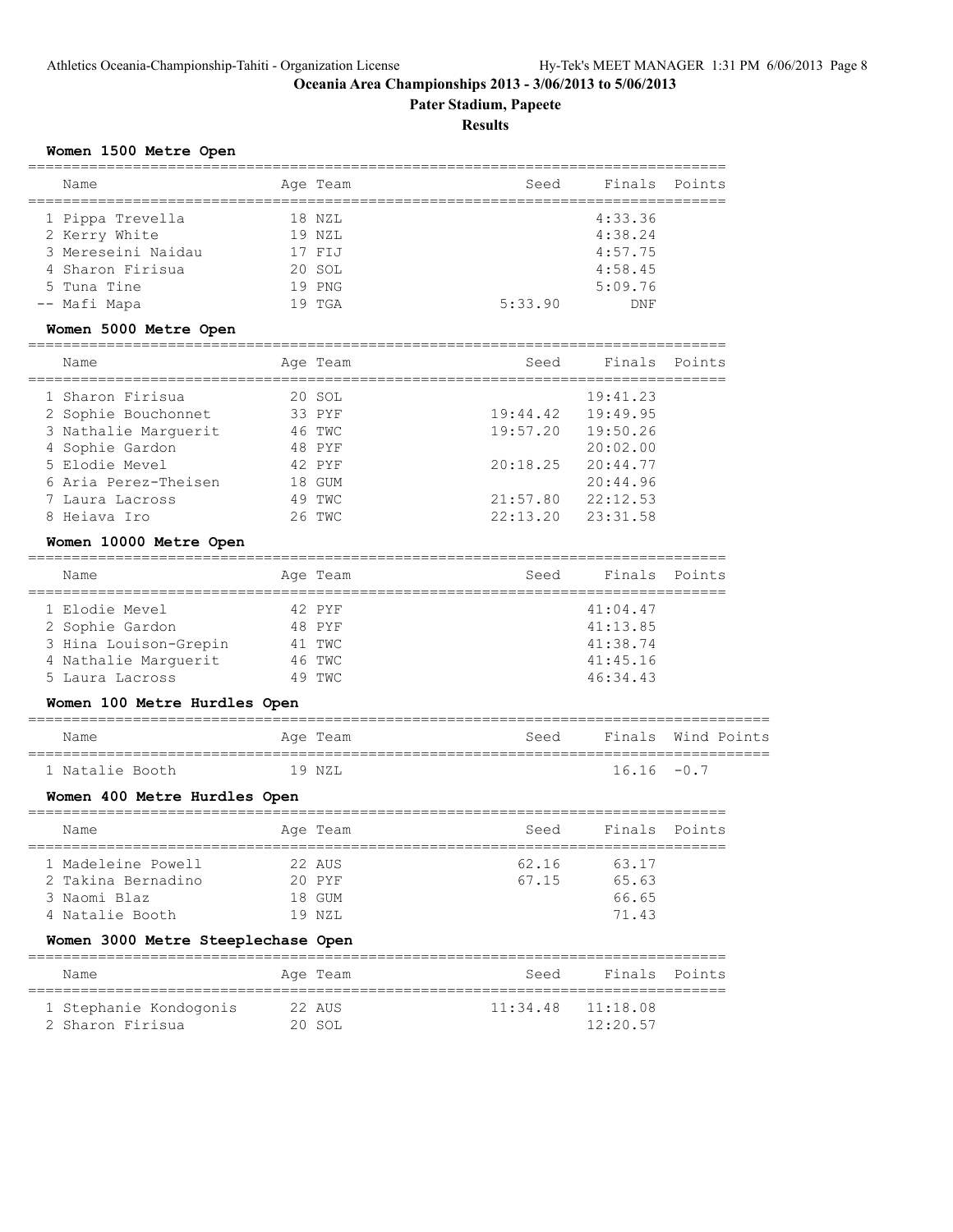# **Pater Stadium, Papeete**

### **Results**

#### **Women 4x100 Metre Relay Open**

| Team                     | Seed                 | Finals Points |  |
|--------------------------|----------------------|---------------|--|
| 1 NZL 'A'                |                      | 49.07         |  |
| 1) Simone Small 24       | 2) Ellie McCleery 19 |               |  |
| 3) Rosy Hogben 18        | 4) Kerry White 19    |               |  |
| $2$ RAT $'A'$            |                      | 51.58         |  |
| 1) Catherine Hannell 25  | 2) Amanda Morris 25  |               |  |
| 3) Chloe Botella 17      | 4) Rita Fontaine 16  |               |  |
| $3$ GUM $'$ A'           |                      | 52.35         |  |
| 1) Aria Perez-Theisen 18 | 2) Naomi Blaz 18     |               |  |
| 3) Regine Tugade 16      | Raquel Walker 16     |               |  |
|                          |                      |               |  |

# **Women 4x400 Metre Relay Open**

| Team                         | Seed                 | Finals Points |  |
|------------------------------|----------------------|---------------|--|
| 1 NZL 'A'                    |                      | 3:52.38       |  |
| 1) Louise Jones 28           | 2) Ellie McCleery 19 |               |  |
| 3) Pippa Trevella 18         | 4) Kerry White 19    |               |  |
| 2 AUS $'A'$                  |                      | 4:01.93       |  |
| 1) Tayla-Paige Billington 16 | 2) Emma Knight 28    |               |  |
| 3) Elana Withnall 20         | 4) Alicia Keir 22    |               |  |
|                              |                      |               |  |

# **Women High Jump SH 1.30m Open**

| Name               | Age Team | Seed        | Finals Points |  |
|--------------------|----------|-------------|---------------|--|
| 1 Timeri Lamorelle | 18 PYF   | 1.55m 1.52m |               |  |

### **Women Pole Vault SH 2.40 Open**

| Name          | Age Team | Seed | Finals Points |  |  |  |  |  |  |
|---------------|----------|------|---------------|--|--|--|--|--|--|
|               |          |      |               |  |  |  |  |  |  |
| 1 Lucie Tepea | 28 TWC   |      | 2.70m         |  |  |  |  |  |  |

# **Women Long Jump Open**

| Name                |  | Age Team | Seed  | Finals Wind Points |  |  |  |  |
|---------------------|--|----------|-------|--------------------|--|--|--|--|
|                     |  |          |       |                    |  |  |  |  |
| 1 Emma Knight       |  | 28 AUS   | 6.05m | $5.74m + 0.0$      |  |  |  |  |
| 2 Catherine Hannell |  | 25 RAT   | 5.45m | $5.44m - 1.4$      |  |  |  |  |
| 3 Timeri Lamorelle  |  | 18 PYF   | 5.24m | $5.14m - 0.4$      |  |  |  |  |

# **Women Triple Jump Open**

| Name               |  | Seed                                             |        |     |                    |
|--------------------|--|--------------------------------------------------|--------|-----|--------------------|
| 1 Jenni Scott      |  |                                                  | 11.64m | NWI |                    |
| 2 Anna Thomson     |  |                                                  | 11.60m | NWI |                    |
| 3 Timeri Lamorelle |  | 10.89m                                           | 11.05m | NWI |                    |
| 4 Ana Katiloka     |  | 10.21m                                           | 10.84m | NWI |                    |
|                    |  | Age Team<br>19 NZL<br>18 NZL<br>18 PYF<br>18 TGA |        |     | Finals Wind Points |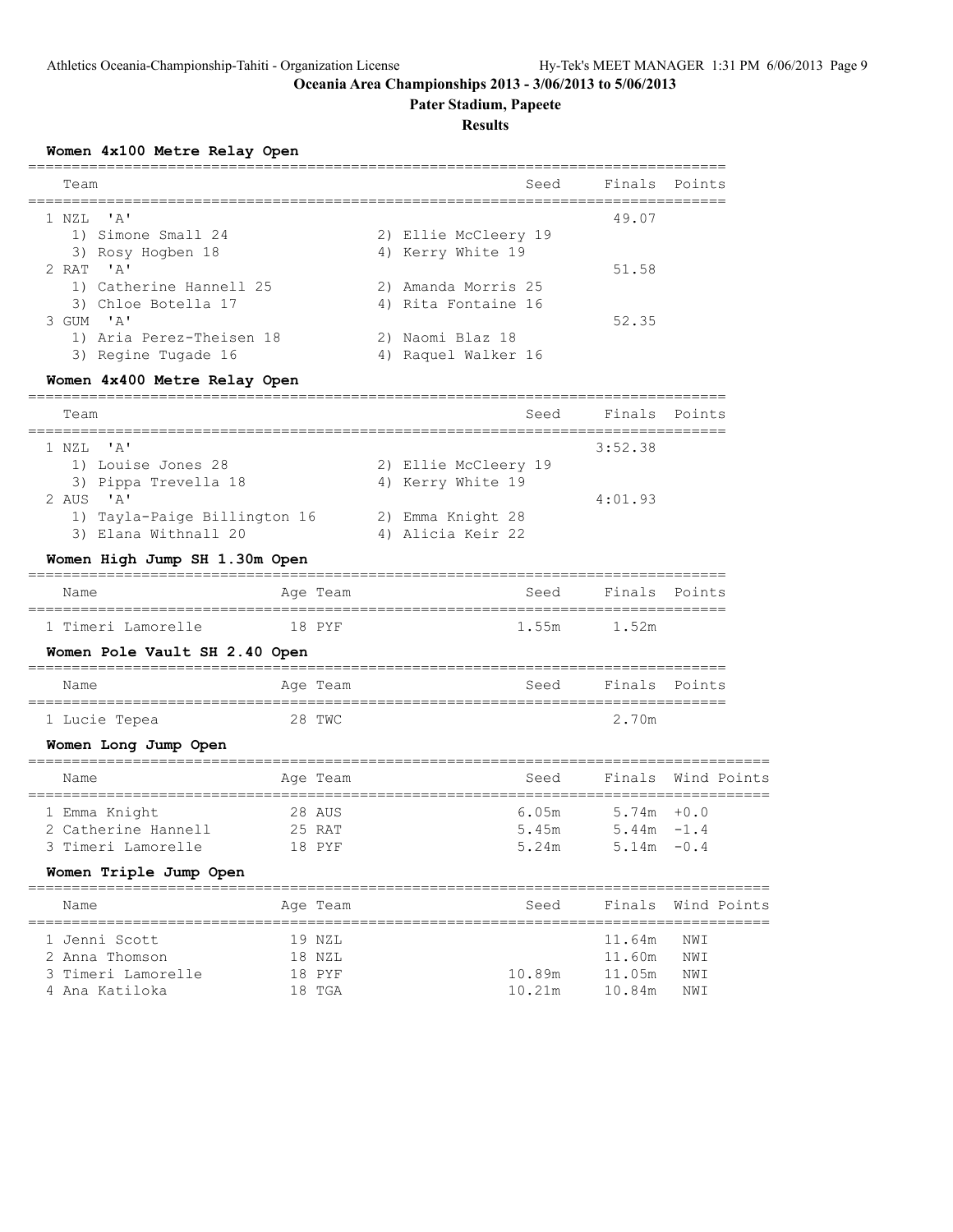**Pater Stadium, Papeete**

#### **Results**

#### **Women Shot Put Open**

| Name                                                                                 | Age Team                             | Seed             | Finals<br>Points                     |
|--------------------------------------------------------------------------------------|--------------------------------------|------------------|--------------------------------------|
| 1 Tereapii Tapoki<br>2 Rebecca Direen<br>3 Alexaraee Toeaina<br>4 Montaya Wharehinga | 29 COK<br>19 AUS<br>26 ASA<br>18 NZL | 13.62m<br>13.63m | 14.17m<br>12.74m<br>11.33m<br>11.02m |
| 5 Eibon Jerusha Mau<br>6 Angela Betty Katepu<br>Women Discus Open                    | 26 NRU<br>18 TUV                     |                  | 9.22m<br>7.77m                       |
| Name                                                                                 | Age Team                             | Seed             | Finals<br>Points                     |
| 1 Christie Chamberlain<br>2 Tereapii Tapoki                                          | 24 AUS<br>29 COK                     | 52.79m<br>47.89m | 50.68m<br>49.98m                     |

| 3 Alexaraee Toeaina   | 26 ASA | 44.68m | 43.72m |
|-----------------------|--------|--------|--------|
| 4 Ruby Cochrane       | 18 NZL |        | 41.86m |
| 5 Phoebe Sloane       | 18 AUS | 41.86m | 38.25m |
| 6 Eibon Jerusha Mau   | 26 NRU |        | 30.89m |
| 7 Lucie Tepea         | 28 TWC | 25.80m | 30.00m |
| 8 Angela Betty Katepu | 18 TUV |        | 24.64m |
|                       |        |        |        |

#### **Women Hammer Open**

| Name |                                                                                                                            | Seed                                                                 | Finals Points |  |
|------|----------------------------------------------------------------------------------------------------------------------------|----------------------------------------------------------------------|---------------|--|
|      |                                                                                                                            | 51.57m                                                               | 48.17m        |  |
|      |                                                                                                                            |                                                                      | 46.82m        |  |
|      |                                                                                                                            |                                                                      | 45.06m        |  |
|      |                                                                                                                            | 50.93m                                                               | 41.04m        |  |
|      |                                                                                                                            | 37.30m                                                               | 36.93m        |  |
|      |                                                                                                                            |                                                                      | 32.81m        |  |
|      | 1 Rebecca Direen<br>2 Danielle Botha<br>3 Montaya Wharehinga<br>4 Alexaraee Toeaina<br>5 Emma Werner<br>6 Brianna Stephens | Age Team<br>19 AUS<br>19 NZL<br>18 NZL<br>26 ASA<br>21 AUS<br>18 NFT |               |  |

#### **Women Javelin Open**

| Name                | Age Team | Seed   | Finals Points |
|---------------------|----------|--------|---------------|
| 1 Laura Overton     | 17 NZL   |        | 41.98m        |
| 2 Emilie Falelavaki | 17 W&F   |        | 41.93m        |
| 3 Ruby Cochrane     | 18 NZL   |        | 34.42m        |
| 4 Lucie Tepea       | 28 TWC   | 31.17m | 31.27m        |

# **Heptathlon: #4 Women 200 Metre Open Heptathlon**

| Name                                               | Age Team                   | Finals Wind Points |                                                |
|----------------------------------------------------|----------------------------|--------------------|------------------------------------------------|
| 1 Elana Withnall<br>2 Mafi Mapa<br>-- Ana Katiloka | 20 AUS<br>19 TGA<br>18 TGA | $28.00 - 0.1$      | $26.79 - 0.1$ 729<br>631<br>DO -0.1 rule 163.3 |

# **Heptathlon: #7 Women 800 Metre Open Heptathlon**

| Name             | Age Team | Finals Points |     |
|------------------|----------|---------------|-----|
| 1 Elana Withnall | 20 AUS   | 2:28.21       | 715 |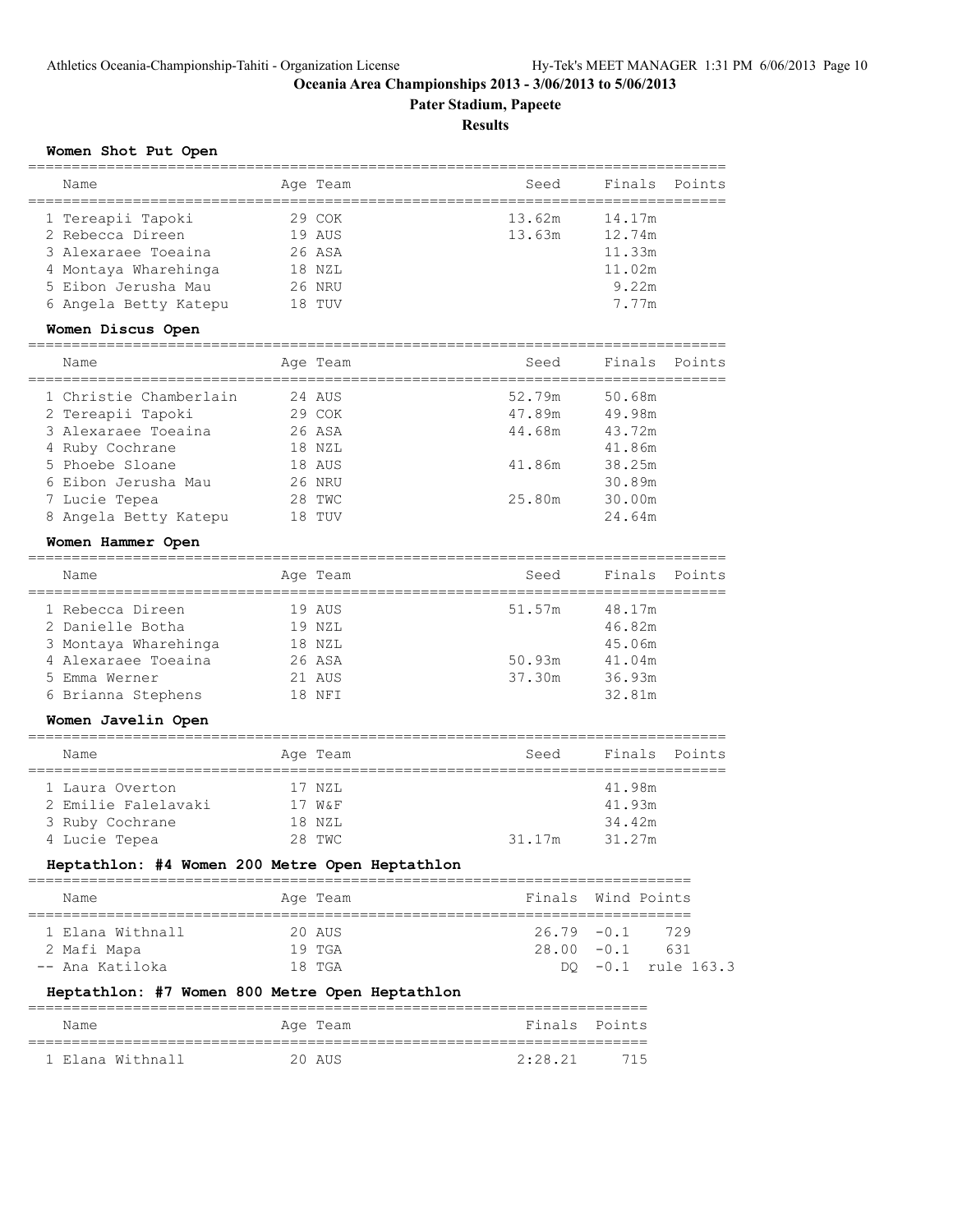**Pater Stadium, Papeete**

#### **Results**

|                | Heptathlon: #7 Women 800 Metre Open Heptathlon |         |     |
|----------------|------------------------------------------------|---------|-----|
| 2 Mafi Mapa    | 19 TGA                                         | 2:38.92 | 585 |
| 3 Ana Katiloka | 18 TGA                                         | 3:23.07 | 181 |

# **Heptathlon: #1 Women 100 Metre Hurdles Open Heptathlon**

| Name             | Age Team | Finals Wind Points |     |
|------------------|----------|--------------------|-----|
|                  |          |                    |     |
| 1 Elana Withnall | 20 AUS   | $15.59 - 0.7$      | 764 |
| 2 Ana Katiloka   | 18 TGA   | $16.31 - 0.7$      | 676 |
| 3 Mafi Mapa      | $19$ TGA | $20.47 - 0.7$      | 264 |

#### **Heptathlon: #2 Women High Jump SH 1.25 Open Heptathlon**

| Name             | Age Team | Finals Points |     |
|------------------|----------|---------------|-----|
|                  |          |               |     |
| 1 Elana Withnall | 20 AUS   | 1.50m         | 621 |
| 1 Ana Katiloka   | $18$ TGA | 1.50m         | 621 |
| 3 Mafi Mapa      | $19$ TGA | 1.44m         | 555 |

# **Heptathlon: #5 Women Long Jump Open Heptathlon**

| Name             | Age Team | Finals Wind Points |     |
|------------------|----------|--------------------|-----|
|                  |          |                    |     |
| 1 Elana Withnall | 20 AUS   | 5.25m 1.6          | 628 |
| 2 Ana Katiloka   | $18$ TGA | 4.66m 1.7          | 469 |
| 3 Mafi Mapa      | $19$ TGA | 4.44m 1.8          | 413 |

#### **Heptathlon: #3 Women Shot Put Open Heptathlon**

| Name             | Age Team | Finals Points |      |
|------------------|----------|---------------|------|
|                  |          |               |      |
| 1 Elana Withnall | 20 AUS   | 9.32m         | 485  |
| 2 Ana Katiloka   | $18$ TGA | 7.51m         | 368  |
| 3 Mafi Mapa      | $19$ TGA | 6 77m         | 320. |

#### **Heptathlon: #6 Women Javelin Open Heptathlon**

| Name             | Age Team | Finals Points |     |
|------------------|----------|---------------|-----|
|                  |          |               |     |
| 1 Elana Withnall | 20 AUS   | 26.27m        | 406 |
| 2 Ana Katiloka   | $18$ TGA | 21.14m        | 310 |
| 3 Mafi Mapa      | $19$ TGA | 16.90m        | 232 |

#### **Women Heptathlon Open**

| Name             | Age Team | Seed | Finals Points |  |
|------------------|----------|------|---------------|--|
| 1 Elana Withnall | 20 AUS   | 4219 | 4348          |  |
| 2 Mafi Mapa      | $19$ TGA |      | 3000          |  |
| 3 Ana Katiloka   | 18 TGA   | 3283 | 2625          |  |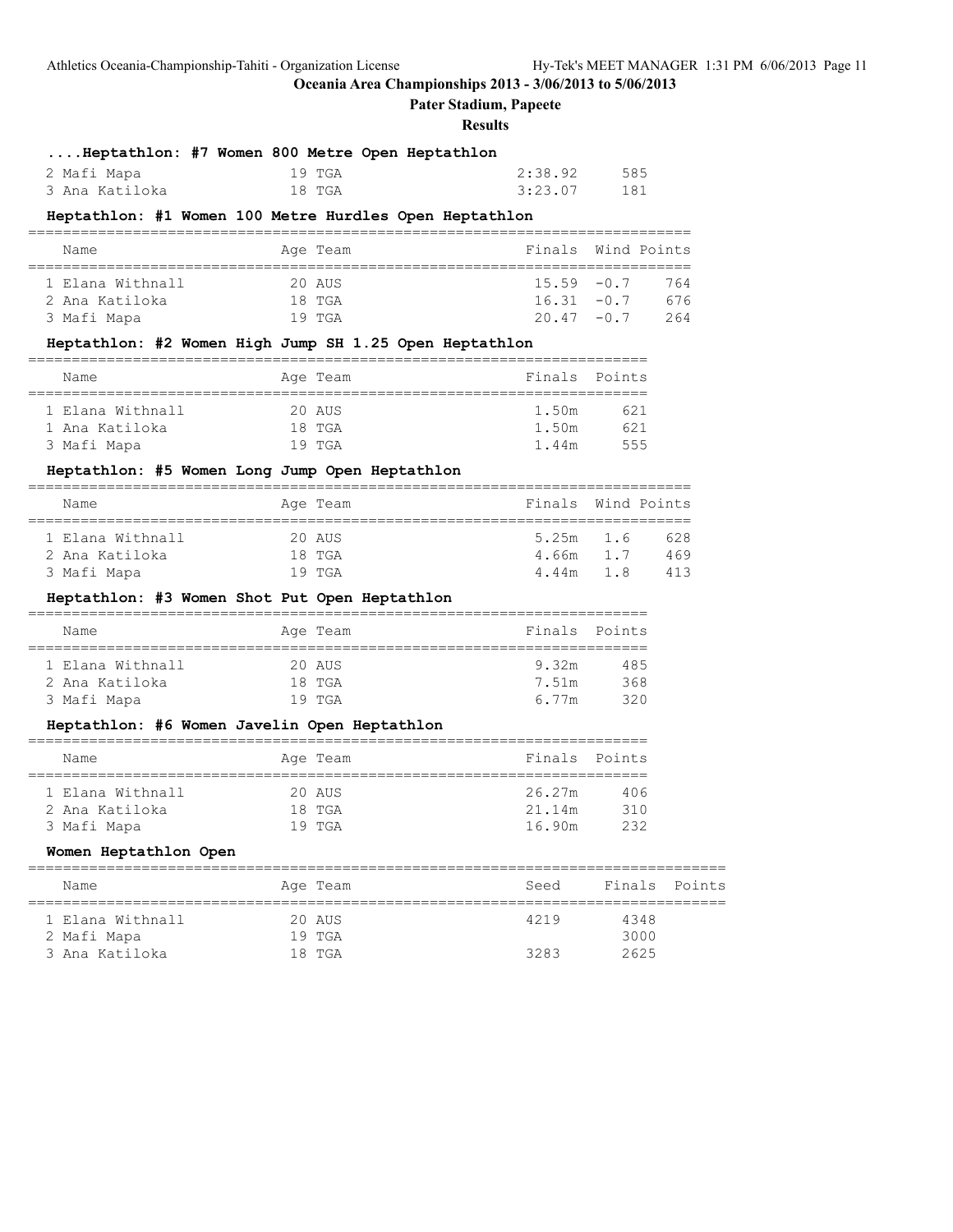**Pater Stadium, Papeete**

# **Results**

| Name                                                                   | Age Team                                                   | Seed                                                    | Finals<br>Points         |
|------------------------------------------------------------------------|------------------------------------------------------------|---------------------------------------------------------|--------------------------|
| 1 Lesley Cantwell                                                      | 26 NZL                                                     |                                                         | 25:39.79                 |
|                                                                        | Heptathlon: #4 Women 200 Metre Under 18 Heptathlon         |                                                         |                          |
| Name                                                                   | Ace Team                                                   |                                                         | Finals Wind Points       |
| 1 Hinatea Pito<br>2 Kahaia Dauphin                                     | 15 PYF<br>14 TWC                                           | $27.56 - 0.1$<br>$29.99 - 0.1$                          | 666<br>483               |
|                                                                        | Heptathlon: #7 Women 800 Metre Under 18 Heptathlon         |                                                         |                          |
| Name                                                                   | Age Team                                                   | Finals                                                  | Points                   |
| --------------------------------<br>1 Hinatea Pito<br>2 Kahaia Dauphin | 15 PYF<br>14 TWC                                           | ===============================<br>2:41.54<br>3:04.22   | 555<br>327               |
|                                                                        | Heptathlon: #1 Women 100 Metre Hurdles Under 18 Heptathlon |                                                         |                          |
| Name                                                                   | Age Team                                                   | Finals                                                  | Wind Points              |
| 1 Hinatea Pito<br>2 Kahaia Dauphin                                     | 15 PYF<br>14 TWC                                           | =====================================<br>17.00<br>17.22 | 0.1<br>596<br>0.1<br>571 |
|                                                                        | Heptathlon: #2 Women High Jump SH 1.25 Under 18 Heptathlon |                                                         |                          |
| Name                                                                   | Aqe Team                                                   | Finals                                                  | Points                   |
| 1 Hinatea Pito<br>2 Kahaia Dauphin                                     | 15 PYF<br>14 TWC                                           | 1.38m<br>1.35m                                          | 491<br>460               |
|                                                                        | Heptathlon: #5 Women Long Jump Under 18 Heptathlon         |                                                         |                          |
| Name                                                                   | Age Team                                                   | Finals                                                  | Wind Points              |
| 1 Hinatea Pito<br>2 Kahaia Dauphin                                     | 15 PYF<br>14 TWC                                           | 4.92m<br>4.44m                                          | 2.1<br>540<br>0.8<br>415 |
|                                                                        | Heptathlon: #3 Women Shot Put Under 18 Heptathlon          |                                                         |                          |
| Name                                                                   | Age Team                                                   | Finals                                                  | Points                   |
| 1 Hinatea Pito<br>2 Kahaia Dauphin                                     | 15 PYF<br>14 TWC                                           | 8.82m<br>7.16m                                          | 452<br>345               |
|                                                                        | Heptathlon: #6 Women Javelin Under 18 Heptathlon           |                                                         |                          |
|                                                                        |                                                            |                                                         |                          |

 1 Kahaia Dauphin 14 TWC 24.17m 367 2 Hinatea Pito 15 PYF 20.64m 301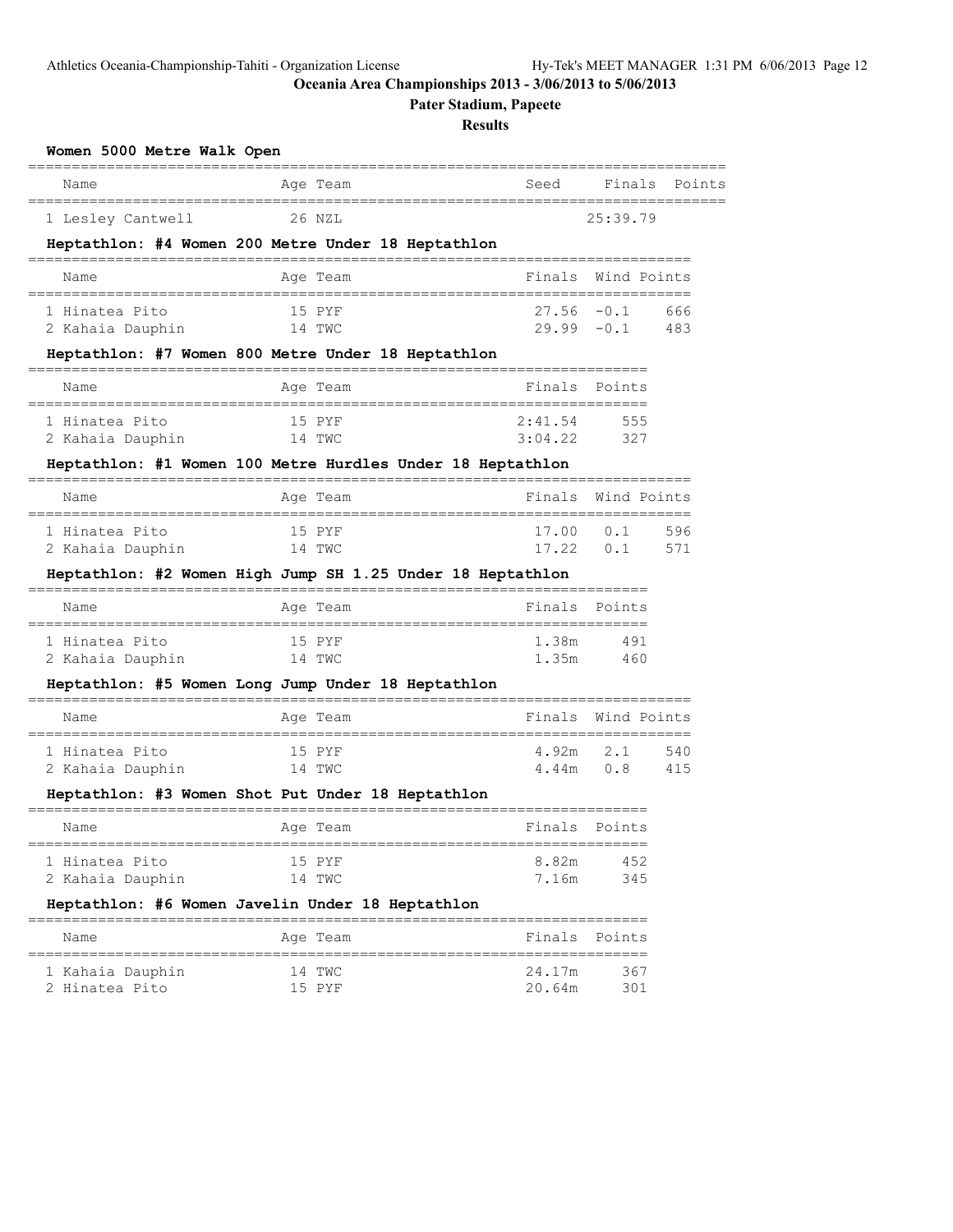**Pater Stadium, Papeete**

# **Results**

|        | Women Heptathlon Under 18         |          |       |                |             |                            |
|--------|-----------------------------------|----------|-------|----------------|-------------|----------------------------|
|        | Name                              | Age Team | Seed  | Finals         | Points      |                            |
|        | 1 Hinatea Pito                    | 15 PYF   |       | 3601           |             |                            |
|        | 2 Kahaia Dauphin                  | 14 TWC   |       | 2968           |             |                            |
|        | Boys 100 Metre Under 18           |          |       |                |             |                            |
|        | Name                              | Age Team | Seed  | Heat Wind H#   |             |                            |
| Heat   |                                   |          |       |                |             |                            |
|        | 1 Joshua Billington               | 17 NZL   |       | $11.10Q + 0.0$ |             | 3                          |
|        | 2 Austen Heuvel                   | 17 NZL   |       | 11.11Q 0.6     |             | 2                          |
|        | 3 Jacob Matson                    | 16 NZL   |       | $11.21Q - 0.2$ |             | 1                          |
|        | 4 Namataiki Tevenino              | 17 PYF   | 11.67 | 11.48Q +0.0    |             | 3                          |
|        | 5 Faresa Kapisi                   | 16 ASA   | 11.67 | 11.540 0.6     |             | 2                          |
|        | 6 George Vingaria Molising 17 VAN |          | 11.18 | $11.630 - 0.2$ |             | 1                          |
|        | 7 Eric Creugnet                   | 15 NCL   | 11.40 | 11.62q $0.6$   |             | 2                          |
|        | 8 Taurere Teganahau               | 15 PYF   | 11.75 | 11.88          | $-0.2$      | $\mathbf{1}$               |
|        | 9 Gwynn Uehara                    | 16 PLW   | 12.54 | 12.03          | $+0.0$      | 3                          |
|        | 10 Claude Likuvalu                | 16 W&F   |       | 12.16          | $+0.0$      | 3                          |
|        | 11 Siosaia Teumohenga             | 17 TGA   | 11.56 | 12.19          | $+0.0$      | 3                          |
|        | 12 Taooa Vaevaemaki               | 14 COK   | 12.02 | 12.22          | 0.6         | 2                          |
|        | 13 Makalea Foliaki                | 17 TWC   | 12.56 | 12.23          | $-0.2$      | 1                          |
|        | 14 Toriki Rey                     | 16 PYF   | 12.11 | 12.28          | 0.6         | 2                          |
|        | 15 Victor Precloux                | 16 TWC   | 12.45 | 12.30          | $+0.0$      | $\overline{\mathbf{3}}$    |
|        | 16 Sauniatu West                  | 15 ASA   | 11.69 | 12.35          | $-0.2$      | 1                          |
|        | Boys 100 Metre Under 18           |          |       |                |             |                            |
|        | Name                              | Age Team | Heat  | Finals         | Wind Points |                            |
| Finals |                                   |          |       |                |             |                            |
|        | 1 Joshua Billington               | 17 NZL   | 11.10 | 11.03          | $-0.4$      |                            |
|        | 2 Austen Heuvel                   | 17 NZL   | 11.11 | 11.08          | $-0.4$      |                            |
|        | 3 Jacob Matson                    | 16 NZL   | 11.21 | 11.15          | $-0.4$      |                            |
|        | 4 Namataiki Tevenino              | 17 PYF   | 11.48 | 11.45          | $-0.4$      |                            |
|        | 5 Faresa Kapisi                   | 16 ASA   | 11.54 | 11.47          | $-0.4$      |                            |
|        | 6 George Vingaria Molising 17 VAN |          | 11.63 | 11.73          | $-0.4$      |                            |
|        | 7 Eric Creugnet                   | 15 NCL   | 11.62 | 11.76          | $-0.4$      |                            |
|        | Boys 200 Metre Under 18           |          |       |                |             |                            |
|        | Name                              | Age Team | Seed  | Heat Wind H#   |             |                            |
|        |                                   |          |       |                |             |                            |
| Heat   |                                   |          |       |                |             |                            |
|        | 1 James Kermond                   | 17 AUS   | 21.79 | 22.84Q         | 2.2         | 1                          |
|        | 2 Joshua Billington               | 17 NZL   |       | 23.08Q         | 2.4         | $\overline{\phantom{0}}^2$ |
|        | 3 Austen Heuvel                   | 17 NZL   |       | 23.17Q         | 2.2         | 1                          |
|        | 4 Namataiki Tevenino              | 17 PYF   | 24.64 | 23.49Q         | 2.4         | 2                          |
|        | 5 Faresa Kapisi                   | 16 ASA   |       | 23.40q         | 2.2         | $\mathbf{1}$               |
|        | 6 Eric Creugnet                   | 15 NCL   | 24.90 | 23.65q         | 2.4         | 2                          |
|        | 7 George Vingaria Molising 17 VAN |          | 23.20 | 23.88          | 2.2         | 1                          |
|        | 8 Gwynn Uehara                    | 16 PLW   | 26.21 | 24.09          | 2.4         | 2                          |
|        | 9 Sauniatu West                   | 15 ASA   | 23.88 | 24.58          | 2.4         | 2                          |
|        | 10 Claude Likuvalu                | 16 W&F   |       | 24.64          | 2.4         | 2                          |
|        |                                   |          |       |                |             |                            |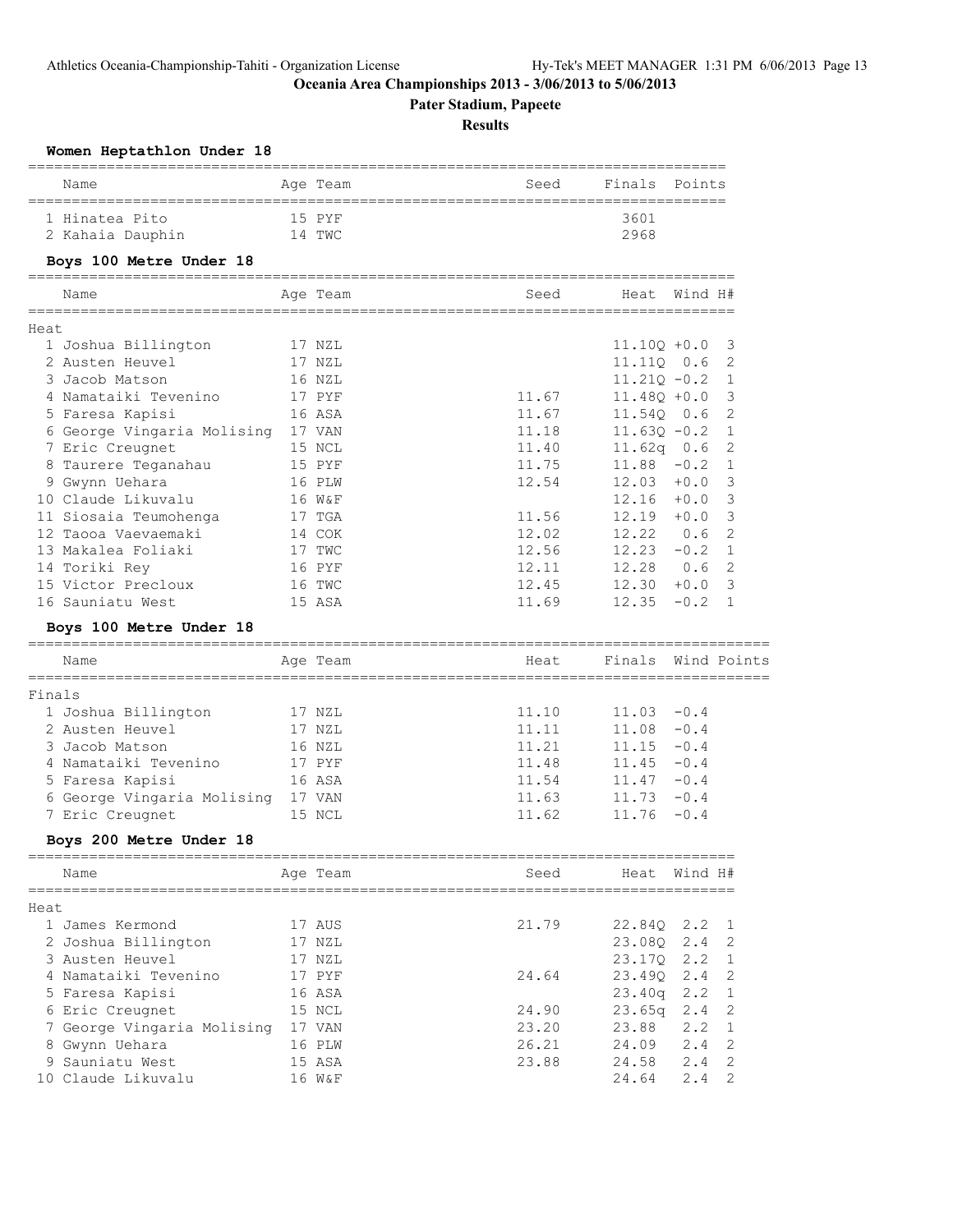**Pater Stadium, Papeete**

**Results**

# **....Boys 200 Metre Under 18**

| 11 Victor Precloux | 16 TWC | 25.19 24.99 2.2 1 |  |  |
|--------------------|--------|-------------------|--|--|
|                    |        |                   |  |  |

# **Boys 200 Metre Under 18**

| Name                 | Age Team | Heat. |               | Finals Wind Points |
|----------------------|----------|-------|---------------|--------------------|
| Finals               |          |       |               |                    |
| 1 James Kermond      | 17 AUS   | 22.84 | $22.07 - 1.5$ |                    |
| 2 Namataiki Tevenino | 17 PYF   | 23.49 | $23.41 - 1.5$ |                    |
| 3 Faresa Kapisi      | 16 ASA   | 23.40 | $23.51 - 1.5$ |                    |
| -- Joshua Billington | 17 NZL   | 23.08 |               | DQ -1.5 rule163.3  |
|                      |          |       |               |                    |

#### **Boys 400 Metre Under 18**

|      | Name                  | Age Team | Seed  | Heat               | H#             |
|------|-----------------------|----------|-------|--------------------|----------------|
| Heat |                       |          |       |                    |                |
|      | 1 James Kermond       | 17 AUS   | 48.00 | 48.920 1           |                |
|      | 2 Joshua Ledger       | 16 NZL   |       | 49.410             | - 2            |
|      | 3 Bailey Stewart      | 17 NZL   |       | 50.180             | $\overline{1}$ |
|      | 4 Patrick Frith       | 17 AUS   | 48.96 | 50.630 2           |                |
|      | 5 Rene Zacchini       | 16 AUS   | 50.84 | 50.84q             | - 2            |
|      | 6 Namataiki Tevenino  | 17 PYF   | 53.46 | 54.30 <sub>q</sub> |                |
|      | 7 Louis Diebolt       | 16 TWC   | 57.92 | 56.92              | 2              |
|      | 8 Johnson Tuiletufuga | 17 ASA   | 52.13 | 61.38              |                |
|      | 9 Clement Attama      | 15 TWC   | 62.06 | 61.80              |                |
|      |                       |          |       |                    |                |

# **Boys 400 Metre Under 18**

|        | Name             | Age Team | Heat  | Finals Points |  |
|--------|------------------|----------|-------|---------------|--|
| Finals |                  |          |       |               |  |
|        |                  |          |       |               |  |
|        | 1 James Kermond  | 17 AUS   | 48.92 | 47.93         |  |
|        | 2 Bailey Stewart | 17 NZL   | 50.18 | 48.88         |  |
|        | 3 Joshua Ledger  | 16 NZL   | 49.41 | 49.61         |  |
|        | 4 Patrick Frith  | 17 AUS   | 50.63 | 49.93         |  |

 5 Rene Zacchini 16 AUS 50.84 50.35 6 Namataiki Tevenino 17 PYF 54.30 53.60

#### **Boys 800 Metre Under 18**

| Name             | Age Team | Seed    | Finals  | Points |
|------------------|----------|---------|---------|--------|
| 1 Bailey Stewart | 17 NZL   |         | 1:56.88 |        |
| 2 Joshua Ledger  | 16 NZL   |         | 1:58.53 |        |
| 3 Tom Joe        | 15 VAN   | 2:02.88 | 2:02.46 |        |
| 4 Lilian Boileau | 15 PYF   | 2:08.97 | 2:07.62 |        |
| 5 Louis Ligerot  | 16 PYF   | 2:01.67 | 2:07.81 |        |
| 6 Jeremy Chansin | 17 PYF   | 2:17.34 | 2:09.70 |        |
| 7 Juan Laigret   | 16 TWC   | 2:19.11 | 2:17.07 |        |
| 8 Titouan Andres | 14 TWC   |         | 2:24.37 |        |
|                  |          |         |         |        |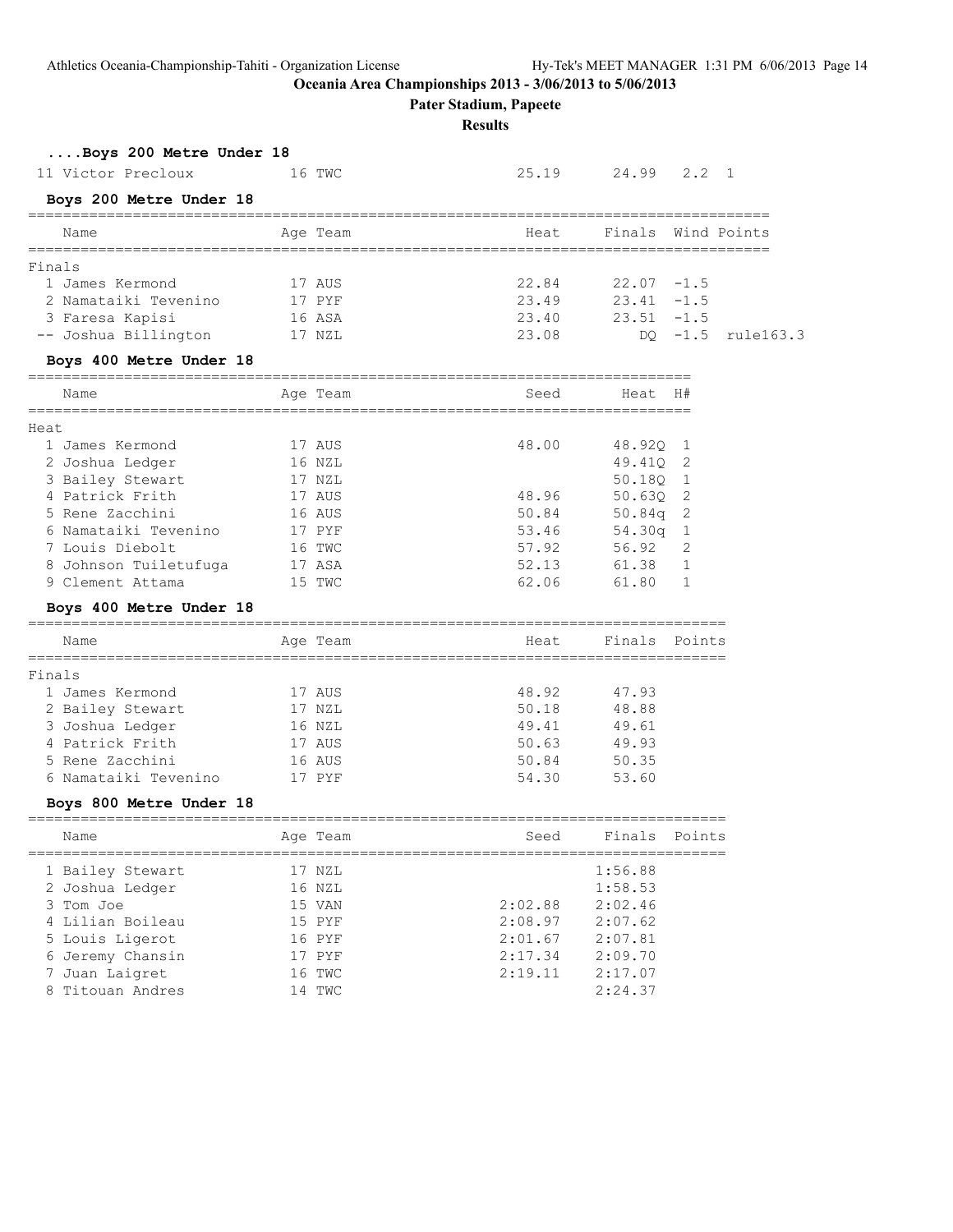**Pater Stadium, Papeete**

**Results**

#### **Boys 1500 Metre Under 18**

| Name                | Age Team | Seed    | Finals Points |  |
|---------------------|----------|---------|---------------|--|
| 1 Joshua Kentwell   | 17 AUS   | 3:55.10 | 4:04.91       |  |
| 2 Jordan De Spong   | 17 NZL   |         | 4:08.23       |  |
| 3 Tom Joe           | 15 VAN   | 4:19.44 | 4:12.74       |  |
| 4 Lilian Boileau    | 15 PYF   | 4:32.03 | 4:33.94       |  |
| 5 Louis Ligerot     | 16 PYF   | 4:27.93 | 4:34.00       |  |
| 6 Louis Diebolt     | 16 TWC   | 4:52.70 | 4:48.12       |  |
| 7 Loic Mevel        | 16 TWC   | 5:02.72 | 4:49.04       |  |
| 8 Kilian Barracosa  | 16 TWC   |         | 4:52.45       |  |
| 9 Petelo Faletuuloa | WδΕ      |         | 5:33.28       |  |

#### **Boys 3000 Metre Under 18**

| Name                | Age Team | Seed     | Finals Points |  |
|---------------------|----------|----------|---------------|--|
| 1 Rosfelo Siosi     | 17 SOL   |          | 9:35.93       |  |
| 2 Louis Ligerot     | 16 PYF   | 9:56.61  | 9:56.37       |  |
| 3 Etienne Fleure    | 15 TWC   | 10:22.72 | 10:09.27      |  |
| 4 Jeremy Chansin    | 17 PYF   | 10:11.38 | 10:10.52      |  |
| 5 Loic Mevel        | 16 TWC   | 10:23.80 | 10:20.37      |  |
| 6 Kilian Barracosa  | 16 TWC   | 10:16.30 | 10:47.88      |  |
| 7 Petelo Faletuuloa | W&F      |          | 12:45.62      |  |

#### **Boys 110 Metre Hurdles Under 18**

| Name            | Age Team | Seed  | Finals Wind Points |  |
|-----------------|----------|-------|--------------------|--|
| 1 Eliot Wilkins | 16 AUS   | 14.17 | $14.61$ 0.1        |  |
| 2 Luca Denee    | 17 NZL   |       | $15.45 \quad 0.1$  |  |

#### **Boys 400 Metre Hurdles Under 18**

| Name |                 | Age Team | Seed  | Finals Points |  |
|------|-----------------|----------|-------|---------------|--|
|      | 1 Rene Zacchini | 16 AUS   | 56.07 | 55.09         |  |
|      | 2 Josh Stockill | 17 AUS   | 55.77 | 55 11         |  |

#### **Boys 2000 Metre Steeplechase .914cm Under 18**

| Name |                                                                                                                      | Seed                                                                 | Finals Points |  |
|------|----------------------------------------------------------------------------------------------------------------------|----------------------------------------------------------------------|---------------|--|
|      |                                                                                                                      | 6:15.62                                                              | 6:23.80       |  |
|      |                                                                                                                      |                                                                      | 6:27.18       |  |
|      |                                                                                                                      | 7:20.59                                                              | 7:17.94       |  |
|      |                                                                                                                      | 7:39.02                                                              | 7:22.48       |  |
|      |                                                                                                                      | 7:43.59                                                              | 7:27.12       |  |
|      |                                                                                                                      | 7:48.00                                                              | 7:39.76       |  |
|      | 1 Joshua Kentwell<br>2 Jordan De Spong<br>3 Lilian Boileau<br>4 Etienne Fleure<br>5 Loic Mevel<br>6 Kilian Barracosa | Age Team<br>17 AUS<br>17 NZL<br>15 PYF<br>15 TWC<br>16 TWC<br>16 TWC |               |  |

# **Boys 4x100 Metre Relay Under 18**

| Team | Seed | Points<br>Finals<br>$\overline{\phantom{a}}$ |
|------|------|----------------------------------------------|
|      |      |                                              |

1 NZL 'A' 45.10

1) Luca Denee 17 2) Austen Heuvel 17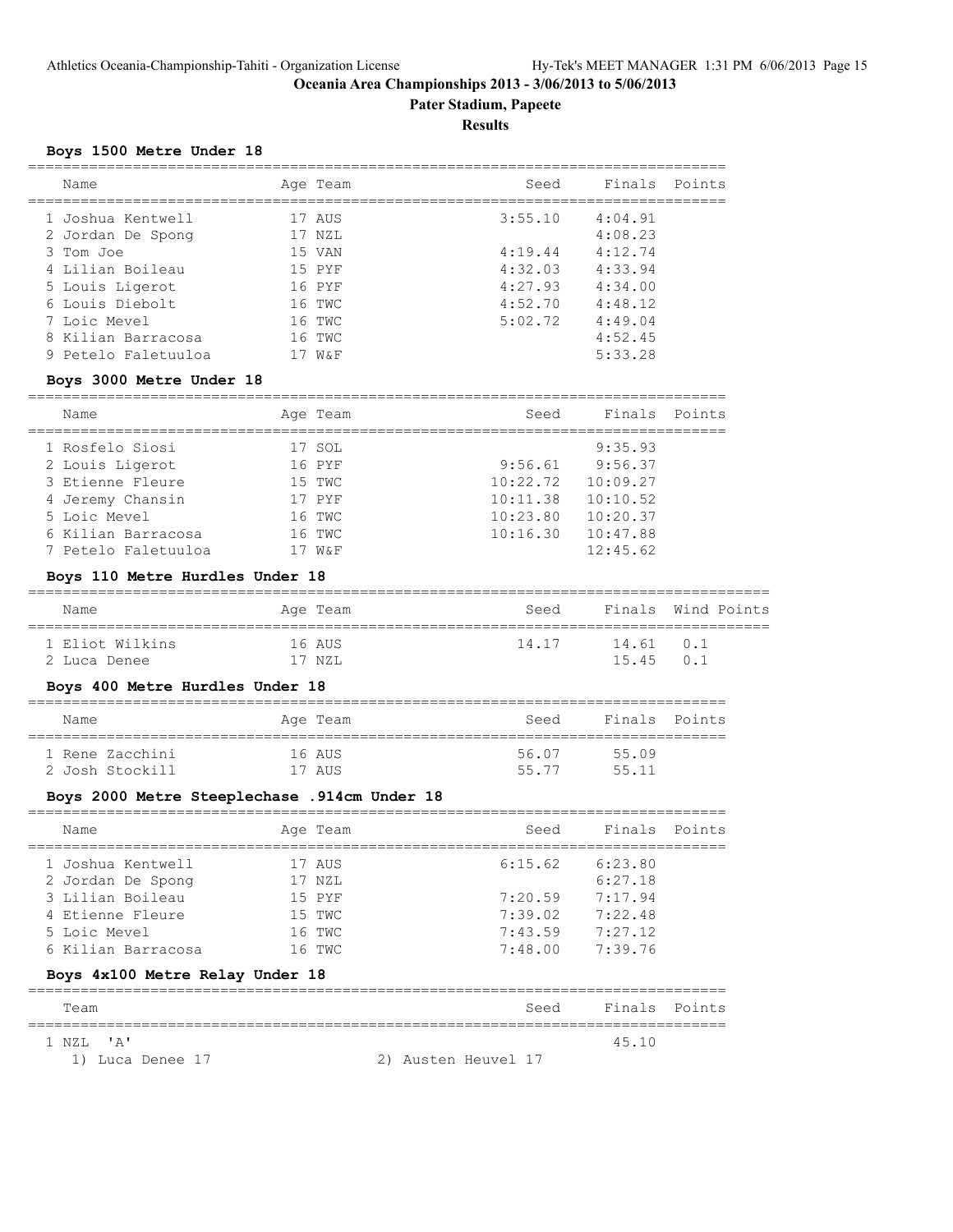**Pater Stadium, Papeete**

**Results**

# **....Boys 4x100 Metre Relay Under 18**

3) Joshua Ledger 16 4) Joshua Billington 17

### **Boys 4x400 Metre Relay Under 18**

| Team                                                                                 | Seed                                           | Finals Points |  |
|--------------------------------------------------------------------------------------|------------------------------------------------|---------------|--|
| 1 AUS 'A'<br>1) Rene Zacchini 16<br>3) Patrick Frith 17                              | 2) Josh Stockill 17<br>4) James Kermond 17     | 3:22.83       |  |
| $2$ NZL $\blacksquare$ $\blacksquare$<br>1) Bailey Stewart 17<br>3) Joshua Ledger 16 | 2) Jordan De Spong 17<br>4) Caleb Bensemann 17 | 3:27.89       |  |

#### **Boys High Jump SH 1.40 Under 18**

| Name                | Age Team | Seed  | Finals Points |  |
|---------------------|----------|-------|---------------|--|
|                     |          |       |               |  |
| 1 Cory McDermott    | 17 NZL   |       | 1.95m         |  |
| 2 Robin Hilaire     | 17 PYF   | 1.90m | 1.85m         |  |
| 3 Taurere Teganahau | 15 PYF   | 1.78m | 1.70m         |  |
| 4 Axel Montuclard   | 16 TWC   | 1.63m | 1.65m         |  |

#### **Boys Pole Vault SH 2.00 Under 18**

| Name            |  | Age Team | Seed  | Finals Points |  |  |  |  |
|-----------------|--|----------|-------|---------------|--|--|--|--|
|                 |  |          |       |               |  |  |  |  |
| 1 Luca Denee    |  | 17 NZL   |       | 4.70m         |  |  |  |  |
| 2 Robin Hilaire |  | 17 PYF   | 3.10m | 3.60m         |  |  |  |  |
| 3 Reggie Taumaa |  | 14 PYF   | 3.10m | 3.00m         |  |  |  |  |
| 4 Hugo Biget    |  | 14 TWC   | 2.20m | 2.30m         |  |  |  |  |

# **Boys Long Jump Under 18**

| Name                 | Age Team | Seed  |               | Finals Wind Points |
|----------------------|----------|-------|---------------|--------------------|
| 1 Joshua Billington  | 17 NZL   |       | $6.85m - 0.4$ |                    |
| 2 Taurere Teganahau  | 15 PYF   | 6.15m | $6.36m + 0.0$ |                    |
| 3 Sean Pay           | 17 NZL   |       | $6.12m + 0.0$ |                    |
| 4 Namataiki Tevenino | 17 PYF   | 5.95m | $5.99m + 0.0$ |                    |
| 5 Caleb Bensemann    | 17 NZL   |       | 5.83m         | $-0.8$             |
| 6 Taooa Vaevaemaki   | 14 COK   | 5.00m | 5.42m         | $-0.9$             |
| 7 Mahio Patu         | 15 TWC   | 5.10m | 5.01m         | 0.6                |
|                      |          |       |               |                    |

#### **Boys Triple Jump Under 18**

| Name                   | Age Team | Seed |                | Finals Wind Points |
|------------------------|----------|------|----------------|--------------------|
| 1 Sean Pay             | 17 NZL   |      | $13.35m + 0.0$ |                    |
| 2 Caleb Bensemann      | 17 NZL   |      | $13.03m + 0.0$ |                    |
| Boys Shot Put Under 18 |          |      |                |                    |

#### ================================================================================ Name **Age Team** Age Team Seed Finals Points ================================================================================ 1 Alexander (Sandy) Dalton 16 AUS 15.40m 16.48m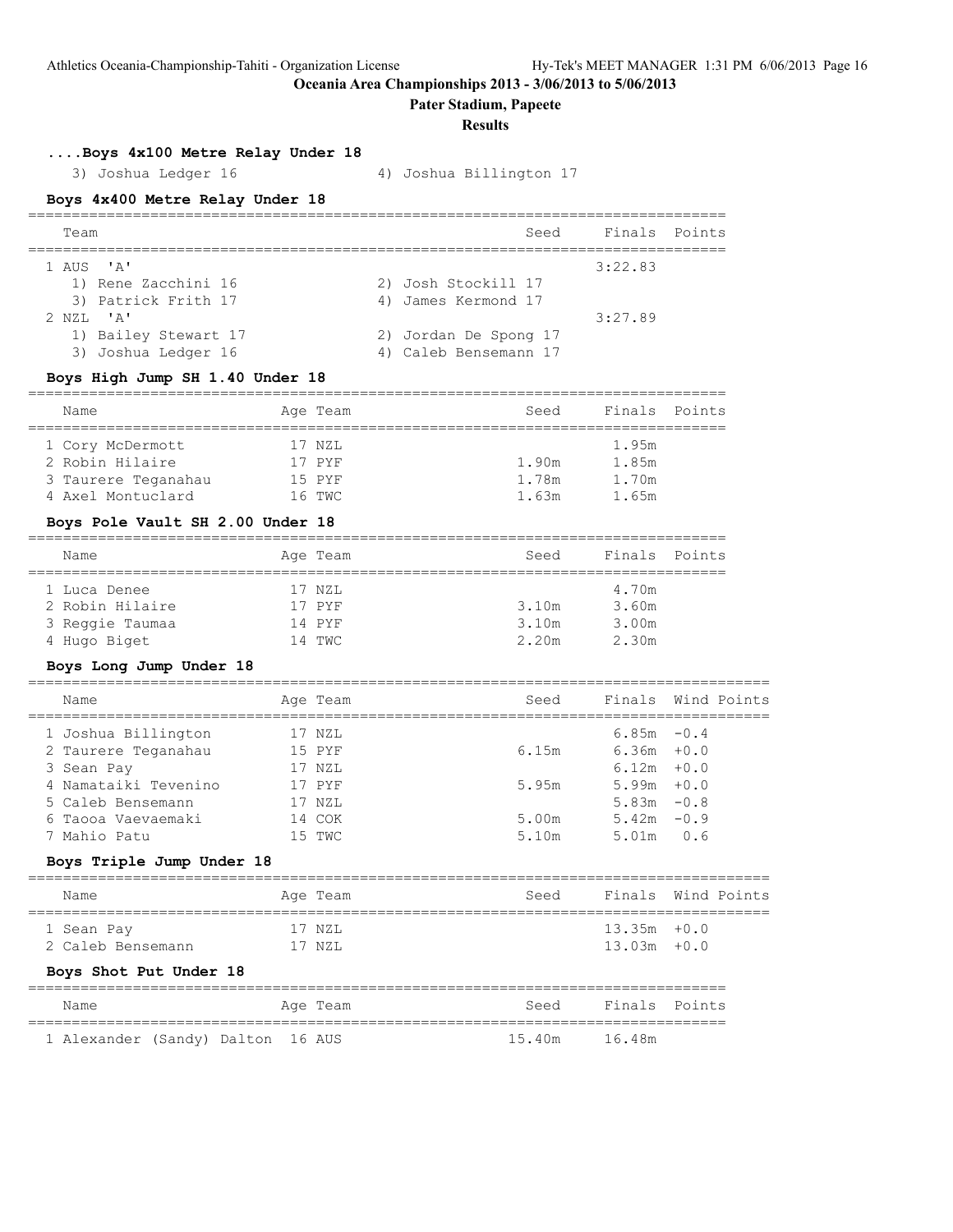**Pater Stadium, Papeete**

**Results**

| Boys Shot Put Under 18                                  |                              |                            |                    |               |
|---------------------------------------------------------|------------------------------|----------------------------|--------------------|---------------|
| 2 Ashley Craig                                          | 17 NZL                       |                            | 16.02m             |               |
| 3 Toriki Rey                                            | 16 PYF                       | 11.16m                     | 11.29m             |               |
| 4 Taui Saisai Hauma                                     | 16 TUV                       |                            | 10.49m             |               |
| Boys Discus Under 18<br>-----------------------------   |                              |                            |                    |               |
| Name<br>---------------------------                     | Aqe Team<br>================ | Seed<br>================== | Finals             | Points        |
| 1 Alexander (Sandy) Dalton 16 AUS                       |                              | 49.00m                     | 49.19m             |               |
| 2 Ashley Craig                                          | 17 NZL                       |                            | 38.60m             |               |
| 3 Taui Saisai Hauma                                     | 16 TUV                       |                            | 29.71m             |               |
| Boys Hammer Under 18                                    |                              |                            |                    |               |
| Name                                                    | Age Team                     | Seed                       |                    | Finals Points |
| 1 Alexander (Sandy) Dalton 16 AUS                       |                              | 59.00m                     | 65.11m             |               |
| 2 Ashley Craig                                          | 17 NZL                       |                            | 49.59m             |               |
| Boys Javelin Under 18                                   |                              |                            |                    |               |
| Name                                                    | Age Team                     | Seed                       |                    | Finals Points |
| 1 Robin Hilaire                                         | 17 PYF                       | 46.10m                     | 48.33m             |               |
| Octathlon: #1 Boys 100 Metre Under 18 Octathlon         |                              |                            |                    |               |
| Name                                                    | Age Team                     |                            | Finals Wind Points |               |
| 1 Aaron Booth                                           | 17 NZL                       | 12.15                      | NWI                | 622           |
| 1 Joseph Staladi                                        | 17 NZL                       | 12.15                      | NWI                | 622           |
| 3 Robin Hilaire                                         | 17 PYF                       | 12.95                      | NWI                | 476           |
| Octathlon: #4 Boys 400 Metre Under 18 Octathlon         |                              |                            |                    |               |
| Name                                                    | Age Team                     | Finals                     | Points             |               |
| 1 Aaron Booth                                           | 17 NZL                       | 54.38                      | 624                |               |
| 2 Joseph Staladi                                        | 17 NZL                       | 56.60                      | 536                |               |
| 3 Robin Hilaire                                         | 17 PYF                       | 57.91                      | 487                |               |
| Octathlon: #8 Boys 1000 Metre Under 18 Octathlon        |                              |                            |                    |               |
| Name                                                    | Age Team                     | Finals                     | Points             |               |
| 1 Aaron Booth                                           | 17 NZL                       | 2:59.27                    | 671                |               |
| 2 Joseph Staladi                                        | 17 NZL                       | 3:02.28                    | 642                |               |
| 3 Robin Hilaire                                         | 17 PYF                       | 3:10.29                    | 567                |               |
| Octathlon: #5 Boys 110 Metre Hurdles Under 18 Octathlon |                              |                            |                    |               |
| Name                                                    | Age Team                     | ==========<br>Finals       | Wind Points        |               |
|                                                         |                              |                            | ================== |               |
| 1 Joseph Staladi<br>2 Aaron Booth                       | 17 NZL<br>17 NZL             | 16.37<br>16.57             | 1.5<br>1.5         | 692<br>670    |
|                                                         |                              |                            |                    |               |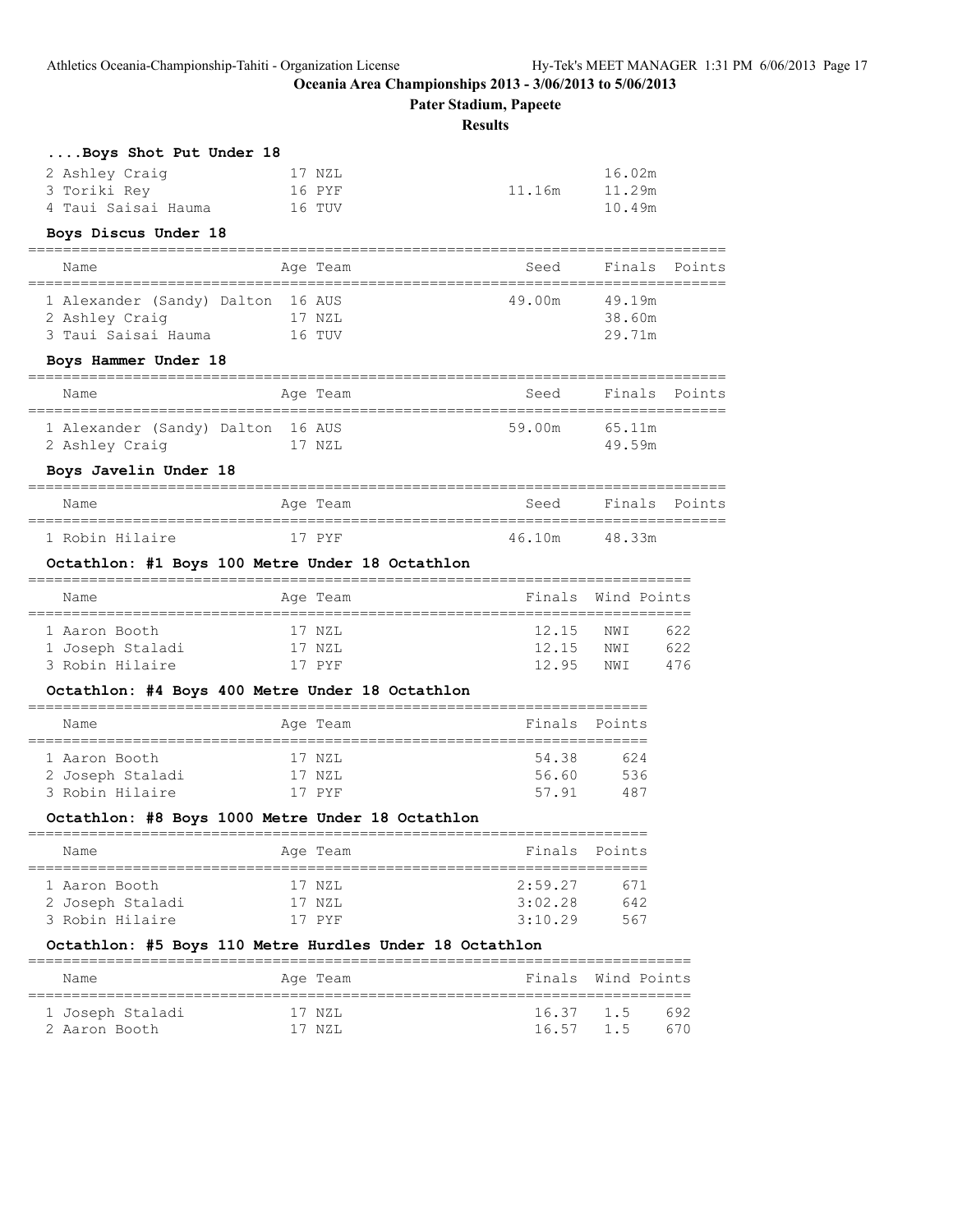#### **Pater Stadium, Papeete**

#### **Results**

# **....Octathlon: #5 Boys 110 Metre Hurdles Under 18 Octathlon**

# 3 Robin Hilaire 17 PYF 17.05 1.5 619

# **Octathlon: #6 Boys High Jump SH 1.40 Under 18 Octathlon**

|  | Name             |  | Age Team | Finals Points |     |  |  |  |  |
|--|------------------|--|----------|---------------|-----|--|--|--|--|
|  |                  |  |          |               |     |  |  |  |  |
|  | 1 Robin Hilaire  |  | 17 PYF   | 1.91m         | 723 |  |  |  |  |
|  | 1 Aaron Booth    |  | 17 NZL   | 1.91m         | 723 |  |  |  |  |
|  | 3 Joseph Staladi |  | 17 NZL   | 1 5.8m        | 449 |  |  |  |  |

#### **Octathlon: #2 Boys Long Jump Under 18 Octathlon**

| Name             |  | Age Team |  |               | Finals Wind Points |
|------------------|--|----------|--|---------------|--------------------|
|                  |  |          |  |               |                    |
| 1 Aaron Booth    |  | 17 NZL   |  | $6.32m - 0.7$ | 657                |
| 2 Joseph Staladi |  | 17 NZL   |  | $5.81m$ 2.3   | 546                |
| 3 Robin Hilaire  |  | 17 PYF   |  | $5.64m - 0.9$ | 510                |

#### **Octathlon: #3 Boys Shot Put Under 18 Octathlon**

### =======================================================================

| Name             |  | Finals Points                          |     |
|------------------|--|----------------------------------------|-----|
|                  |  |                                        |     |
| 1 Aaron Booth    |  | 13.01m                                 | 668 |
| 2 Joseph Staladi |  | 12.26m                                 | 622 |
| 3 Robin Hilaire  |  | 9.36m                                  | 447 |
|                  |  | Age Team<br>17 NZL<br>17 NZL<br>17 PYF |     |

#### **Octathlon: #7 Boys Javelin Under 18 Octathlon**

| Name             |  | Age Team | Finals Points |     |  |  |  |  |  |
|------------------|--|----------|---------------|-----|--|--|--|--|--|
|                  |  |          |               |     |  |  |  |  |  |
| 1 Aaron Booth    |  | 17 NZL   | 50.49m        | 596 |  |  |  |  |  |
| 2 Robin Hilaire  |  | 17 PYF   | 48.90m        | 572 |  |  |  |  |  |
| 3 Joseph Staladi |  | 17 NZL   | 35.48m        | 377 |  |  |  |  |  |

### **Boys Octathlon Under 18**

| Name             |  | Age Team | Seed | Finals Points |  |  |  |  |  |
|------------------|--|----------|------|---------------|--|--|--|--|--|
|                  |  |          |      |               |  |  |  |  |  |
| 1 Aaron Booth    |  | 17 NZL   |      | 5231          |  |  |  |  |  |
| 2 Joseph Staladi |  | 17 NZL   |      | 4486          |  |  |  |  |  |
| 3 Robin Hilaire  |  | 17 PYF   |      | 4401          |  |  |  |  |  |
|                  |  |          |      |               |  |  |  |  |  |

#### **Boys 5000 Metre Walk Under 18**

| Name              | Age Team | Seed                  | Finals Points |  |  |  |  |  |  |
|-------------------|----------|-----------------------|---------------|--|--|--|--|--|--|
| 1 Kyle Bird       | 17 AUS   | $22:51.00$ $25:33.61$ |               |  |  |  |  |  |  |
| -- Titouan Andres | 14 TWC   |                       | DΟ            |  |  |  |  |  |  |

### **Boys 12-13 100 Metre Exhibition**

| Name                                    | Age Team                       | Seed |                                | Finals Wind Points |
|-----------------------------------------|--------------------------------|------|--------------------------------|--------------------|
| 1 Teuraitera Tupaia<br>2 Raiora Bourdon | 13 UNATTACHED<br>13 UNATTACHED |      | $12.97 - 1.0$<br>$13.08 - 1.0$ |                    |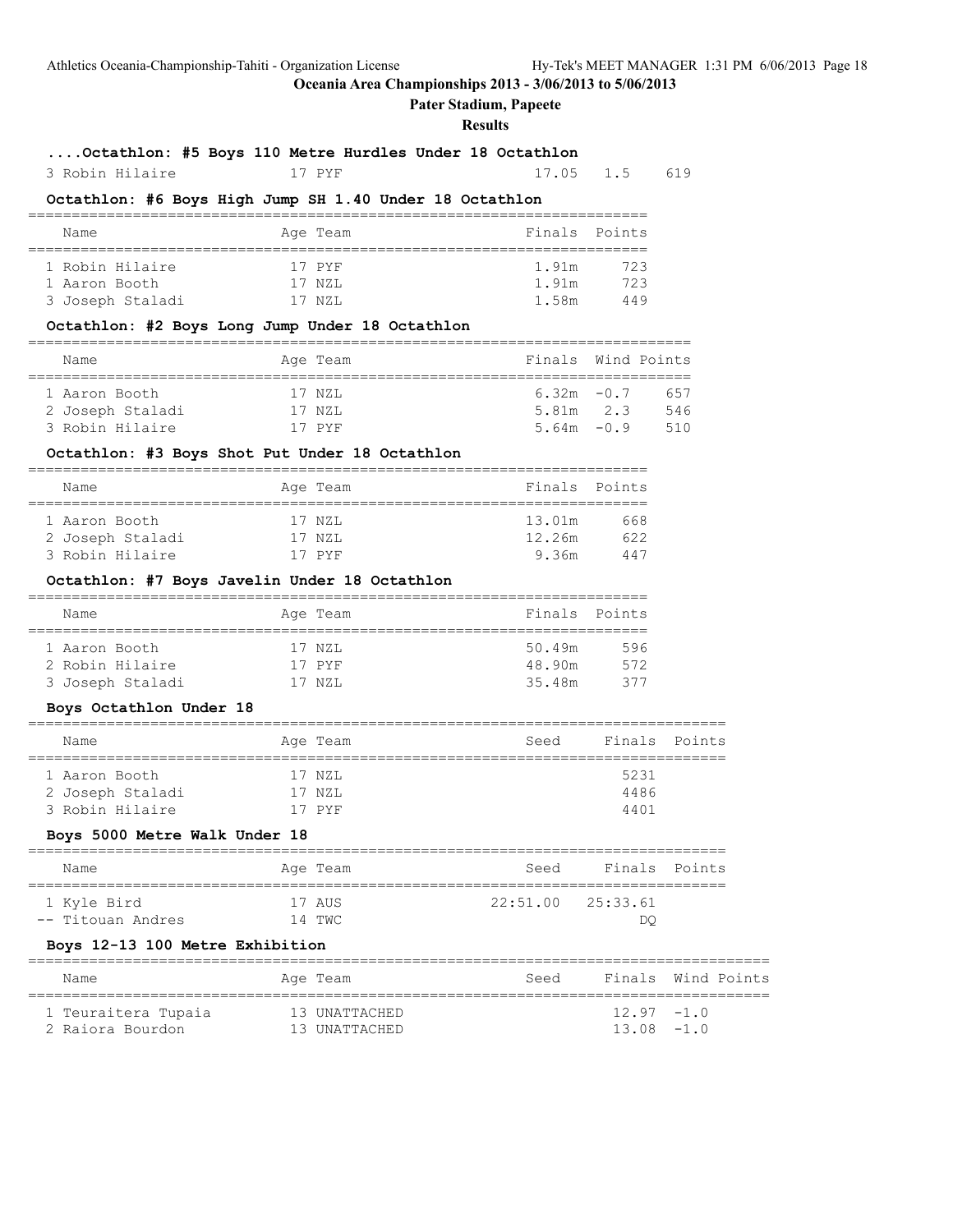**Pater Stadium, Papeete**

#### **Results**

# **....Boys 12-13 100 Metre Exhibition**

| 3 Arihau Richmond | 13 UNATTACHED | $13.22 - 1.0$ |
|-------------------|---------------|---------------|
| 4 Hanoa Temaiana  | 13 UNATTACHED | $13.57 - 1.0$ |
| 5 Taurua Tapu     | 13 UNATTACHED | $13.98 - 1.0$ |
| 6 Hei-Ra Tuihani  | 13 UNATTACHED | $14.11 - 1.0$ |

#### **Boys 10-11 1000 Metre Exhibition**

| Name                 | Age Team          | Seed | Finals Points |  |
|----------------------|-------------------|------|---------------|--|
| 1 Vohi Pakeke        | UNATTACHED        |      | 3:39.00       |  |
| 2 Badis Giustiniani  | 11 UNATTACHED     |      | 3:40.82       |  |
| 3 Adrien Cauchois    | 11 UNATTACHED     |      | 3:48.91       |  |
| 4 Axel Biget         | UNATTACHED        |      | 4:01.67       |  |
| 5 Ahmed-Abdou Yannis | 11 UNATTACHED     |      | 4:13.05       |  |
| 6 Theo Andres        | <b>UNATTACHED</b> |      | 4:13.19       |  |

#### **Boys 12-13 1000 Metre Exhibition**

| Name                     | Age Team      | Seed | Finals  | Points |
|--------------------------|---------------|------|---------|--------|
| 1 Raphael Armour Lazzari | 13 UNATTACHED |      | 3:09.06 |        |
| 2 Remi Wong Foen         | 13 UNATTACHED |      | 3:09.16 |        |
| 3 Hererava Varney        | 13 UNATTACHED |      | 3:28.86 |        |
| 4 Yan Mevel              | 13 UNATTACHED |      | 3:29.98 |        |
| 5 Felix Bourgoin         | 13 UNATTACHED |      | 3:30.07 |        |
| 6 Hugues Fleure          | 13 UNATTACHED |      | 3:30.87 |        |
| 7 Hanoa Temaiana         | UNATTACHED    |      | 3:35.34 |        |

# **Boys 6-9 Long Jump Exhibition**

| Name               | Age Team     | Seed |       | Finals Wind Points |
|--------------------|--------------|------|-------|--------------------|
| 1 Brice Chung Tien | 9 UNATTACHED |      | 2.96m | NWI                |
| 2 Tohaunui Monnier | 9 UNATTACHED |      | 2.91m | NWI                |
| 3 Mananui Palmer   | 9 UNATTACHED |      | 2.70m | NWI                |
| 4 Curet Heirautea  | 9 UNATTACHED |      | 2.64m | NWI                |
| 5 Sarran Alaric    | 9 UNATTACHED |      | 2 47m | NW T               |

# **Boys 10-11 Long Jump Exhibition**

| Name                 | Age Team      | Seed |       | Finals Wind Points |  |
|----------------------|---------------|------|-------|--------------------|--|
|                      |               |      |       |                    |  |
| 1 Hererava Varney    | 13 UNATTACHED |      | 3.90m | NWI                |  |
| 2 Axel Biget         | 11 UNATTACHED |      | 3.46m | NWI                |  |
| 3 Ahmed-Abdou Yannis | 11 UNATTACHED |      | 3.19m | NWI                |  |

#### **Men 200 Metre Open**

|       | Name                 |  | Age Team | Seed  | Heat Wind H#     |  |  |  |  |
|-------|----------------------|--|----------|-------|------------------|--|--|--|--|
|       |                      |  |          |       |                  |  |  |  |  |
| Heat. |                      |  |          |       |                  |  |  |  |  |
|       | 1 Banuve Tabakaucoro |  | 21 FIJ   | 23.70 | $21.730 - 1.04$  |  |  |  |  |
|       | 2 Nelson Stone       |  | 29 PNG   |       | $22.230 - 1.3$ 2 |  |  |  |  |
|       | 3 Siueni Filimone    |  | $19$ TGA | 22.16 | $22.360 - 1.3$ 1 |  |  |  |  |
|       | 4 William Smart      |  | 18 NZL   |       | $22.890 - 1.6$ 3 |  |  |  |  |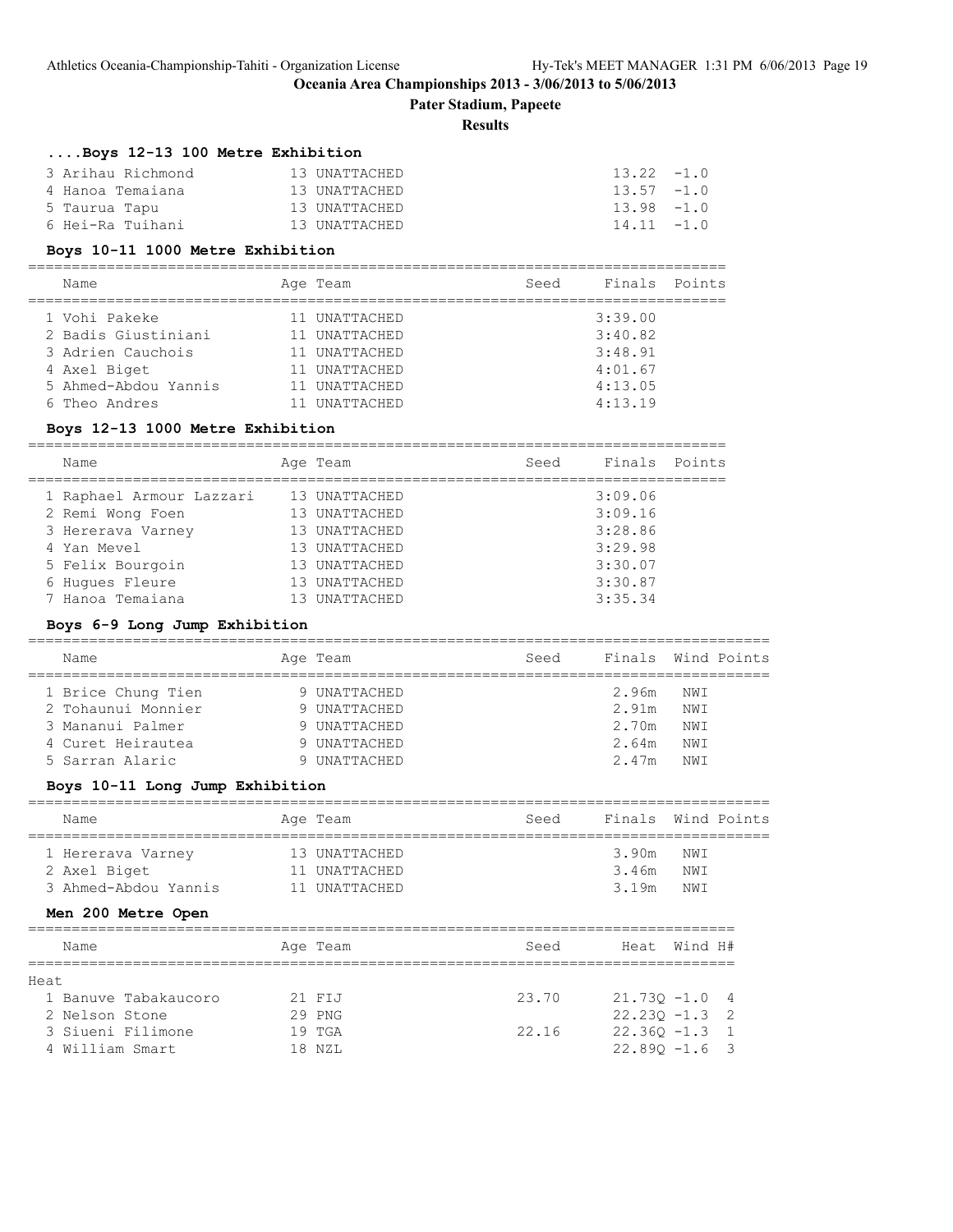**Pater Stadium, Papeete**

#### **Results**

# **....Men 200 Metre Open**

| 5 David Elliott        | 19 NZL |       | $22.55q - 1.3$ 1 |          |                         |
|------------------------|--------|-------|------------------|----------|-------------------------|
| 6 Gregory Bradai       | 20 PYF | 23.03 | $22.94q - 1.3$ 1 |          |                         |
| 7 Joane Sameke         | 18 NCL | 24.00 | $23.18 - 1.0$    |          | 4                       |
| 8 Siologa Viliamu Sepa | 23 SAM | 22.84 | 23.30            | $-1.0$   | 4                       |
| 9 Daniel Philimon      | 18 VAN | 22.20 | 23.42            | $-1.3$ 2 |                         |
| 10 Terrell Smith       | 19 FSM | 23.40 | 23.44            | $-1.6$   | - 3                     |
| 11 Spencer Cox         | 36 RAT | 23.00 | 23.49            | $-1.6$ 3 |                         |
| 12 Nooa Takooa         | 20 KIR | 23.10 | 23.86            | $-1.3$   | $\overline{1}$          |
| 13 Michael Alicto      | 19 GUM | 22.85 | 23.93            | $-1.0$   | 4                       |
| 14 Jesus Iquel         | 19 NMI |       | 23.96            | $-1.0$   | 4                       |
| 15 Kiatau Cama         | 20 KIR | 22.50 | 24.06            | $-1.6$   | $\overline{\mathbf{3}}$ |
| 16 S J Fiti            | 18 FSM | 24.10 | 24.12            | $-1.3$   | $\overline{1}$          |
| 17 Nicolas Carre       | 20 NCL |       | 24.32            | $-1.6$   | $\overline{\mathbf{3}}$ |
| 18 Jayson Ernest       | 24 FSM | 24.20 | 24.36            | $-1.3$   | $\overline{2}$          |
| 19 El-Jay Neneia       | 18 KIR | 24.30 | 24.39            | $-1.0$   | 4                       |
| 20 Beouch Ngirchongor  | 19 NMI | 23.01 | 24.57            | $-1.3$   | 2                       |
| 21 Aaron McMahon       | 33 RAT | 23.30 | 24.63            | $-1.3$   | $\mathcal{L}$           |
| 22 Petelo Masei        | 19 W&F |       | 24.89            | $-1.3$   | $\mathcal{L}$           |
| 23 Orrin Pharmin       | 22 NMI |       | 25.45            | $-1.6$   | 3                       |

# **Men 200 Metre Open**

|    | Name                   | Age Team | Heat  |               | Finals Wind H# Points |
|----|------------------------|----------|-------|---------------|-----------------------|
|    | Finals                 |          |       |               |                       |
|    | 1 Banuve Tabakaucoro   | 21 FIJ   | 21.73 |               | $21.08 -1.5 1$        |
|    | 2 Nelson Stone         | 29 PNG   | 22.23 | $21.98 - 1.5$ | $\overline{1}$        |
|    | 3 William Smart        | 18 NZL   | 22.89 |               | $22.32 -1.5$ 1        |
|    | 4 David Elliott        | 19 NZL   | 22.55 |               | $22.65 -1.5$ 1        |
|    | 5 Siologa Viliamu Sepa | 23 SAM   | 23.30 | 23.03         | $-0.9$<br>-2          |
|    | 6 Gregory Bradai       | 20 PYF   | 22.94 |               | $23.13 -1.5$ 1        |
|    | 7 Joane Sameke         | 18 NCL   | 23.18 | $23.16 - 0.9$ | - 2                   |
|    | 8 Siueni Filimone      | $19$ TGA | 22.36 |               | $23.36 -1.5$ 1        |
|    | 9 Terrell Smith        | 19 FSM   | 23.44 | $23.46 - 0.9$ | - 2                   |
| 10 | Spencer Cox            | 36 RAT   | 23.49 | 23.48         | $-0.9$<br>-2          |
|    |                        |          |       |               |                       |

#### **Men 400 Metre Open**

|      | Name                   |    | Age Team | Seed  | Heat   | H#             |
|------|------------------------|----|----------|-------|--------|----------------|
| Heat |                        |    |          |       |        |                |
|      | 1 David Benjamin       |    | 36 VAN   |       | 49.150 | $\overline{1}$ |
|      | 2 Robert Jopp          |    | 18 NZL   |       | 49.460 | -2             |
|      | 3 Mowen Boino          |    | 34 PNG   |       | 49.960 | -3             |
|      | 4 Nelson Stone         |    | 29 PNG   |       | 49.20q | $\mathbf{1}$   |
|      | 5 Tom Symes            |    | 19 NZL   |       | 49.36g | -1             |
|      | 6 Theo Piniau          |    | 20 PNG   |       | 49.55q | -2             |
|      | 7 Siologa Viliamu Sepa |    | 23 SAM   | 48.94 | 50.66  |                |
| 8    | Heamatangi Tu'ivai     |    | $24$ TGA | 51.33 | 51.06  | 2              |
|      | 9 Gregory Bradai       |    | 20 PYF   | 52.00 | 52.02  | 3              |
| 10   | - Laurent Coia         |    | 18 TWC   | 53.03 | 54.15  | 2              |
|      | 11 George Wes Faerua   |    | 22 VAN   | 52.80 | 54.28  | 3              |
|      | 12 Beouch Ngirchongor  | 19 | NMI      |       | 55.12  | 1              |
|      | 13 Petelo Masei        |    | 19 W&F   |       | 55.95  | 3              |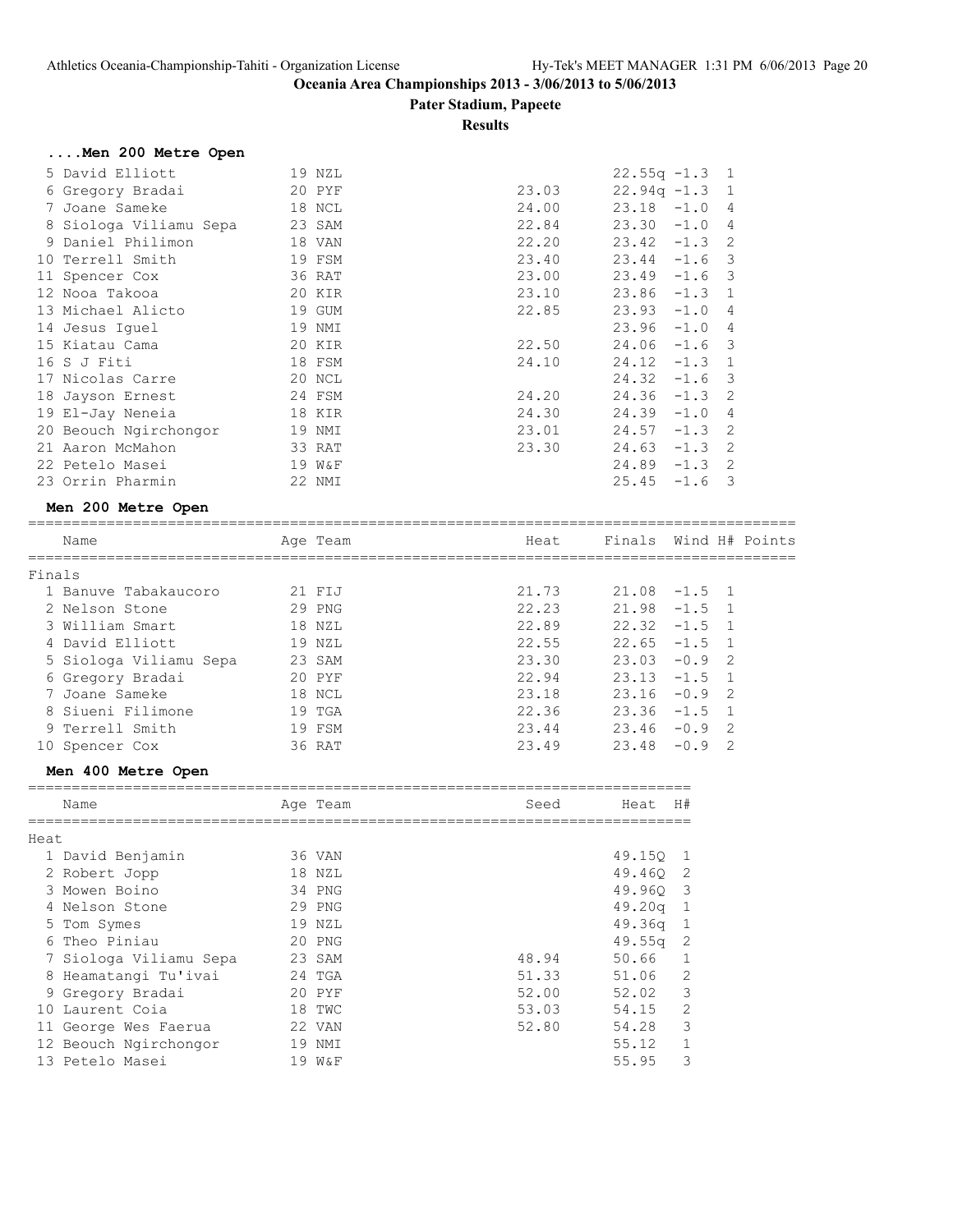**Pater Stadium, Papeete**

**Results**

### **Men 400 Metre Open**

| Name                                      | Age Team               | Heat           | Finals Points  |                          |
|-------------------------------------------|------------------------|----------------|----------------|--------------------------|
|                                           |                        |                |                |                          |
| Finals<br>1 Robert Jopp                   | 18 NZL                 | 49.46          | 48.44          |                          |
| 2 Tom Symes                               | 19 NZL                 | 49.36          | 49.59          |                          |
| 3 Theo Piniau                             |                        |                |                |                          |
|                                           | 20 PNG                 | 49.55          | 49.70          |                          |
| 4 David Benjamin<br>-- Mowen Boino        | 36 VAN<br>34 PNG       | 49.15<br>49.96 | 50.19          |                          |
|                                           |                        |                | DNF            |                          |
| Men 100 Metre Open                        |                        |                |                |                          |
| Name                                      | Age Team               | Seed           | Heat           | Wind H#                  |
|                                           |                        |                |                |                          |
| Heat                                      |                        |                |                | $10.690$ $0.1$ 2         |
| 1 Banuve Tabakaucoro<br>2 Siueni Filimone | 21 FIJ                 | 11.40          |                |                          |
|                                           | 19 TGA                 | 10.99          | $10.94Q - 0.1$ | 4<br>5                   |
| 3 William Smart                           | 18 NZL                 |                | 11.17Q         | 2.0<br>3                 |
| 4 Joshua Jeremiah<br>5 Aaron McMahon      | 27 NRU                 |                | $11.42Q - 0.9$ | $\mathbf{1}$             |
|                                           | 33 RAT                 | 11.30          | 11.77Q         | 1.2                      |
| 6 David Elliott                           | 19 NZL                 |                | $11.230 - 0.1$ | 4                        |
| 7 Siologa Viliamu Sepa                    | 23 SAM                 |                | 11.30Q         | 5<br>2.0                 |
| 8 Junior Dagiaro                          | 22 NRU                 |                | $11.46Q - 0.9$ | 3                        |
| 9 Charles Uhrle                           | 21 ASA                 | 11.28          | 11.58Q         | $\overline{c}$<br>0.1    |
| 10 Orrin Pharmin                          | 22 NMI                 | 11.30          | 12.22Q         | $\mathbf{1}$<br>1.2      |
| 11 Joane Sameke                           | 18 NCL                 | 11.20          | 11.31q         | 5<br>2.0                 |
| 12 Theo Piniau                            | 20 PNG                 |                | $11.37q - 0.1$ | 4                        |
| 13 Spencer Cox                            | 36 RAT                 | 11.00          | 11.44q         | 5<br>2.0                 |
| 14 Nooa Takooa                            | 20 KIR                 | 11.10          | $11.51q - 0.1$ | 4                        |
| 15 Gregory Bradai                         | 20 PYF                 | 11.47          | $J11.51 -0.9$  | 3                        |
| 16 Michael Alicto                         | 19 GUM                 | 10.90          | $11.54 - 0.9$  | 3                        |
| 17 Terrell Smith                          | 19 FSM                 | 11.68          | $11.65 - 0.1$  | 4                        |
| 18 Jesus Iquel                            | 19 NMI                 | 10.87          | 11.68          | $\overline{c}$<br>0.1    |
| 19 Rainui Taraufau                        | 19 TWC                 | 11.60          | 11.81          | 5<br>2.0                 |
| 19 Tealava Lotolua                        | 20 KIR                 | 11.70          | 11.81          | 3<br>$-0.9$              |
| 21 Xler Rodriguez                         | 21 FSM                 | 11.60          | 11.93          | $\overline{4}$<br>$-0.1$ |
| 22 Nicolas Carre                          | 20 NCL                 |                | 11.95          | $\overline{2}$<br>0.1    |
| 23 Jayson Ernest                          | 24 FSM                 |                | J11.95         | $\overline{c}$<br>0.1    |
| 24 Kiatau Cama                            | 20 KIR                 | 11.20          | 12.06          | 3<br>$-0.9$              |
| 25 James Chutaro                          | 19 MHL                 |                | 12.08          | 2<br>0.1                 |
| 26 Claudio Sealeu                         | 21 W&F                 |                | 12.30          | $\mathbf{1}$<br>1.2      |
| Men 100 Metre Open                        |                        |                |                |                          |
| ----------------------------<br>Name      | ==========<br>Age Team | Heat           | Semis          | Wind H#                  |
| Semi-Finals                               |                        |                |                |                          |
| 1 Banuve Tabakaucoro                      | 21 FIJ                 | 10.69          | 10.74Q         | 0.1<br>1                 |
| 2 Siueni Filimone                         | 19 TGA                 | 10.94          | $10.99Q - 0.8$ | $\overline{c}$           |
| 3 David Elliott                           | 19 NZL                 | 11.23          | 11.220 0.1     | 1                        |
| 4 William Smart                           | 18 NZL                 | 11.17          | $11.23Q - 0.8$ | $\overline{c}$           |
| 5 Joshua Jeremiah                         | 27 NRU                 | 11.42          | 11.34q 0.1     | 1                        |
| 6 Theo Piniau                             | 20 PNG                 | 11.37          | $11.35q -0.8$  | $\mathbf{2}$             |
|                                           |                        |                |                |                          |

 7 Siologa Viliamu Sepa 23 SAM 11.30 11.49q -0.8 2 8 Junior Dagiaro 22 NRU 11.46 11.52 -0.8 2 9 Spencer Cox 36 RAT 11.44 11.59 0.1 1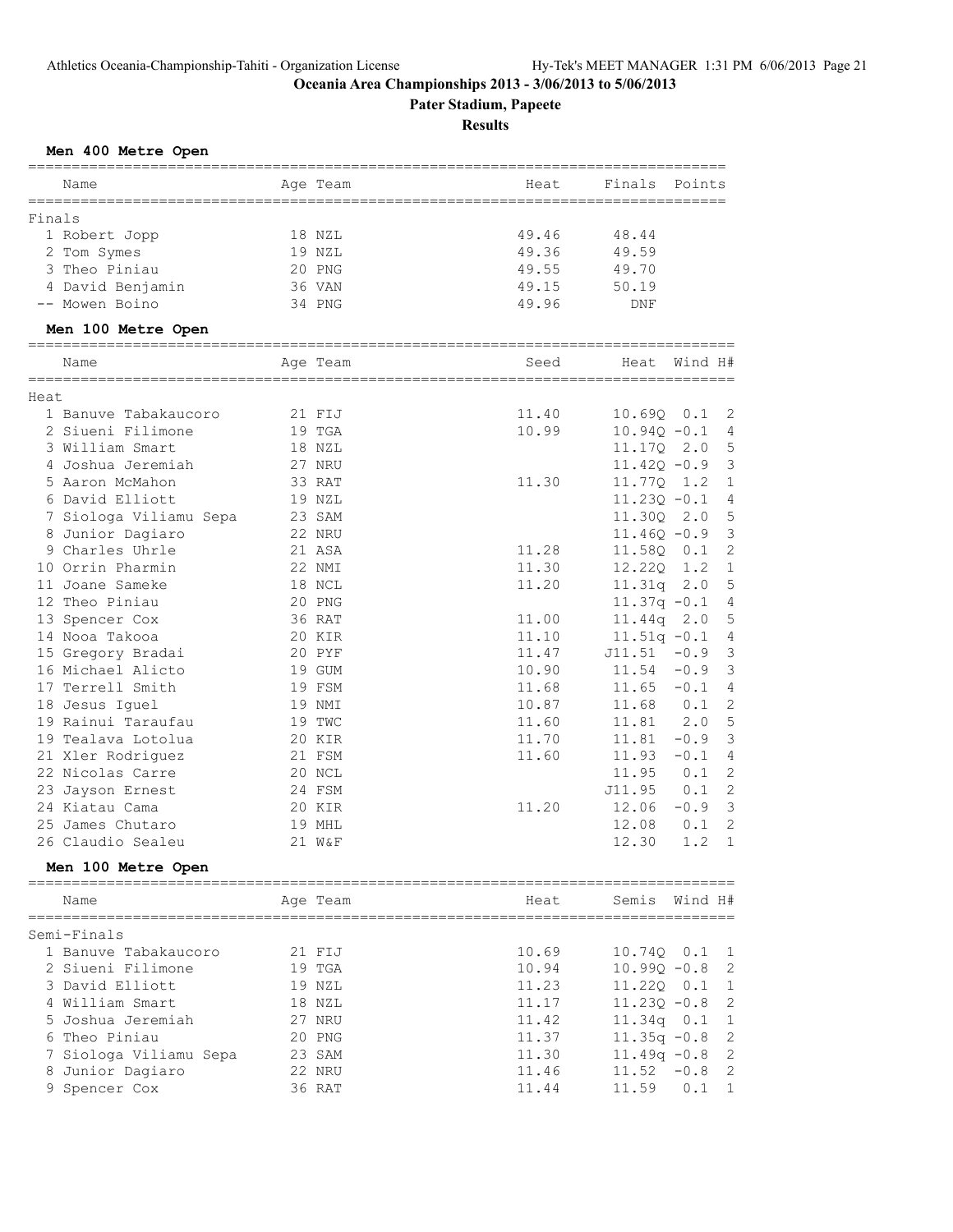**Pater Stadium, Papeete**

#### **Results**

| Men 100 Metre Open |        |       |                 |          |  |
|--------------------|--------|-------|-----------------|----------|--|
| 10 Aaron McMahon   | 33 RAT | 11.77 | $11.95 - 0.8$ 2 |          |  |
| 11 Orrin Pharmin   | 22 NMT | 12.22 | $12.35$ 0.1 1   |          |  |
| -- Nooa Takooa     | 20 KIR | 11.51 |                 | DO 0.1 1 |  |
| -- Joane Sameke    | 18 NCL | 11.31 | $X11.49 - 0.82$ |          |  |
| Men 100 Metre Open |        |       |                 |          |  |

|        | Name                   | Age Team | Semis |               | Finals Wind Points |
|--------|------------------------|----------|-------|---------------|--------------------|
| Finals |                        |          |       |               |                    |
|        | 1 Banuve Tabakaucoro   | 21 FIJ   | 10.74 | $10.65 - 1.0$ |                    |
|        | 2 Siueni Filimone      | $19$ TGA | 10.99 | $11.17 - 1.0$ |                    |
|        | 3 William Smart        | 18 NZL   | 11.23 | $J11.17 -1.0$ |                    |
|        | 4 David Elliott        | 19 NZL   | 11.22 | $11.26 - 1.0$ |                    |
|        | 5 Theo Piniau          | 20 PNG   | 11.35 | $11.38 - 1.0$ |                    |
|        | 6 Joshua Jeremiah      | 27 NRU   | 11.34 | $11.50 - 1.0$ |                    |
|        | 7 Siologa Viliamu Sepa | 23 SAM   | 11.49 | $11.54 - 1.0$ |                    |

#### **Men 800 Metre Open**

================================================================================ Name Mage Team Age Team Seed Finals Points

| ------                   | $1140 - 10611$ | ---     |         |  |
|--------------------------|----------------|---------|---------|--|
| 1 Adrien Kela            | 22 NCL         | 1:51.25 | 1:52.81 |  |
| 2 Alex Beddoes           | 18 COK         | 1:56.20 | 1:54.10 |  |
| 3 Jack Bruce             | 19 AUS         | 1:53.09 | 1:55.91 |  |
| 4 William Doney          | 29 NZL         |         | 2:00.58 |  |
| 5 Rick Mou               | 20 TWC         | 2:05.27 | 2:02.81 |  |
| 6 Joshua Ilustre         | 19 GUM         |         | 2:05.99 |  |
| 7 Teraitua Tom Sing Vien | 22 TWC         | 2:10.13 | 2:08.39 |  |
| 8 Ioane Letoi            | 28 SAM         | 1:58.00 | 2:10.42 |  |
| 9 Charles Uhrle          | 21 ASA         |         | 2:19.03 |  |
|                          |                |         |         |  |

#### **Men 1500 Metre Open**

|     | Name                     | Age Team | Seed    | Finals Points |  |
|-----|--------------------------|----------|---------|---------------|--|
|     | 1 Jack Bruce             | 19 AUS   | 3:50.00 | 4:01.18       |  |
|     | 2 Adrien Kela            | 22 NCL   | 4:02.20 | 4:05.19       |  |
|     | 3 Thomas Briggs          | 22 RAT   | 4:14.84 | 4:05.39       |  |
|     | 4 William Doney          | 29 NZL   |         | 4:10.88       |  |
|     | 5 Winsy Tama             | 19 PYF   | 4:15.43 | 4:12.11       |  |
|     | 6 Gregory Foasilafu      | 21 SOL   |         | 4:14.07       |  |
|     | 7 Rick Mou               | 20 TWC   |         | 4:19.84       |  |
| 8   | Joshua Ilustre           | 19 GUM   |         | 4:31.62       |  |
|     | 9 Teraitua Tom Sing Vien | 22 TWC   | 4:32.34 | 4:32.52       |  |
| 1 O | Ioane Letoi              | 28 SAM   | 4:10.00 | 4:35.22       |  |
|     | 11 Charley Ellis         | 19 PLW   | 5:36.18 | 5:13.67       |  |

#### **Men 5000 Metre Open**

| Name            | Age Team | Seed | Finals Points |  |
|-----------------|----------|------|---------------|--|
| 1 Josh Maisey   | 20 NZL   |      | 15:33.90      |  |
| 2 Anthony Craig | 33 RAT   |      | 15:38.74      |  |
| 3 Sapolai Yao   | 31 PNG   |      | 15:43.03      |  |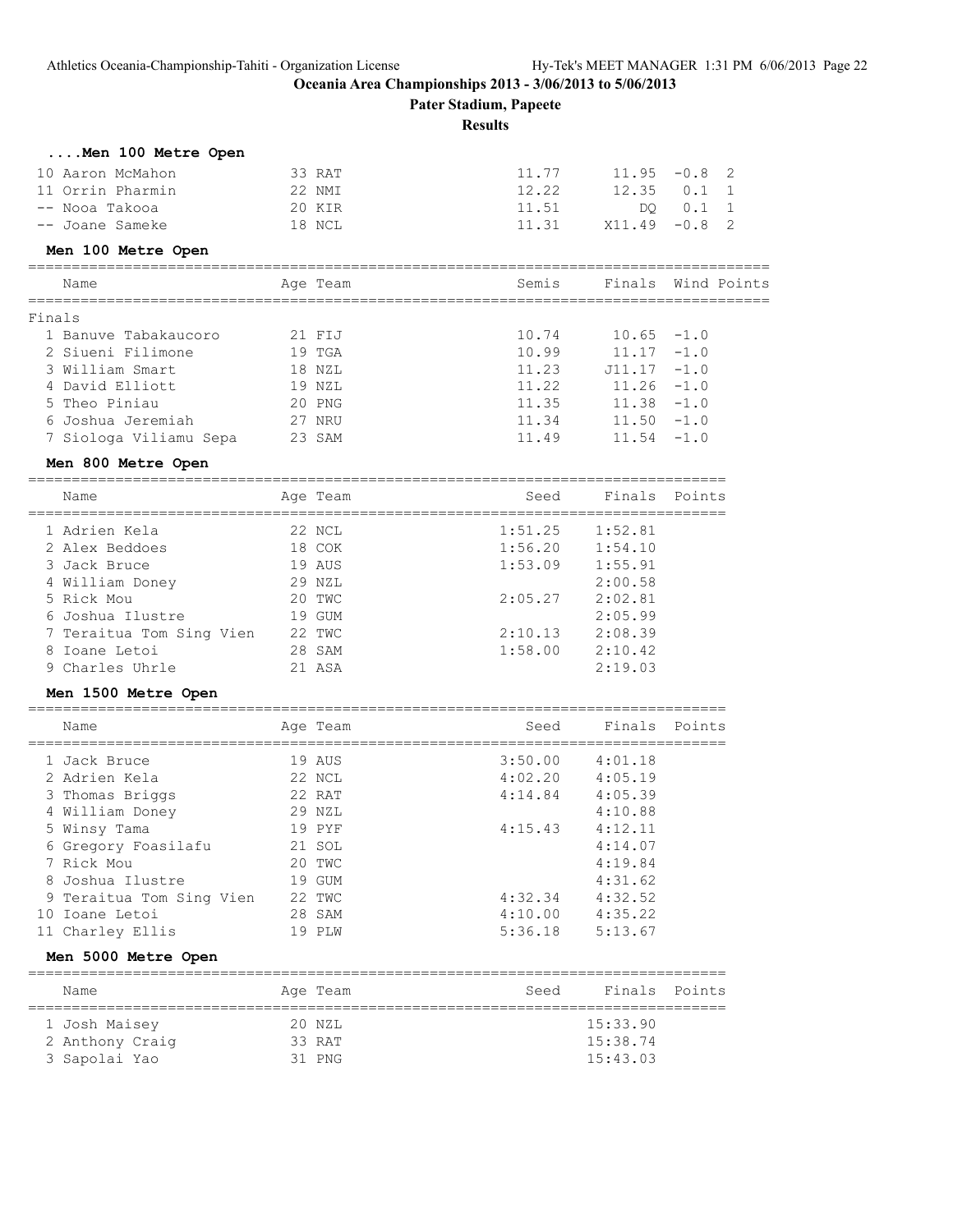**Pater Stadium, Papeete**

#### **Results**

# **....Men 5000 Metre Open**

| 4 John Aquino        | 17 GUM |          | 16:02.36 |
|----------------------|--------|----------|----------|
| 5 Andipas Georasi    | 21 PNG |          | 16:03.82 |
| 6 Rosfelo Siosi      | 17 SOL |          | 16:05.94 |
| 7 Thomas Briggs      | 22 RAT |          | 16:21.23 |
| 8 Caine Warburton    | 26 RAT |          | 16:26.42 |
| 9 Frederic Burquier  | 38 PYF | 16:55.50 | 16:37.18 |
| 10 Gregory Foasilafu | 21 SOL |          | 16:49.67 |
| 11 Henry Mabe        | 19 SOL |          | 17:08.71 |
| -- Georges Richmond  | 48 PYF |          | DNF      |

#### **Men 10000 Metre Open**

| Name                 | Age Team | Seed     | Finals   | Points |
|----------------------|----------|----------|----------|--------|
|                      |          |          |          |        |
| 1 Josh Maisey        | 20 NZL   |          | 32:31.31 |        |
| 2 Anthony Craig      | 33 RAT   |          | 33:35.39 |        |
| 3 Sapolai Yao        | 31 PNG   |          | 33:44.20 |        |
| 4 John Aquino        | 17 GUM   |          | 34:07.33 |        |
| 5 Hamish MacDonald   | 32 RAT   |          | 34:08.10 |        |
| 6 Andipas Georasi    | 21 PNG   |          | 34:54.78 |        |
| 7 Rosfelo Siosi      | 17 SOL   |          | 35:41.61 |        |
| 8 Nigel Peacock      | 41 RAT   | 34:44.00 | 35:49.59 |        |
| 9 Henry Mabe         | 19 SOL   |          | 36:25.17 |        |
| 10 Ioane Letoi       | 28 SAM   |          | 37:12.44 |        |
| -- Frederic Burquier | 38 PYF   |          | DNF      |        |

#### **Men 110 Metre Hurdles Open**

| Name               | Age Team | Seed  |             | Finals Wind Points |
|--------------------|----------|-------|-------------|--------------------|
|                    |          |       |             |                    |
| 1 Tyler Heron      | 21 AUS   | 15.94 | $15.57$ 0.1 |                    |
| 2 Michael Herreros | 22 GUM   | 16.25 | 1664        | 0.1                |
| 3 Nicholas Raval   | 19 gum   | 16.16 | 1687        | n 1                |

# **Men 400 Metre Hurdles Open**

| Name               | Age Team | Seed  | Finals |               | H# Points     |
|--------------------|----------|-------|--------|---------------|---------------|
| 1 Mowen Boino      | 34 PNG   |       | 51.97  |               | 1 10          |
| 2 Leigh Bennett    | 27 AUS   | 52.57 | 52.08  |               | -8            |
| 3 David Benjamin   | 36 VAN   |       | 54.14  |               | 6             |
| 4 Andrew Broadbent | 29 AUS   | 54.67 | 55.31  |               | 5             |
| 5 Tyler Heron      | 21 AUS   |       | 58.34  | $\mathcal{L}$ | 4             |
| 6 Nicholas Raval   | 19 GUM   | 59.00 | 61.82  | $\mathcal{L}$ | -3            |
| 7 Michael Herreros | 22 GUM   | 61.00 | 65.68  | 2             | $\mathcal{P}$ |
|                    |          |       |        |               |               |

# **Men 3000 Metre Steeplechase Open**

| Name                |  | Age Team | Seed     | Finals Points |  |  |  |
|---------------------|--|----------|----------|---------------|--|--|--|
|                     |  |          |          |               |  |  |  |
| 1 Sapolai Yao       |  | 31 PNG   |          | 9:49.67       |  |  |  |
| 2 Hamish MacDonald  |  | 32 RAT   |          | 9:56.49       |  |  |  |
| 3 Winsy Tama        |  | 19 PYF   | 10:36.02 | 9:59.03       |  |  |  |
| 4 Gregory Foasilafu |  | 21 SOL   |          | 10:47.70      |  |  |  |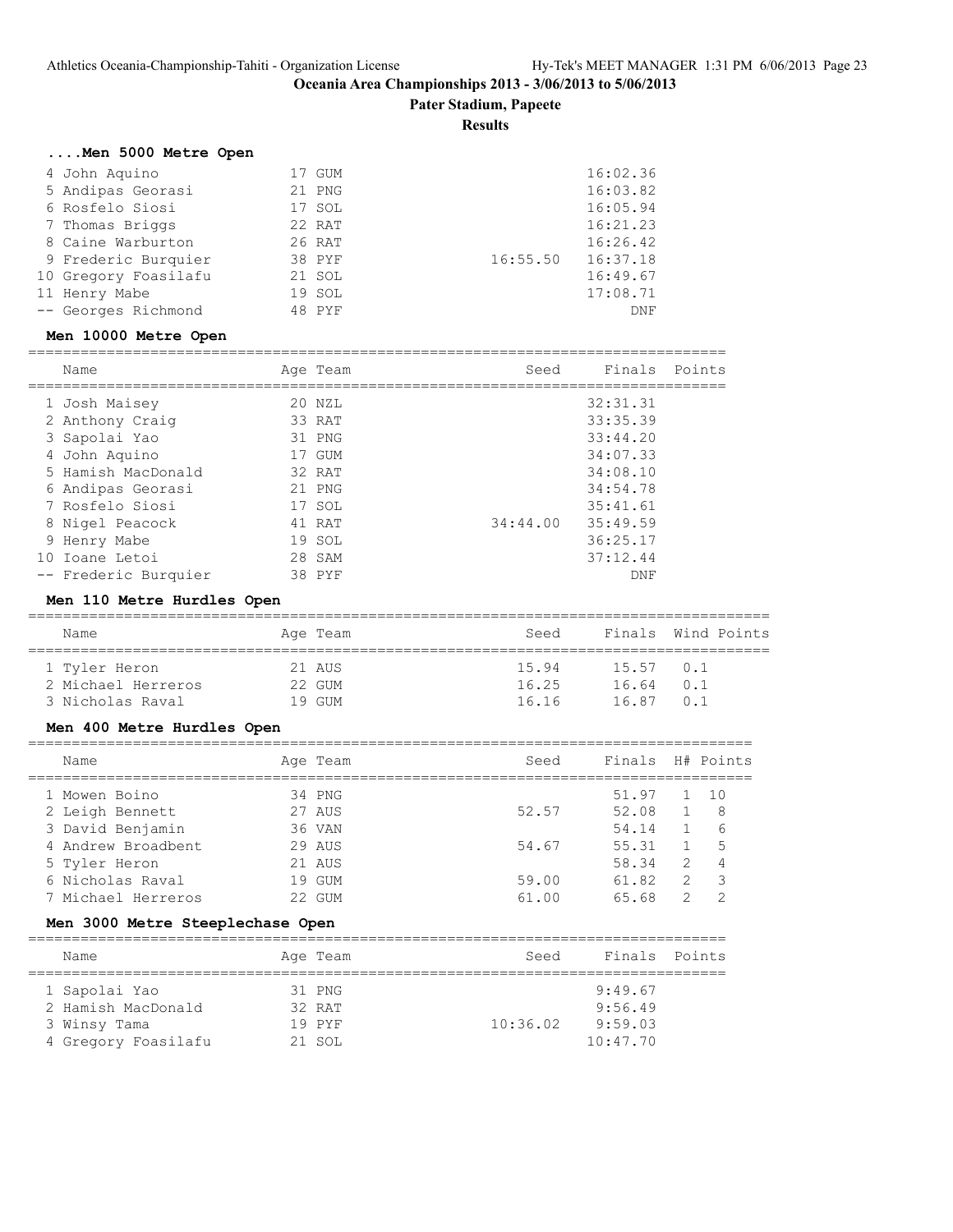# **Pater Stadium, Papeete**

**Results**

#### **Men 4x100 Metre Relay Open**

| Team |                           | Seed                      | Finals Points |  |
|------|---------------------------|---------------------------|---------------|--|
|      | 1 TGA 'A'                 |                           | 43.27         |  |
|      | 1) Lars Fa'apoi 22        | 2) Heamatangi Tu'ivai 24  |               |  |
|      | 3) Siosaia Teumohenga 17  | 4) Siueni Filimone 19     |               |  |
|      | 2 KIR 'A'                 |                           | 44.46         |  |
|      | 1) El-Jay Neneia 18       | 2) Kiatau Cama 20         |               |  |
|      | 3) Tealava Lotolua 20     | 4) Nooa Takooa 20         |               |  |
|      | 3 TWC 'A'                 |                           | 44.48         |  |
|      | 1) Laurent Coia 18        | 2) Rainui Taraufau 19     |               |  |
|      | 3) Rony Chang Yuk Shan 22 | 4) Ahonui Beauval-Tahi 19 |               |  |
|      | 4 FSM 'A'                 |                           | 45.13         |  |
|      | 1) Xler Rodriquez 21      | 2) Terrell Smith 19       |               |  |
|      | 3) S J Fiti 18            | 4) Jayson Ernest 24       |               |  |
|      | -- NZL 'A'                |                           | DNF           |  |
|      | 1) David Elliott 19       | 2) William Smart 18       |               |  |
|      | 3) William Cowper 19      | 4) Tom Symes 19           |               |  |
|      | $--$ W&F $'A'$            |                           | DO            |  |
|      | 1) Jacky Tuakoifenua 28   | 2) Claudio Sealeu 21      |               |  |
|      | 3) Petelo Masei 19        | 4) Claude Likuvalu 16     |               |  |

#### **Men 4x400 Metre Relay Open**

| Team                                                |    | Seed                                         | Finals Points |  |
|-----------------------------------------------------|----|----------------------------------------------|---------------|--|
| $1$ NZL $'A'$                                       |    |                                              | 3:21.26       |  |
| 1) William Smart 18                                 |    | 2) William Cowper 19                         |               |  |
| 3) Robert Jopp 18                                   |    | 4) Tom Symes 19                              |               |  |
| 2 AUS $'A'$                                         |    |                                              | 3:28.15       |  |
| 1) Andrew Broadbent 29                              |    | 2) Leigh Bennett 27                          |               |  |
| 3) Aaron Page 27                                    |    | 4) Tyler Heron 21                            |               |  |
| $\mathsf{I} \wedge \mathsf{I}$<br>3 VAN             |    |                                              | 3:31.18       |  |
| 1) George Vingaria Molisingi 17<br>Tom Joe 15<br>3) | 4) | 2) David Benjamin 36<br>George Wes Faerua 22 |               |  |
|                                                     |    |                                              |               |  |

### **Men High Jump SH 1.65 Open**

| Name            |  | Age Team | Seed  | Finals Points |  |  |  |  |
|-----------------|--|----------|-------|---------------|--|--|--|--|
|                 |  |          |       |               |  |  |  |  |
| 1 Jordan Peters |  | 19 NZL   |       | 2.06m         |  |  |  |  |
| 1 Cedric Dubler |  | 18 AUS   |       | 2.06m         |  |  |  |  |
| 3 Isikeli Waqa  |  | 19 FIJ   | 1.90m | 2.03m         |  |  |  |  |
| 4 Kiatau Cama   |  | 20 KTR   | 1.80m | 1.70m         |  |  |  |  |
| -- Nooa Takooa  |  | 20 KTR   | 1.75m | NΗ            |  |  |  |  |

# **Men Pole Vault SH 2.20 Open**

| Name            | Age Team | Seed  | Finals Points |  |
|-----------------|----------|-------|---------------|--|
| 1 Cedric Dubler | 18 AUS   |       | 4.50m         |  |
| 2 Brandon Ricou | 18 PYF   | 3.80m | 3.80m         |  |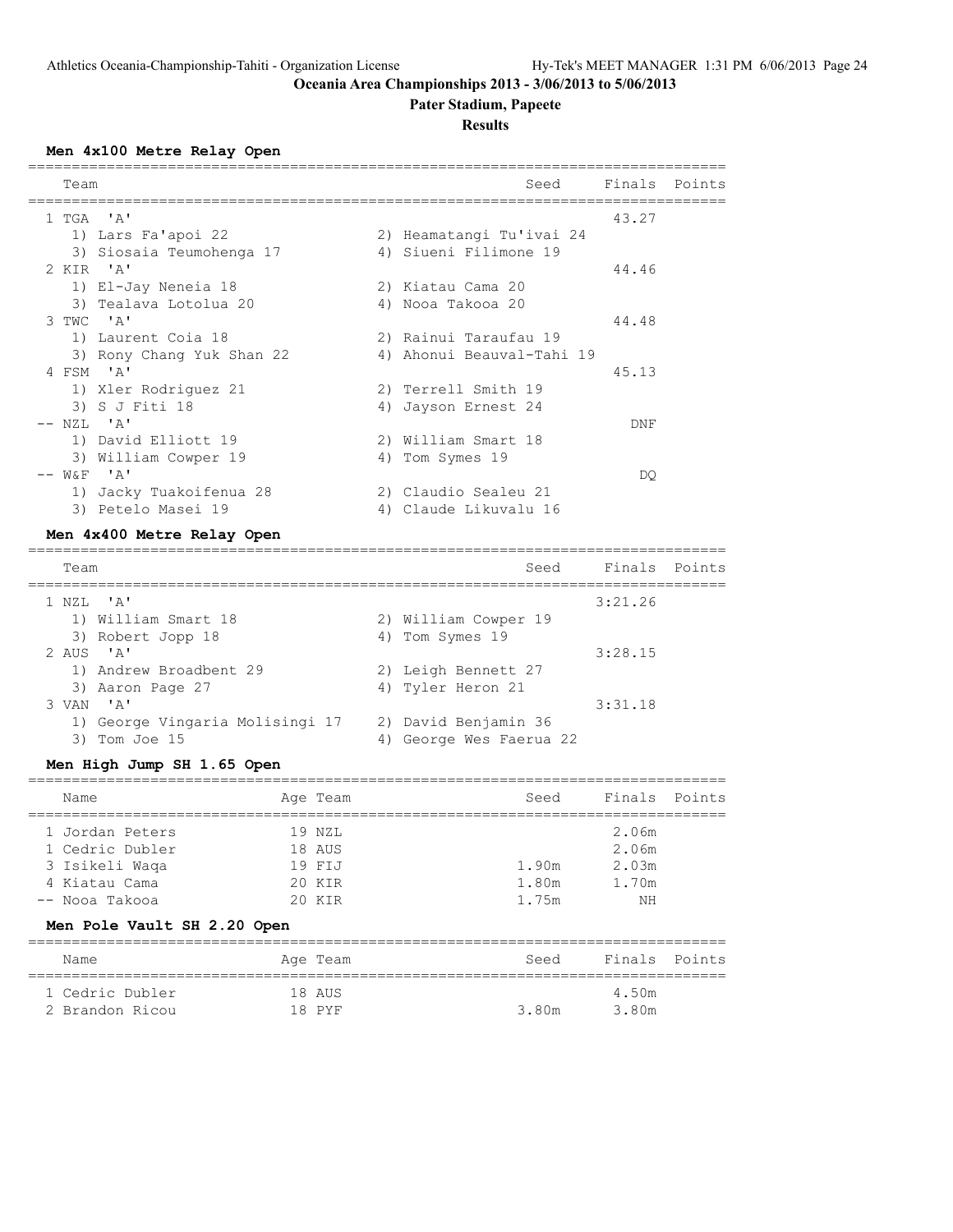**Pater Stadium, Papeete**

#### **Results**

#### **Men Long Jump Open**

| Name                   | Age Team | Seed  | Finals Wind Points |        |  |
|------------------------|----------|-------|--------------------|--------|--|
| 1 Cedric Dubler        | 18 AUS   |       | 7.24m              | 3.4    |  |
| 2 Simione Isimeli      | 19 FIJ   |       | 6.95m              | 3.6    |  |
| 3 William Cowper       | 19 NZL   |       | 6.71m              | 2.4    |  |
| 4 Todd Swanson         | 22 NZL   |       | 6.65m              | 1.4    |  |
| 5 Mong Tavol           | 24 PNG   |       | 6.39m              | 1.7    |  |
| 6 Claudio Sealeu       | 21 W&F   |       | $6.26m$ 2.6        |        |  |
| 7 Petelo Masei         | 19 W&F   |       | 6.21m              | $-0.1$ |  |
| 8 Rony Chang Yuk Shan  | 22 TWC   |       | 6.14m              | $-0.5$ |  |
| 9 El-Jay Neneia        | 18 KIR   | 6.10m | 6.08m              | $-0.2$ |  |
| 10 Ahonui Beauval-Tahi | 19 TWC   | 5.85m | 6.00m              | $-1.1$ |  |
| 11 Tealava Lotolua     | 20 KIR   | 6.20m | 5.43m              | $+0.0$ |  |

#### **Men Triple Jump Open**

===================================================================================== Name Age Team Seed Finals Wind Points

| Name                  | Aqe leam | seea   |                | Finais – Wind Points |
|-----------------------|----------|--------|----------------|----------------------|
| 1 Scott Thomson       | 21 NZL   |        | $14.91m + 0.0$ |                      |
| 2 Todd Swanson        | 22 NZL   |        | $14.57m + 0.0$ |                      |
| 3 Mong Tavol          | 24 PNG   |        | $14.18m + 0.0$ |                      |
| 4 Simione Isimeli     | 19 FIJ   |        | $13.28m - 0.5$ |                      |
| 5 El-Jay Neneia       | 18 KIR   | 12.09m | $12.53m + 0.0$ |                      |
| 6 Mafoa Perci Petaia  | 19 TUV   |        | $12.43m + 0.0$ |                      |
| 7 Ahonui Beauval-Tahi | 19 TWC   | 11.73m | $12.37m - 0.2$ |                      |
| 8 Rainui Taraufau     | 19 TWC   | 11.58m | $11.86m - 1.0$ |                      |
| -- Tealava Lotolua    | 20 KIR   | 12.26m | FOUL           |                      |

#### **Men Shot Put Open**

| Name             | Age Team | Seed   | Finals Points |  |  |  |  |  |
|------------------|----------|--------|---------------|--|--|--|--|--|
| 1 Alexander Rose | 22 SAM   | 16.60m | 17 22m        |  |  |  |  |  |
| 2 Loic Tuaira    | $23$ PYF | 13.91m | 14.86m        |  |  |  |  |  |

 3 Steven Lasei 26 SAM 15.21m 14.76m 4 Joseph Dabana 30 NRU 13.92m

# **Men Discus Open**

| Name             |  | Age Team | Seed   | Finals Points |  |  |  |
|------------------|--|----------|--------|---------------|--|--|--|
|                  |  |          |        |               |  |  |  |
| 1 Alexander Rose |  | 22 SAM   | 56.70m | 56.05m        |  |  |  |
| 2 Steven Lasei   |  | 26 SAM   | 44.00m | 45.66m        |  |  |  |
| 3 Loic Tuaira    |  | $23$ PYF | 42.96m | 42.05m        |  |  |  |
| 4 Joseph Dabana  |  | 30 NRIJ  |        | 36.46m        |  |  |  |

#### **Men Hammer Open**

| Name             | Age Team | Seed   | Finals Points |  |
|------------------|----------|--------|---------------|--|
| 1 Alexander Rose | 22 SAM   | 53.30m | 55.49m        |  |
| 2 Steven Lasei   | 26 SAM   |        | 31.05m        |  |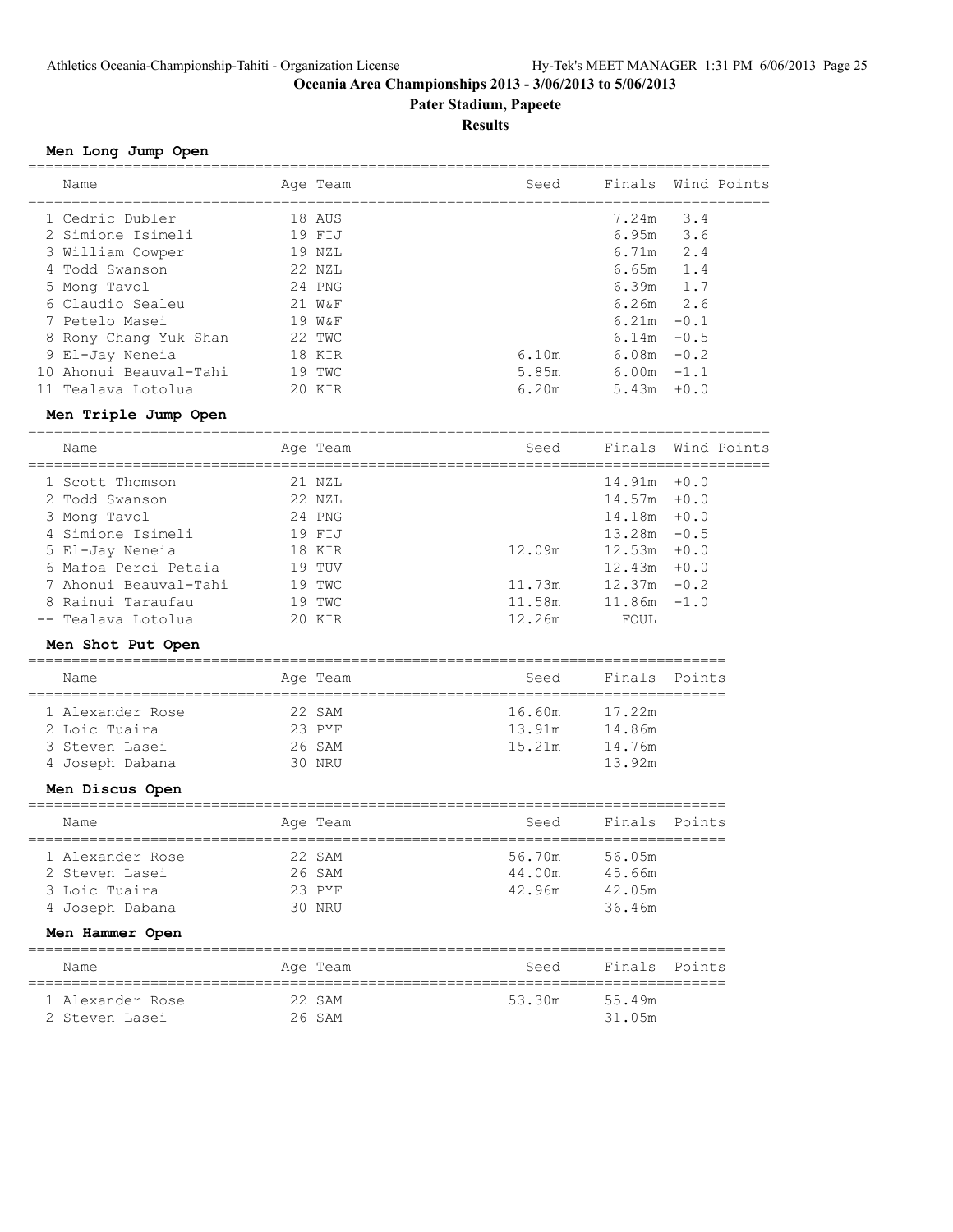# **Pater Stadium, Papeete**

**Results**

#### **Men Javelin Open**

| Name                 | Age Team | Seed   | Finals Points |  |
|----------------------|----------|--------|---------------|--|
| 1 Leslie Copeland    | 25 FIJ   | 73.30m | 76.87m        |  |
| 2 John Crandell      | 22 AUS   | 60.74m | 59.46m        |  |
| 3 Jacky Tuakoifenua  | $28$ W&F |        | 57.97m        |  |
| 4 Raihau Maiau       | $21$ TWC |        | 57.58m        |  |
| 5 Nathaniel Gardiner | 18 RAT   |        | 52.92m        |  |
| 6 Claudio Sealeu     | $21$ W&F |        | 50.23m        |  |
| 7 Kevin Zarli        | $21$ TWC | 43.86m | 44.31m        |  |
| 8 Haureva Tetuanui   | 19 TWC   | 44.36m | 44.23m        |  |
|                      |          |        |               |  |

#### **Decathlon: #1 Men 100 Metre Open Decathlon**

============================================================================

| Name                  | Age Team | Finals Wind Points |     |
|-----------------------|----------|--------------------|-----|
| 1 Nick Gerrard        | 21 NZL   | $11.38 - 0.4$      | 778 |
| 2 Andrew Hodges       | 24 AUS   | $11.40 - 0.4$      | 774 |
| 3 Rony Chang Yuk Shan | 22 TWC   | $11.69 - 0.4$      | 713 |
| 4 Lars Fa'apoi        | $22$ TGA | $11.70 - 0.4$      | 711 |
| 5 Aaron Page          | 27 AUS   | $11.86 - 0.4$      | 679 |

#### **Decathlon: #5 Men 400 Metre Open Decathlon**

| Name                  | Age Team | Finals Points |     |
|-----------------------|----------|---------------|-----|
| 1 Andrew Hodges       | 24 AUS   | 51.39         | 752 |
| 2 Nick Gerrard        | 21 NZL   | 52.69         | 695 |
| 3 Aaron Page          | 27 AUS   | 53.96         | 641 |
| 4 Lars Fa'apoi        | $22$ TGA | 55.28         | 588 |
| 5 Rony Chang Yuk Shan | 22 TWC   | 56.75         | 530 |
|                       |          |               |     |

# **Decathlon: #10 Men 1500 Metre Open Decathlon**

| Name                  |  | Age Team | Finals Points |     |  |  |
|-----------------------|--|----------|---------------|-----|--|--|
|                       |  |          |               |     |  |  |
| 1 Aaron Page          |  | 27 AUS   | 5:17.15       | 465 |  |  |
| 1 Nick Gerrard        |  | 21 NZL   | 5:17.15       | 465 |  |  |
| 3 Lars Fa'apoi        |  | $22$ TGA | 5:22.21       | 439 |  |  |
| 4 Andrew Hodges       |  | 24 AUS   | 5:23.95       | 430 |  |  |
| 5 Rony Chang Yuk Shan |  | 22 TWC   | 6:08.86       | 229 |  |  |

# **Decathlon: #6 Men 110 Metre Hurdles Open Decathlon**

| Name                  | Age Team | Finals Wind Points |                |     |
|-----------------------|----------|--------------------|----------------|-----|
| 1 Nick Gerrard        | 21 NZL   | 15.42              | 0.2            | 799 |
| 2 Lars Fa'apoi        | $22$ TGA | 15.99              | 0.2            | 734 |
| 3 Aaron Page          | 27 AUS   | 16.17              | 0.2            | 714 |
| 4 Andrew Hodges       | 24 AUS   | 16.21              | 0.2            | 709 |
| 5 Rony Chang Yuk Shan | 22 TWC   | 17.24              | 0 <sub>2</sub> | 599 |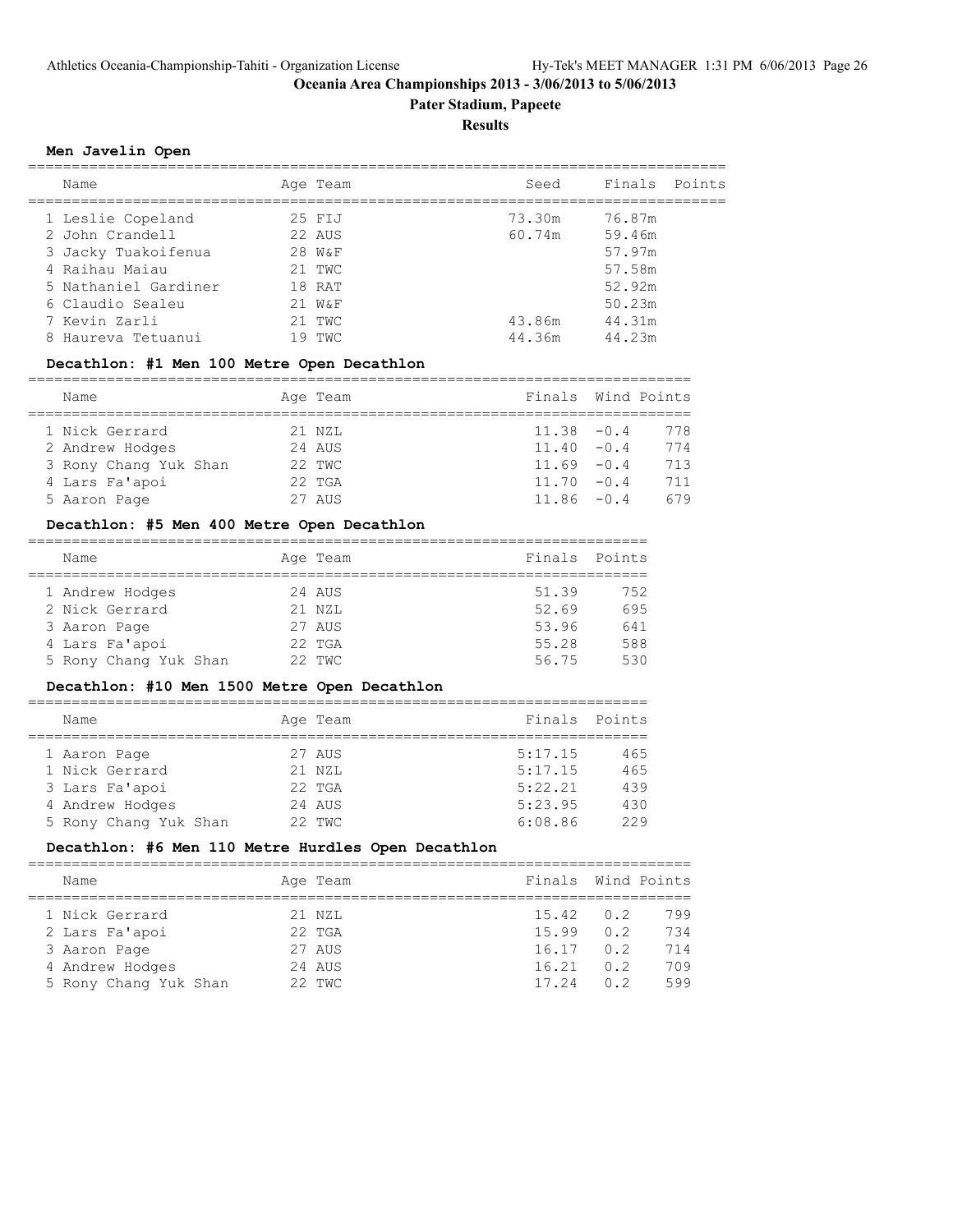**Pater Stadium, Papeete**

#### **Results**

### **Decathlon: #4 Men High Jump SH 1.45 Open Decathlon**

| Name                  |  | Age Team | Finals Points |     |  |  |
|-----------------------|--|----------|---------------|-----|--|--|
|                       |  |          |               |     |  |  |
| 1 Andrew Hodges       |  | 24 AUS   | 1.93m         | 748 |  |  |
| 1 Nick Gerrard        |  | $21$ NZL | 1.93m         | 748 |  |  |
| 3 Aaron Page          |  | 27 AUS   | 1.87m         | 695 |  |  |
| 4 Rony Chang Yuk Shan |  | 22 TWC   | 1.69m         | 543 |  |  |
| 5 Lars Fa'apoi        |  | $22$ TGA | 1.63m         | 495 |  |  |

#### **Decathlon: #8 Men Pole Vault SH 2.00 Open Decathlon**

| Name                  | Age Team | Finals | Points |
|-----------------------|----------|--------|--------|
|                       |          |        |        |
| 1 Andrew Hodges       | 24 AUS   | 4.10m  | 645    |
| 2 Nick Gerrard        | $21$ NZL | 3.80m  | 562    |
| 2 Aaron Page          | 27 AUS   | 3.80m  | 562    |
| 4 Rony Chang Yuk Shan | 22 TWC   | 2.40m  | 220    |
| 5 Lars Fa'apoi        | $22$ TGA | 2.10m  | 159    |

#### **Decathlon: #2 Men Long Jump Open Decathlon**

| Name                  | Age Team | Finals Wind Points |              |     |
|-----------------------|----------|--------------------|--------------|-----|
|                       |          |                    |              |     |
| 1 Nick Gerrard        | 21 NZL   | $6.91m$ $0.1$      |              | 792 |
| 2 Andrew Hodges       | 24 AUS   | $6.76m + 0.0$      |              | 757 |
| 3 Aaron Page          | 27 AUS   | 6.22m              | 0.5          | 635 |
| 4 Rony Chang Yuk Shan | 22 TWC   | 6.17m              | $\bigcirc$ 4 | 624 |
| 5 Lars Fa'apoi        | $22$ TGA | $5.70m + 0.0$      |              | 523 |

### **Decathlon: #3 Men Shot Put Open Decathlon**

| Name                  |  | Age Team | Finals Points |     |  |  |  |  |  |
|-----------------------|--|----------|---------------|-----|--|--|--|--|--|
|                       |  |          |               |     |  |  |  |  |  |
| 1 Nick Gerrard        |  | 21 NZL   | 13.61m        | 704 |  |  |  |  |  |
| 2 Andrew Hodges       |  | 24 AUS   | 11.78m        | 593 |  |  |  |  |  |
| 3 Lars Fa'apoi        |  | $22$ TGA | 11.65m        | 585 |  |  |  |  |  |
| 4 Aaron Page          |  | 27 AUS   | 10.89m        | 539 |  |  |  |  |  |
| 5 Rony Chang Yuk Shan |  | 22 TWC   | 10.18m        | 496 |  |  |  |  |  |

# **Decathlon: #7 Men Discus Open Decathlon**

| Name                  | Age Team | Finals | Points |
|-----------------------|----------|--------|--------|
|                       |          |        |        |
| 1 Nick Gerrard        | 21 NZL   | 39.98m | 664    |
| 1 Andrew Hodges       | 24 AUS   | 39.98m | 664    |
|                       |          |        |        |
| 3 Lars Fa'apoi        | $22$ TGA | 34.53m | 554    |
| 4 Aaron Page          | 27 AUS   | 33.63m | 537    |
| 5 Rony Chang Yuk Shan | 22 TWC   | 22.41m | 318    |

# **Decathlon: #9 Men Javelin Open Decathlon**

| Name                  | Age Team | Finals Points |     |
|-----------------------|----------|---------------|-----|
| 1 Nick Gerrard        | 21 NZL   | 50.75m        | 600 |
| 2 Lars Fa'apoi        | $22$ TGA | 50.37m        | 594 |
| 3 Rony Chang Yuk Shan | 22 TWC   | 47.68m        | 554 |

=======================================================================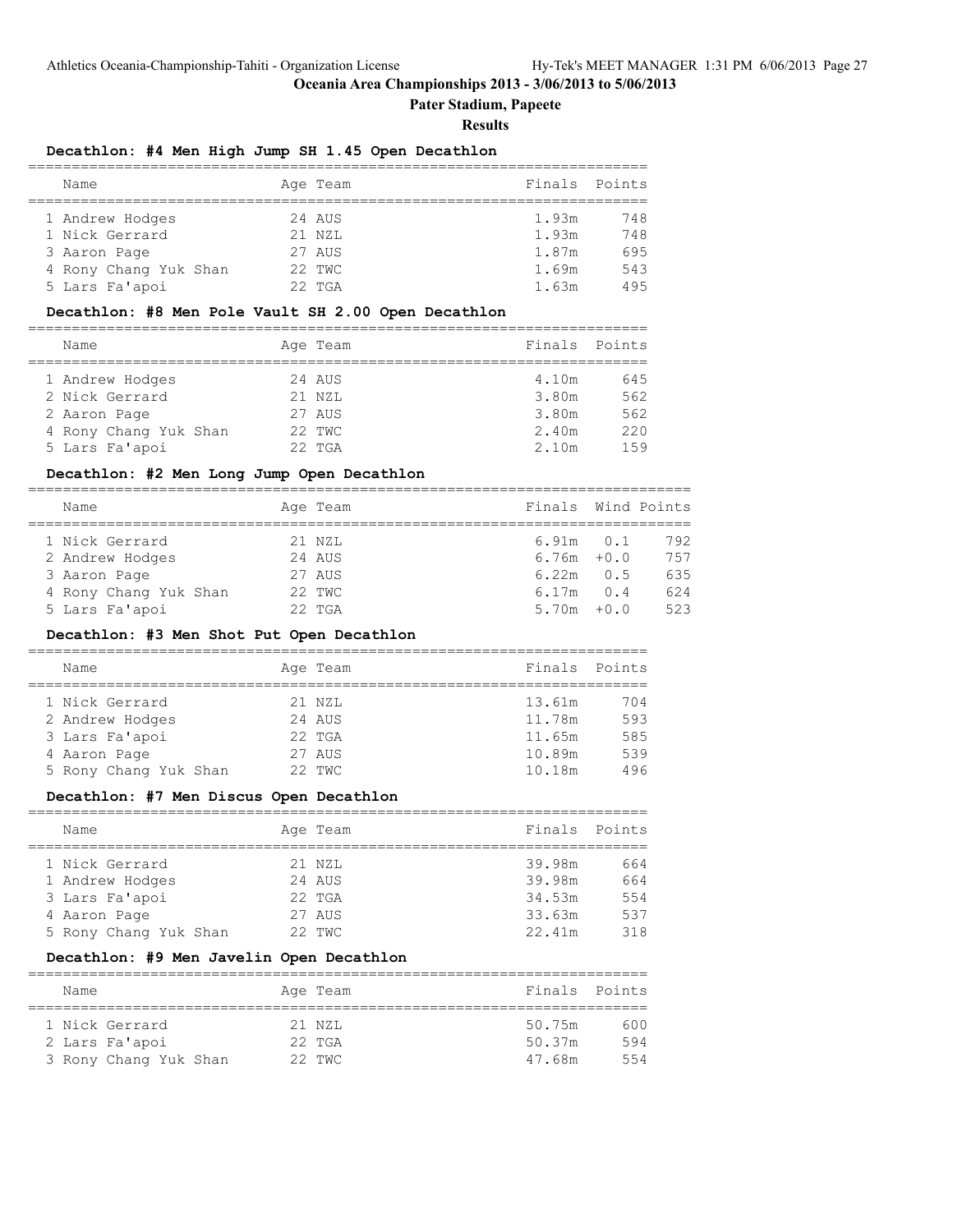**Pater Stadium, Papeete**

**Results**

| Decathlon: #9 Men Javelin Open Decathlon     |               |                                              |        |              |           |
|----------------------------------------------|---------------|----------------------------------------------|--------|--------------|-----------|
| 4 Andrew Hodges                              | 24 AUS        |                                              | 44.01m | 501          |           |
| 5 Aaron Page                                 | 27 AUS        |                                              | 36.65m | 394          |           |
| Men Decathlon Open                           |               |                                              |        |              |           |
| Name<br>____________________________________ | Age Team      |                                              | Seed   | Finals       | Points    |
| 1 Nick Gerrard                               | 21 NZL        |                                              |        | 6807         |           |
| 2 Andrew Hodges                              | 24 AUS        |                                              | 6443   | 6573         |           |
| 3 Aaron Page                                 | 27 AUS        |                                              | 6384   | 5861         |           |
| 4 Lars Fa'apoi                               | 22 TGA        |                                              | 5425   | 5382<br>4826 |           |
| 5 Rony Chang Yuk Shan 22 TWC                 |               |                                              |        |              |           |
| Men Discus AWD                               |               |                                              |        |              |           |
| Name<br>----------------------               | Age Team      | ==============================               | Seed   | Finals       |           |
| 1 Darren Mac Kenna                           | 47 AUS        |                                              |        | 30.82m 579   |           |
| 2 Christian Chee Ayee                        | 33 UNATTACHED |                                              |        | 24.30m 627   |           |
| 3 Rico Utia                                  | 39 UNATTACHED |                                              |        | 13.99m 224   |           |
| 4 Arsen Aie                                  | 33 UNATTACHED |                                              |        | 9.91m 314    |           |
| Men Javelin AWD                              |               |                                              |        |              |           |
| Name                                         | Age Team      |                                              | Seed   | Finals       |           |
| 1 Darren Mac Kenna                           | 47 AUS        |                                              |        | 21.58m       | 471       |
| 2 Christian Chee Ayee                        | 33 UNATTACHED |                                              |        | 19.15m 509   |           |
| 3 Rico Utia<br>4 Arsen Aie                   | 39 UNATTACHED |                                              |        | 14.80m 301   |           |
|                                              | 33 UNATTACHED |                                              |        | 9.36m 335    |           |
| Mixed 800 Sprint Medley Relay 100,10 Open    |               |                                              |        |              |           |
| Team                                         |               |                                              | Seed   | Finals       | H# Points |
| $^{\prime}$ A $^{\prime}$<br>1 NZL           |               |                                              |        | 1:36.31      | 1         |
| 1) Simone Small 24                           |               | 2) Austen Heuvel 17                          |        |              |           |
| 3) Louise Jones 28<br>2 FIJ 'A'              |               | 4) Bailey Stewart 17                         |        |              |           |
| 1) Sisilia Seavula 18                        |               | 2) Banuve Tabakaucoro 21                     |        | 1:38.95      | 1         |
| 3) Mereseini Naidau 17                       |               | 4) Simione Isimeli 19                        |        |              |           |
| 3 PYF<br><b>A'</b>                           |               |                                              |        | 1:42.87      | 1         |
| 1) HerEani Manate 14                         |               | 2) Namataiki Tevenino 17                     |        |              |           |
| 3) Timeri Lamorelle 18                       |               | 4) Gregory Bradai 20                         |        |              |           |
| 4 AUS 'A'                                    |               |                                              |        | 1:42.91      | 2         |
| 1) Madeleine Powell 22<br>3) Alina Tape 16   |               | 2) James Kermond 17<br>4) Patrick Frith 17   |        |              |           |
| 5 GUM 'A'                                    |               |                                              |        | 1:49.21      | 2         |
| 1) Regine Tugade 16                          |               | 2) Michael Alicto 19                         |        |              |           |
| 3) Raquel Walker 16                          |               | 4) Michael Herreros 22                       |        |              |           |
| 6 RAT 'A'                                    |               |                                              |        | 1:49.94      | 2         |
| 1) Amanda Morris 25<br>3) Rita Fontaine 16   |               | 2) Aaron McMahon 33<br>4) Caine Warburton 26 |        |              |           |
| 7 NMI 'A'                                    |               |                                              |        | 1:50.89      | 2         |
| 1) Rachel Abrams 19                          |               | 2) Orrin Pharmin 22                          |        |              |           |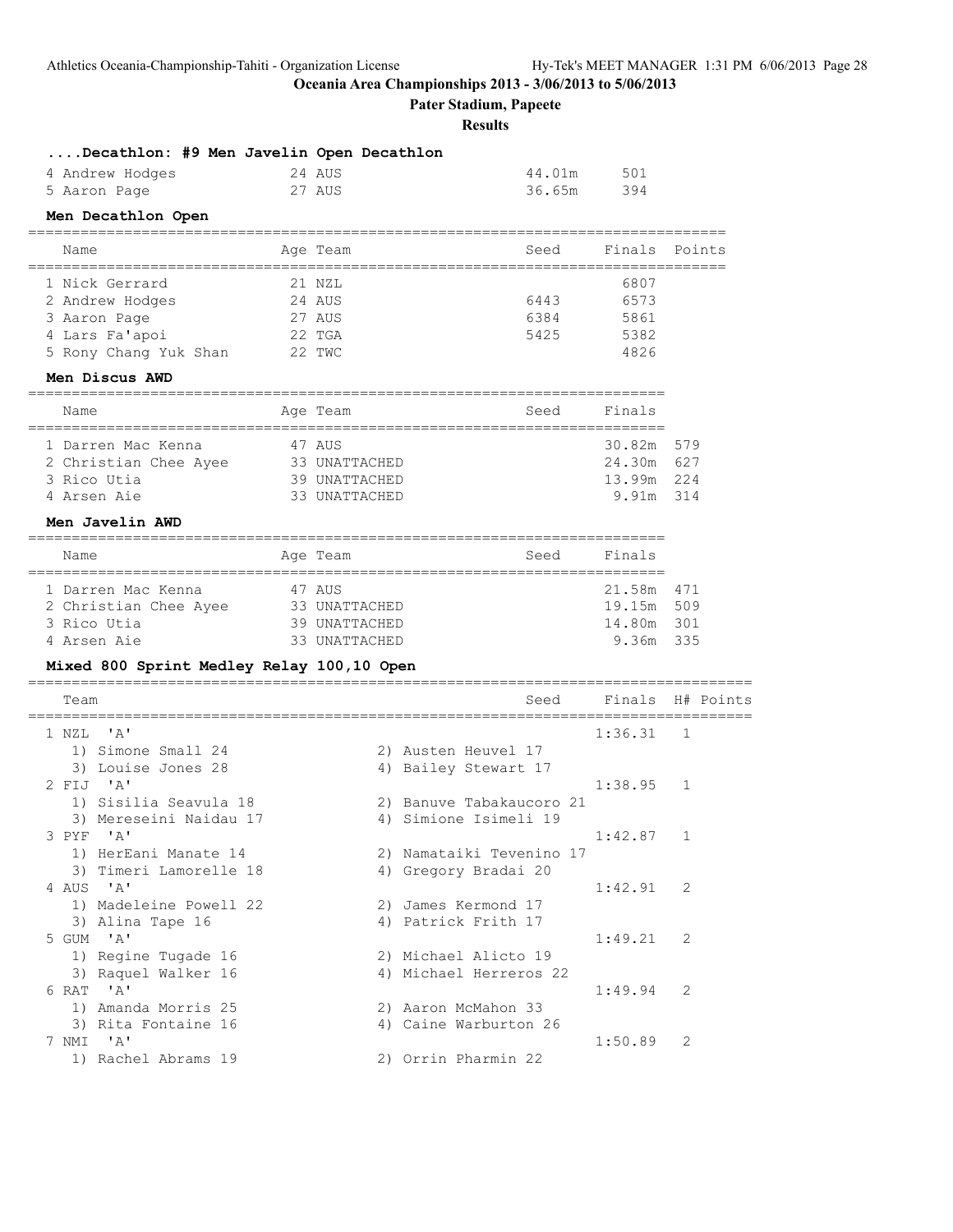Athletics Oceania-Championship-Tahiti - Organization License Hy-Tek's MEET MANAGER 1:31 PM 6/06/2013 Page 29

**Oceania Area Championships 2013 - 3/06/2013 to 5/06/2013**

**Pater Stadium, Papeete**

# **Results**

**....Mixed 800 Sprint Medley Relay 100,10 Open**

3) Gabrielle Race 15 4) Beouch Ngirchongor 19

| Name                                                 |                     | Age Team                  | Seed                                 | Finals             |              | Wind Points    |
|------------------------------------------------------|---------------------|---------------------------|--------------------------------------|--------------------|--------------|----------------|
| 1 Aaron McMahon                                      |                     | 33 RAT                    |                                      |                    | $7.52 - 0.5$ |                |
| 2 Christophe Siu                                     |                     | 33 UNATTACHED             |                                      |                    | $8.06 - 0.5$ |                |
| 3 Pascal Siao                                        |                     | 33 UNATTACHED             |                                      |                    | $8.34 - 0.5$ |                |
| 4 Christopher Curet                                  |                     | 33 UNATTACHED             |                                      |                    | $8.36 - 0.5$ |                |
| Women 30-34 60 Metre Masters                         |                     |                           |                                      |                    |              |                |
| Name                                                 |                     | Age Team                  | Seed                                 | Finals Wind Points | ======       |                |
| 1 Viola Diloi                                        |                     | 33 AMA                    |                                      |                    | $8.69 - 0.5$ |                |
| Men 35-39 60 Metre Masters                           |                     |                           |                                      |                    |              |                |
| Name                                                 |                     | Age Team                  | Seed                                 | Finals Wind Points |              |                |
| 1 Spencer Cox                                        |                     | 36 RAT                    |                                      |                    | $7.31 - 0.5$ |                |
| Women 45-49 60 Metre Masters                         |                     |                           |                                      |                    |              |                |
| Name                                                 |                     | Age Team                  | Seed                                 | Finals Wind Points |              |                |
| 1 Cathy Kermond                                      |                     | 46 AMA                    |                                      |                    | $8.72 - 0.5$ |                |
| Women 30-34 100 Metre Masters                        |                     |                           |                                      |                    |              |                |
| Name<br>================                             |                     | Age Team<br>============= | Seed<br>============================ | Finals             |              | Wind H# Points |
| 1 Viola Diloi                                        |                     | 33 AMA                    |                                      | 14.14              | $-0.5$       | $\mathfrak{D}$ |
| Men 30-34 100 Metre Masters                          |                     |                           |                                      |                    |              |                |
| Name<br>================================             |                     | Age Team                  | Seed                                 | Finals<br>-------- |              | Wind Points    |
| 1 Aaron McMahon                                      |                     | 33 RAT                    |                                      | $12.04 -1.4$       |              |                |
| 2 Christophe Siu                                     |                     | 33 UNATTACHED             |                                      | $12.85 - 1.4$      |              |                |
| 3 Pascal Siao                                        |                     | 33 UNATTACHED             |                                      | $13.19 - 1.4$      |              |                |
| 4 Noel Barff                                         |                     | 33 UNATTACHED             |                                      | $14.03 - 1.4$      |              |                |
| 5 Michel Drouillard                                  |                     | 33 UNATTACHED             |                                      | 14.95              | $-1.4$       |                |
| Women 45-49 100 Metre Masters<br>=================== | =================== |                           |                                      |                    |              |                |
| Name                                                 |                     | Age Team                  | Seed                                 | Finals             |              | Wind H# Points |
| 1 Cathy Kermond                                      |                     | 46 AMA                    |                                      | 13.99              | $-0.5$       | $\overline{2}$ |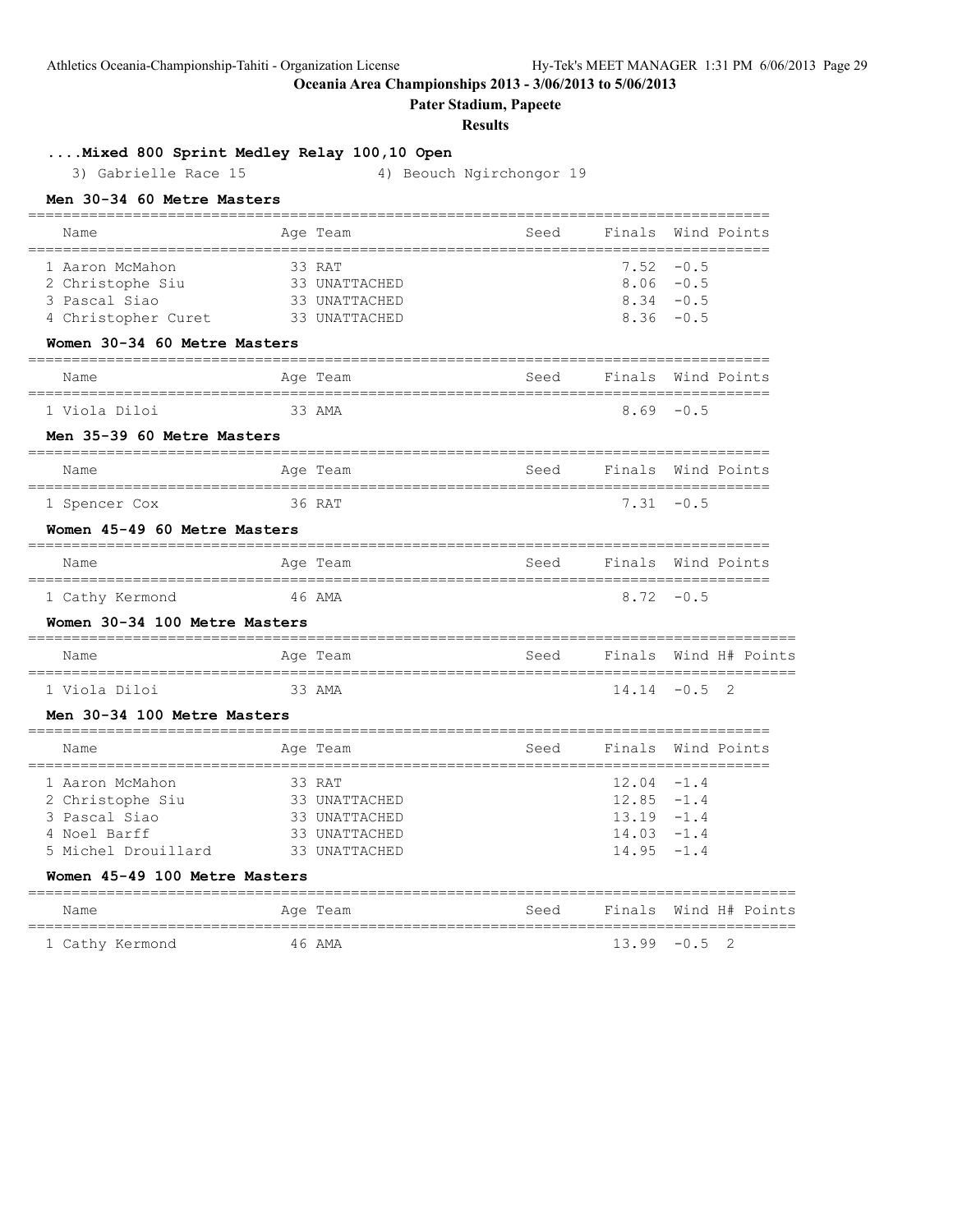**Pater Stadium, Papeete**

# **Results**

# **Men 30-34 1500 Metre Masters**

| Name                                  | Age Team                                 | Seed | Finals             | Points             |
|---------------------------------------|------------------------------------------|------|--------------------|--------------------|
|                                       |                                          |      |                    |                    |
| 1 Christopher Curet<br>2 Franck Mevel | 33 UNATTACHED<br>33 UNATTACHED           |      | 5:06.05<br>5:06.38 |                    |
| 3 Dan Pihaatae                        | 33 UNATTACHED                            |      | 5:08.39            |                    |
| 4 Michel Drouillard                   | 33 UNATTACHED                            |      | 5:30.39            |                    |
| Etienne Lemoult                       | 33 UNATTACHED                            |      | 6:38.17            |                    |
| 6 Guy Ramond                          | 33 UNATTACHED                            |      | 6:46.84            |                    |
| Women 30-34 3000 Metre Masters        |                                          |      |                    |                    |
| Name                                  | Age Team                                 | Seed | Finals             | Points             |
| 1 Sophie Bouchonnet                   | 33 PYF                                   |      | 11:36.69           |                    |
| Men 30-34 3000 Metre Masters          |                                          |      |                    |                    |
| Name                                  | Age Team                                 | Seed | Finals             | Points             |
| 1 Gordon Muir                         | 33 UNATTACHED                            |      | 9:55.48            |                    |
| 2 Franck Mevel                        | 33 UNATTACHED                            |      | 11:30.31           |                    |
| 3 Dan Pihaatae                        | 33 UNATTACHED                            |      | 11:50.22           |                    |
| 4 Michel Drouillard                   | 33 UNATTACHED                            |      | 12:04.98           |                    |
| 5 Etienne Lemoult                     | 33 UNATTACHED                            |      | 14:21.59           |                    |
| Men 35-39 3000 Metre Masters          |                                          |      |                    |                    |
| Name                                  | Age Team                                 |      | Seed Finals        | Points             |
| 1 Frederic Kapheim                    | 35 UNATTACHED                            |      | 11:01.02           |                    |
| 2 Ludovic Kiou                        | 35 UNATTACHED                            |      | 12:34.25           |                    |
| -- Jacques Parisse                    | 35 UNATTACHED                            |      | DNF                |                    |
| Women 45-49 3000 Metre Masters        |                                          |      |                    |                    |
| Name                                  | Age Team                                 | Seed | Finals             | Points             |
| 1 Sophie Gardon                       | 48 PYF                                   |      | 11:35.57           |                    |
| Women 30-34 High Jump Masters         |                                          |      |                    |                    |
| Name                                  | Age Team                                 | Seed | Finals             | Points             |
| 1 Pihaatae Dan                        | _______________________<br>33 UNATTACHED |      | 1.61m              |                    |
| Men 30-34 Long Jump Masters           |                                          |      |                    |                    |
| Name                                  | Age Team                                 | Seed |                    | Finals Wind Points |
| 1 Heimata Maurin                      | 33 UNATTACHED                            |      | 5.15m              | NWI                |
| 2 Dan Pihaatae                        | 33 UNATTACHED                            |      | 4.29m              | NWI                |
| 3 Michel Drouillard                   | 33 UNATTACHED                            |      | 4.19m              | NWI                |